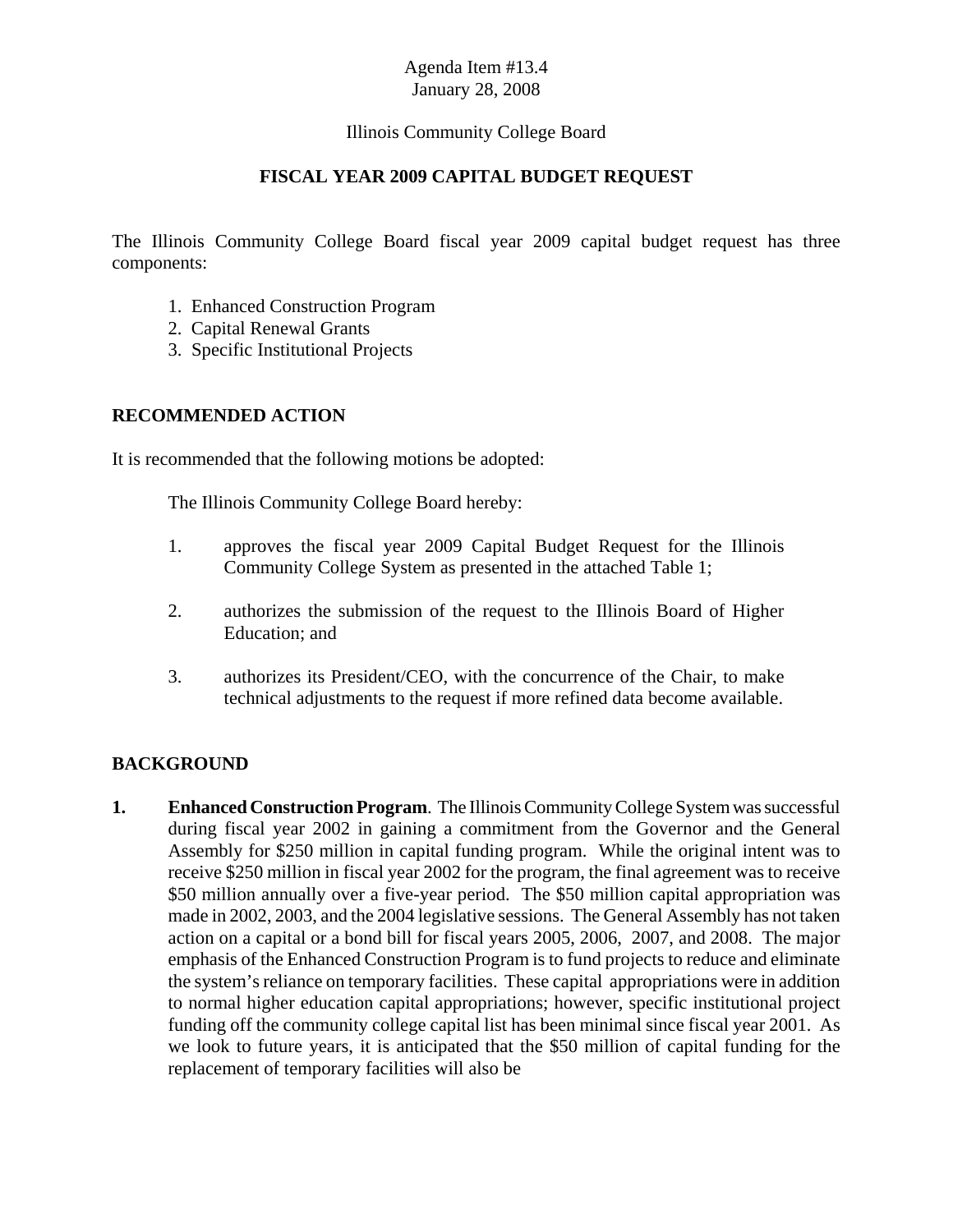provided in addition to normal higher education capital appropriations provided for both community college and university projects with an improved state economy. The \$250 million commitment will provide much needed relief to some of the campuses dealing with temporary structures that have been used far beyond their useful life due to necessity. The fiscal year 2009 request includes \$50 million to fund this initiative.

**2. Capital Renewal Grants**. Capital Renewal Grants are an annual capital appropriation to assist colleges with deferred maintenance projects and to do repair and renovations to existing facilities. Fiscal year 2004 was the last year the General Assembly appropriated capital funds.

Since the inception of the Capital Renewal Grant Program (formerly called the Repair and Renovation Grant Program), funds have been distributed to universities and community colleges based on the amount of owned gross square footage for each institution. With over 23 million gross square feet of facilities, community colleges comprise approximately 30 percent of all public higher education space. In fiscal year 2004, the capital renewal grant appropriation was over \$9 million. Since no capital renewal funding has been appropriated in the last four fiscal years, colleges have begun to struggle to provide funds to make the necessary campus improvements. Therefore, the fiscal year 2009 capital renewal grant request is a total of \$60 million which is comprised of \$12 million for each of the last four unfunded fiscal years (2005, 2006, 2007, 2008) plus the current request year (2009).

**3. Specific Institutional Projects**. Annually, community colleges submit a Resource Allocation and Management Plan (RAMP) for their capital requests. One hundred and sixtysix project requests were received with an estimated cost of \$2.2 billion and requiring \$1.6 billion in state funding to fully fund the requests. Projects were evaluated using the criteria established in ICCB rules. The result of this staff evaluation process is a selection of projects for inclusion in the capital budget request and the establishment of a priority ranking assignment for each project.

Table 1 presents the community college fiscal year 2009 capital budget request. Included in this table is the total budget for each project recommended, as well as breakdown of the funding sources of local and state funds. Total state funding for the 56 specific projects recommended for inclusion in the fiscal year 2009 capital budget request is \$609.5 million. This represents a 4.9 percent increase over the fiscal year 2008 capital budget request. Four new projects were added to the list and, by request of the colleges, four projects were removed.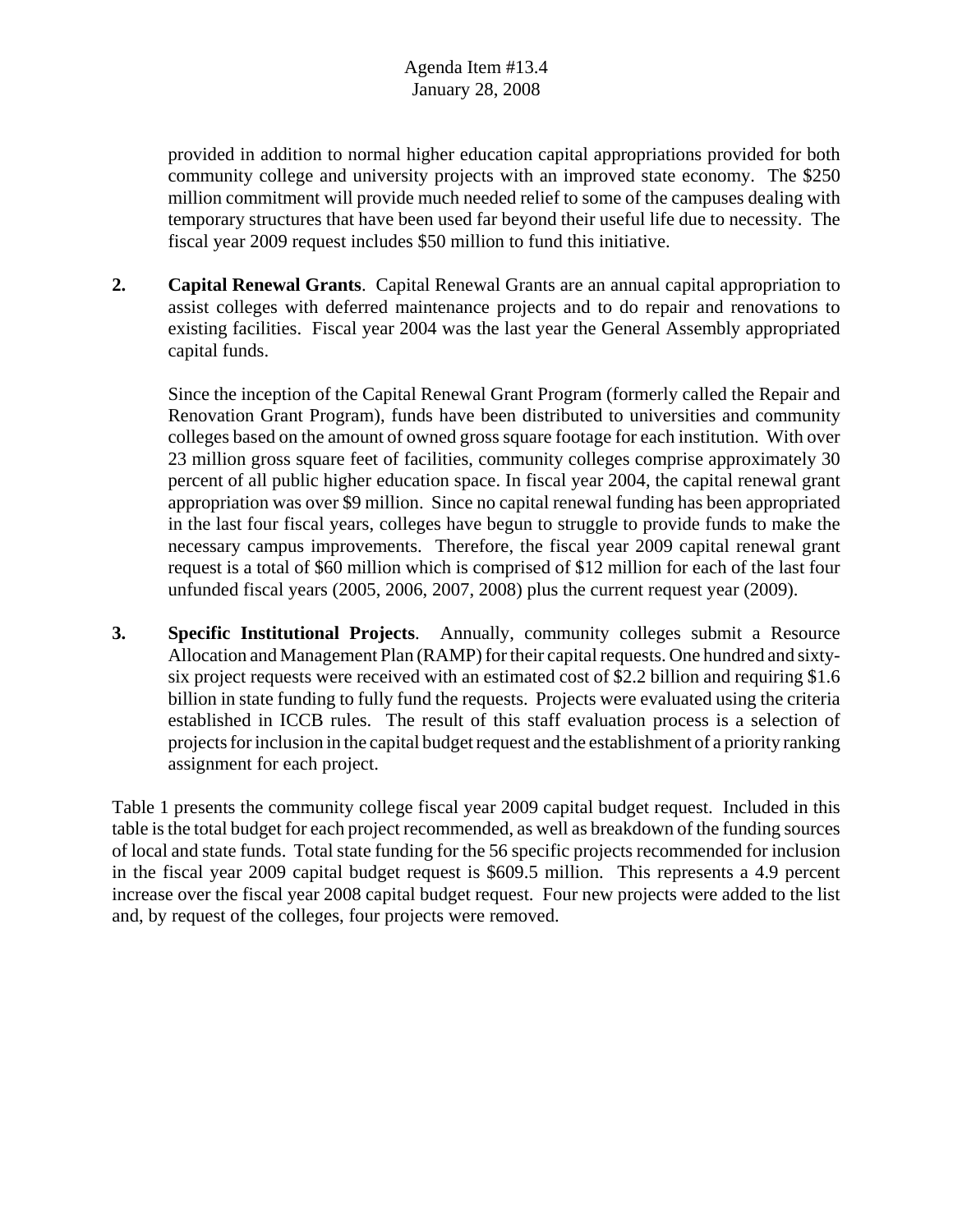#### **Table 1Illinois Community College Board**

**Fiscal Year 2009 Capital Budget Recommendation**

|              | Cumulative                             |
|--------------|----------------------------------------|
| <b>State</b> | <b>State</b>                           |
|              | <b>Funding</b>                         |
|              | 60.000.0                               |
|              | 110.000.0                              |
|              | <b>Fundina</b><br>60.000.0<br>50.000.0 |

#### *Specific Project Initiatives (in thousands)*

|      |                                      |                                                                                                        |                      |                                                                            |                      | <b>State</b>                 | <b>Adjusted for Eligible State Credits</b> |                    | Cumulative             |
|------|--------------------------------------|--------------------------------------------------------------------------------------------------------|----------------------|----------------------------------------------------------------------------|----------------------|------------------------------|--------------------------------------------|--------------------|------------------------|
|      |                                      |                                                                                                        |                      | ----------------------Proposed Funding----------------------- Construction |                      |                              | <b>State</b>                               | Local              | <b>State</b>           |
| Rank | <b>District</b>                      | <b>Project Title</b>                                                                                   | <b>State</b>         | Local                                                                      |                      | <b>Total Credits Applied</b> | <b>Funding</b>                             | Funding            | <b>Funding</b>         |
|      | 1 Lake Land                          | <b>Student Services Building Addition</b>                                                              | 2.009.8              | 669.9                                                                      | 2,679.7              |                              | 2,009.8                                    | 669.9              | 2,009.8                |
|      | 2 Triton                             | <b>Rehabilitation of Technology Building</b>                                                           | 10,019.8             | 3,339.9                                                                    | 13,359.7             |                              | 10,019.8                                   | 3,339.9            | 12,029.6               |
|      | 3 Joliet                             | <b>Utilities Renovation</b>                                                                            | 4,106.6              | 1,368.9                                                                    | 5,475.5              |                              | 4,106.6                                    | 1,368.9            | 16,136.2               |
|      | 4 Rock Valley                        | <b>Arts Instructional Center</b>                                                                       | 19,145.9             | 6,382.0                                                                    | 25,527.9             |                              | 19,145.9                                   | 6,382.0            | 35,282.1               |
|      | 5 Elgin                              | <b>Spartan Drive Extension</b>                                                                         | 2,158.2              | 719.4                                                                      | 2,877.6              |                              | 2,158.2                                    | 719.4              | 37,440.3               |
|      | 6 Parkland                           | <b>Student Services Center</b>                                                                         | 14.111.0             | 4.703.7                                                                    | 18,814.7             |                              | 14,111.0                                   | 4,703.7            | 51,551.3               |
|      | 7 Harper                             | <b>Engineering &amp; Technology Center Renovation</b>                                                  | 18.617.6             | 6,205.7                                                                    | 24,823.3             |                              | 18,617.6                                   | 6,205.7            | 70,168.9               |
|      | 8 Rend Lake                          | <b>Art Program Addition</b>                                                                            | 425.9                | 142.0                                                                      | 567.9                |                              | 425.9                                      | 142.0              | 70,594.8               |
|      | 9 Lake Land                          | <b>Rural Development Technology Center</b>                                                             | 6,836.2              | 2,278.7                                                                    | 9,114.9              |                              | 6,836.2                                    | 2,278.7            | 77,431.0               |
|      | 10 DuPage                            | <b>Instructional Center Noise Abatement</b>                                                            | 1,376.6              | 458.9                                                                      | 1,835.5              | 113.0                        | 1,489.6                                    | 345.9              | 78.920.6               |
|      | 11 Harper                            | <b>Campus Life/One Stop Admissions Center</b>                                                          | 33,907.9             | 11,302.7                                                                   | 45,210.6             | 3,015.7                      | 36,923.6                                   | 8,287.0            | 115,844.2              |
|      | 12 Illinois Valley                   | <b>Community Instructional Center Building</b>                                                         | 14,839.2             | 4,946.4                                                                    | 19,785.6             |                              | 14,839.2                                   | 4,946.4            | 130,683.4              |
|      | 13 Lake County                       | Student Services/Adult Education/Lifelong Learning Building                                            | 32,746.3             | 10,915.4                                                                   | 43,661.7             |                              | 32,746.3                                   | 10,915.4           | 163,429.7              |
|      | 14 Richland                          | <b>Student Success Center and Addition</b>                                                             | 3,192.0              | 1,064.0                                                                    | 4,256.0              |                              | 3,192.0                                    | 1,064.0            | 166,621.7              |
|      | <b>15 IECC Lincoln Trail</b>         | <b>Center for Technology</b>                                                                           | 6.423.6              | 2.141.2                                                                    | 8.564.8              | 547.6                        | 6.971.2                                    | 1,593.6            | 173.592.9              |
|      | 16 Joliet                            | Student Support Center and Remodeling of Classrooms                                                    | 22,469.0             | 7,489.4                                                                    | 29,958.4             |                              | 22,469.0                                   | 7,489.4            | 196,061.9              |
|      | 17 Spoon River                       | <b>Educational Buildings Remodeling and Expansion</b>                                                  | 4,312.1              | 1.437.3                                                                    | 5,749.4              |                              | 4.312.1                                    | 1,437.3            | 200.374.0              |
|      | 18 Lincoln Land                      | Project Outreach: Regional Center Expansion                                                            | 2,643.3              | 881.1                                                                      | 3,524.4              |                              | 2,643.3                                    | 881.1              | 203,017.3              |
|      | 19 Southeastern<br>20 Sauk Valley    | <b>Carmi/White County Vocational Building Addition</b><br><b>Remodel Natural Sciences Laboratories</b> | 1,173.5              | 395.3                                                                      | 1,568.8              |                              | 1,173.5                                    | 395.3              | 204,190.8              |
|      |                                      | Renovations to Buildings B,C,& D (formerly Classroom/Library                                           | 2,320.9              | 773.6                                                                      | 3,094.5              |                              | 2,320.9                                    | 773.6              | 206,511.7              |
|      | 21 Illinois Valley                   | <b>Remodeling/Addition)</b>                                                                            | 7,605.7              | 2,535.2                                                                    | 10,140.9             |                              | 7,605.7                                    | 2,535.2            | 214,117.4              |
|      | 22 Danville                          | Addition/Remodeling of Mary Miller Center                                                              | 2,829.6              | 265.2                                                                      | 3,094.8              |                              | 2,829.6                                    | 265.2              | 216,947.0              |
|      | 23 Waubonsee                         | <b>Henning Academic Computing Center</b>                                                               | 8.008.5              | 2.669.5                                                                    | 10.678.0             |                              | 8.008.5                                    | 2.669.5            | 224.955.5              |
|      | 24 IECC Olney Central                | <b>Applied Technology Center</b>                                                                       | 1.307.2              | 435.7                                                                      | 1.742.9              | 435.7                        | 1,742.9                                    | 0.0                | 226.698.4              |
|      | 25 Carl Sandburg                     | ※※<br><b>Parking Lot Paving</b>                                                                        | 523.1                | 174.4                                                                      | 697.5                |                              | 523.1                                      | 174.4              | 227,221.5              |
|      | 26 DuPage                            | <b>Grounds and Retention Pond Improvements</b>                                                         | 2,252.7              | 750.9                                                                      | 3,003.6              |                              | 2,252.7                                    | 750.9              | 229,474.2              |
|      | 27 Rend Lake                         | <b>Science and Nursing Building</b>                                                                    | 6,898.3              | 2,299.4                                                                    | 9,197.7              |                              | 6,898.3                                    | 2,299.4            | 236,372.5              |
|      | 28 Parkland                          | <b>Applied Technology Addition</b>                                                                     | 10,590.4             | 3,530.1                                                                    | 14,120.5             |                              | 10,590.4                                   | 3,530.1            | 246,962.9              |
|      | 29 Joliet                            | <b>City Center Construction</b>                                                                        | 17,760.0             | 5,920.0                                                                    | 23,680.0             |                              | 17,760.0                                   | 5,920.0            | 264,722.9              |
|      | 30 Elgin                             | <b>Health Careers Center</b>                                                                           | 13,477.1             | 4,492.6                                                                    | 17,969.7             |                              | 13,477.1                                   | 4,492.6            | 278,200.0              |
|      | 31 Morton                            | Parking Lot, Roadways, and Walkway Replacements                                                        | 5,702.4              | 1,900.8                                                                    | 7,603.2              |                              | 5,702.4                                    | 1,900.8            | 283,902.4              |
|      | 32 Lake County                       | <b>Grayslake Campus Classroom</b>                                                                      | 26,433.8             | 8,811.2                                                                    | 35,245.0             |                              | 26,433.8                                   | 8,811.2            | 310,336.2              |
|      | 33 IECC Wabash Valley                | Technology/Student Support Expansion to Main Hall (and Renovation)                                     |                      |                                                                            |                      |                              |                                            |                    |                        |
|      |                                      |                                                                                                        | 5,264.6              | 1,754.8                                                                    | 7,019.4              |                              | 5,264.6                                    | 1,754.8            | 315,600.8              |
|      | 34 McHenry                           | <b>Satellite Facility Ph.II</b>                                                                        | 9,640.7              | 3,213.5                                                                    | 12,854.2             |                              | 9,640.7                                    | 3,213.5            | 325,241.5              |
|      | 35 Oakton                            | <b>Addition/Remodeling Des Plaines Campus</b>                                                          | 24,788.6             | 8,262.9                                                                    | 33,051.5             |                              | 24,788.6                                   | 8,262.9            | 350,030.1              |
|      | 36 Triton                            | <b>Installation of Backflow Preventors</b>                                                             | 1,260.9              | 420.3                                                                      | 1,681.2              |                              | 1,260.9                                    | 420.3              | 351,291.0              |
|      | 37 Shawnee                           | <b>Cariro Regional Education Center</b>                                                                | 1,379.6              | 446.6                                                                      | 1,826.2              |                              | 1,379.6                                    | 446.6              | 352,670.6              |
|      | 38 Danville                          | Clock Tower Center & Ornamental Horticulture Rehab/Remodeling                                          | 2,586.7              | 862.2                                                                      | 3,448.9              |                              | 2,586.7                                    | 862.2              | 355,257.3              |
|      | 39 Richland                          | <b>Community Education Center and Infrastructure Connection</b>                                        | 10,253.9             | 3,418.0                                                                    | 13,671.9             |                              | 10,253.9                                   | 3,418.0            | 365,511.2              |
|      | 40 Moraine Valley                    | Rehab/Remodeling of Buildings A, B, G, & L                                                             | 25,712.9             | 8,571.0                                                                    | 34,283.9             |                              | 25,712.9                                   | 8,571.0            | 391,224.1              |
|      | 41 Kaskaskia                         | Vandalia Education Center                                                                              | 5,034.1              | 4,173.6                                                                    | 9,207.7              |                              | 5,034.1                                    | 4,173.6            | 396,258.2              |
|      | 42 Lake Land                         | Western Region Advanced Technology Center in Pana                                                      | 7.819.4              | 2.606.3                                                                    | 10.425.7             |                              | 7.819.4                                    | 2,606.3            | 404.077.6              |
|      | 43 Lake County                       | <b>Classroom Building (Southlake Center)</b>                                                           | 15,841.5             | 5,280.5                                                                    | 21,122.0             |                              | 15,841.5                                   | 5,280.5            | 419,919.1              |
|      | 44 Rock Valley                       | <b>Classroom Building III</b>                                                                          | 14,248.0             | 4.749.4                                                                    | 18,997.4             |                              | 14,248.0                                   | 4,749.4            | 434.167.1              |
|      | 45 South Suburban                    | <b>Allied Health Addition</b>                                                                          | 28,439.0             | 9,479.7                                                                    | 37,918.7             | 2,220.2                      | 30,659.2                                   | 7,259.5            | 464,826.3              |
|      | 46 Lake Land                         | <b>Learning Resource Center</b>                                                                        | 27,127.8             | 9,042.5                                                                    | 36,170.3             |                              | 27,127.8                                   | 9,042.5            | 491,954.1              |
|      | 47 Triton                            | <b>Renovation of Campus Light Fixtures</b>                                                             | 1,065.8              | 355.3                                                                      | 1,421.1              |                              | 1,065.8                                    | 355.3              | 493,019.9              |
|      | <b>48 IECC Frontier</b>              | <b>Student Center Building</b>                                                                         | 2,512.6              | 837.5                                                                      | 3,350.1              |                              | 2,512.6                                    | 837.5              | 495,532.5              |
|      | 49 Black Hawk                        | <b>Comunity Instructional Center Building</b>                                                          | 20.840.7             | 6.946.7                                                                    | 27.787.4             |                              | 20.840.7                                   | 6.946.7            | 516.373.2              |
|      | 50 Kaskaskia                         | <b>Agricultural Facility</b>                                                                           | 14,591.5<br>14.555.3 | 4,864.5<br>4.851.8                                                         | 19,456.0<br>19.407.1 |                              | 14,591.5                                   | 4,864.5            | 530,964.7<br>545.520.0 |
|      | 51 Moraine Valley<br>52 Lincoln Land | <b>Classroom Building II</b><br><b>Learning Resource Center</b>                                        | 15,729.3             | 5,243.0                                                                    | 20,972.3             |                              | 14,555.3<br>15,729.3                       | 4,851.8<br>5,243.0 | 561,249.3              |
|      | 53 Triton                            | Advanced Technology Building 2nd Floor Addition                                                        | 17,179.7             | 5,726.6                                                                    | 22,906.3             |                              | 17,179.7                                   | 5,726.6            | 578,429.0              |
|      | 54 McHenry                           | Master Plan Ph.I Classroom Building                                                                    | 10,685.4             | 3,561.7                                                                    | 14,247.1             |                              | 10,685.4                                   | 3,561.7            | 589,114.4              |
|      | 55 Richland                          | <b>Global Agribusiness Center</b>                                                                      | 9,689.5              | 3,229.8                                                                    | 12,919.3             |                              | 9,689.5                                    | 3,229.8            | 598,803.9              |
|      | 56 Illinois Valley                   | Additions/Renovations to Buildings C & G                                                               | 10,680.7             | 3,560.2                                                                    | 14,240.9             |                              | 10,680.7                                   | 3,560.2            | 609,484.6              |
|      |                                      |                                                                                                        |                      |                                                                            |                      |                              |                                            |                    |                        |
|      | <b>Project Specific Totals</b>       |                                                                                                        | 603,152.4            | 202,858.9                                                                  | 806,011.3            | 6,332.2                      | 609,484.6                                  | 196,526.7          |                        |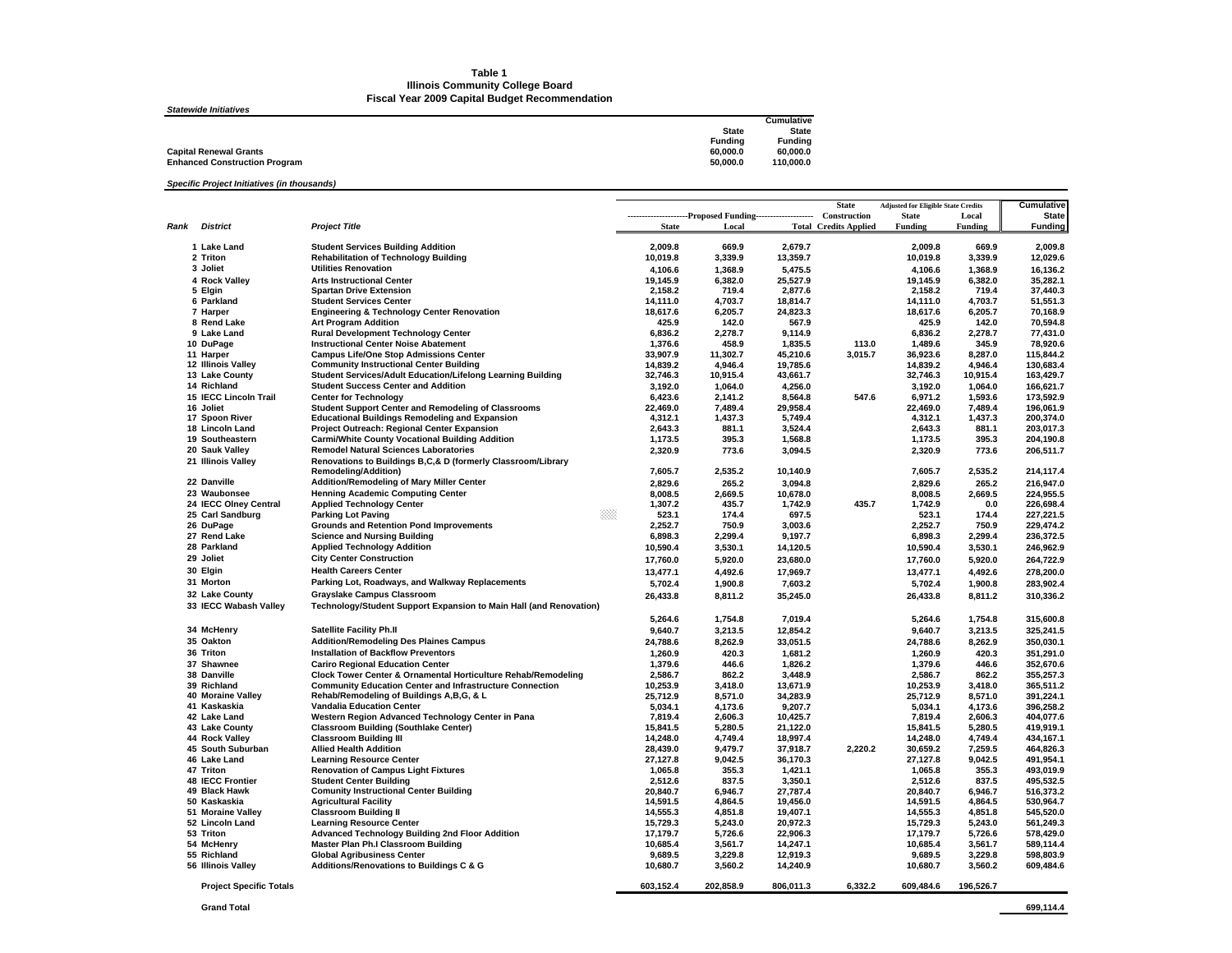# **DESCRIPTIONS OF PROPOSED FISCAL YEAR 2009 CAPITAL PROJECTS**

1. Lake Land College - Student Services Building Addition (Student Center). The Student Services Building addition is the only community college project financed with a grant-specific appropriation in recent years. This project received an appropriation in fiscal year 2003 and is intended to construct an approximate 70,500 gross square foot addition on the main campus. However, due to the state's recent fiscal condition and inability to provide funds for the appropriation, the project has been placed on hold and has not been allowed to proceed. This delay and the effects of inflation will cause the college to reduce the scope of work of the project unless some additional funds are now obtained to reflect current estimated costs. The following Total Revised Project Costs were provided by the college and reflect CDB inflation guidelines of 3% in 2004, 3.5% in 2005, 5% in 2006, 8% in 2007, 3.5% in 2008, and 3.9% in 2009. The amount requested in the current year request is the difference between the inflation adjusted cost and the actual FY 2003 appropriation. For a more complete description of the project, please contact college staff or ICCB staff.

Sources of funding:

|                                                      | <b>State Funds</b> | Local Funds             | <b>Total Funds</b> |
|------------------------------------------------------|--------------------|-------------------------|--------------------|
| <b>Total Revised Project Costs</b>                   | \$8,731.4          | \$2,910.4               | \$11,641.8         |
| FY 2003 Appropriation                                | \$6,721.6          | $\frac{\$}{2,240.5}$    | $\$\,8.962.1$      |
| Adjustment for Inflation<br>and Current Year Request | \$2,009.8          | $\mathbb{S}^-$<br>669.9 | 2,679.7            |

2. Triton - Rehabilitation of Technology Building. Since construction of the Triton campus was first completed, serious defects have emerged. Structural deterioration has occurred in the Technology Building, as well as the Science, Liberal Arts, and Fine Arts Buildings; Learning Resources Center; College Center; and the Cernan Earth and Space Center. All of these buildings have shown evidence of floors heaving — floor surfaces have cracked and have a rippled appearance. The interior nonbearing walls have been forced upward, causing damage to utilities, door jambs, and windows. Severe cracks and crevices have developed where the interior walls join bearing and exterior surfaces. The utility tunnel, which is connected to the building, has also suffered deterioration in sections between the buildings. The deterioration of the buildings has caused significant concern for the safety of employees and students who occupy them. Consulting engineers and soil testing services have analyzed the cause of the problem. The conclusion was that the upheaval was caused by the expansive characteristics of the fill material, namely foundry sand, which was used to backfill the interior spaces. Expansion of the fill material is expected to continue. The Capital Development Board has analyzed the damage as well, and has provided its determination of the severity of the problem. The Science and Fine Arts Buildings, the College Center, the Learning Resources Center, and the Liberal Arts Building have been rehabilitated. The Technology Building is the last building with this construction defect which requires corrective action.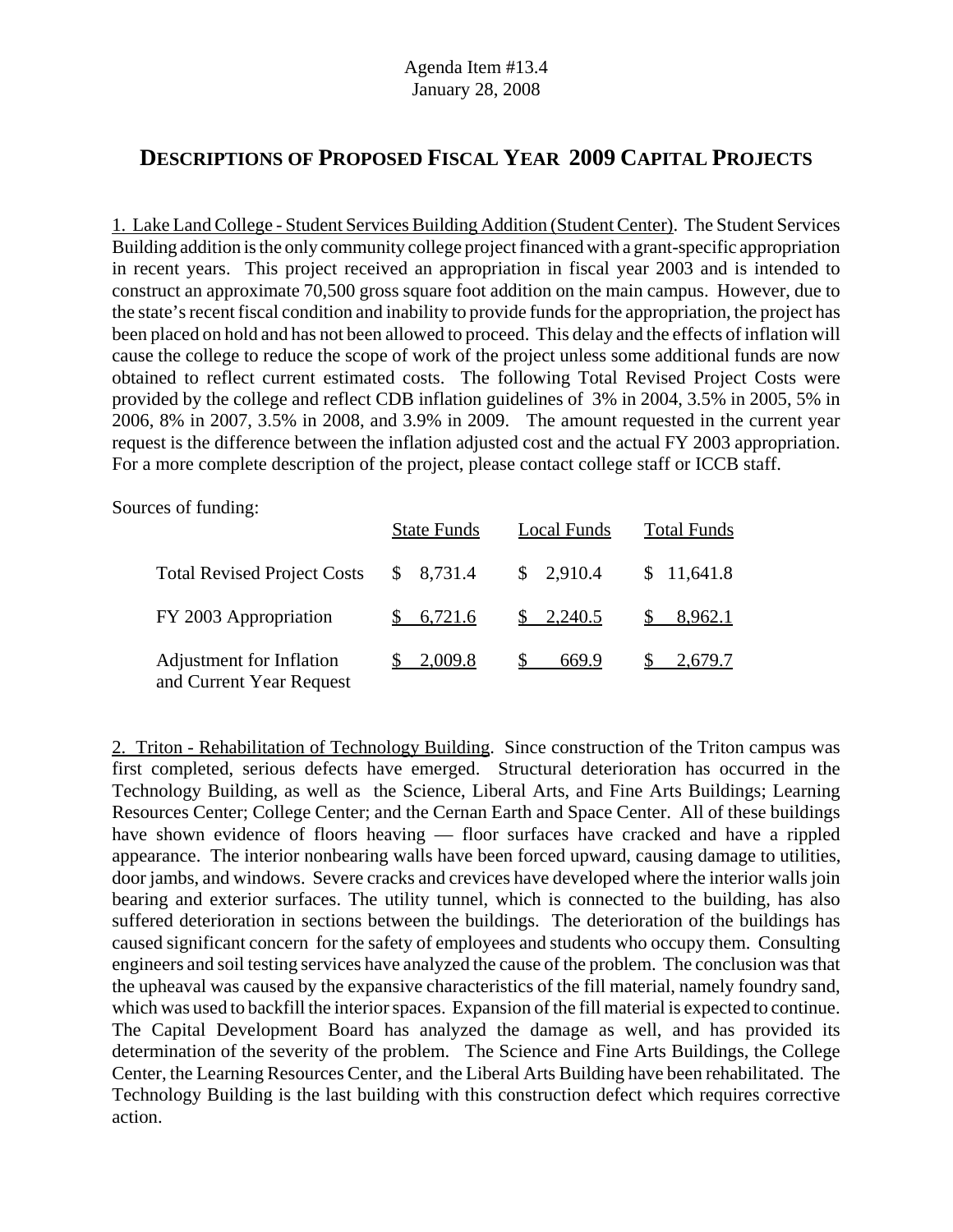The Technology Building contains classrooms and offices that house the Land Rover and Saab automotive programs which are highly unique nationally. The condition of the facility jeopardizes the continuation of these programs on campus. Further, immediate steps must be taken to stop additional building deterioration before it causes irreparable structural damage and danger to employees and students. The college has been assured that the buildings are currently safe for occupancy; however, it is uncertain how long they will remain so. The necessary repairs include removal of all interior first floor walls, new below slab utilities, replacement of first floor windows, revision of fire alarm system (first floor only) and HVAC distribution system, new ceilings, and lighting.

The proposed budget (in thousands) for the project is:

| <b>Budget Category</b>    | Current<br>Request |  |  |  |
|---------------------------|--------------------|--|--|--|
| Remodeling/Rehabilitation | \$13,359.7         |  |  |  |
| Sources of funding:       |                    |  |  |  |

|                        | <b>State Funds</b> | Local Funds | <b>Total Funds</b> |
|------------------------|--------------------|-------------|--------------------|
| <b>Current Request</b> | \$10,019.8         | \$3,339.9   | \$13,359.7         |
| Eligible Credits       | $-()$              | $-()$       | $-()$              |
| Current Year Recomm.   | \$10,019.8         | \$3,339.9   | \$13,359.7         |

3. Joliet Junior College - Utilities Renovation. The Joliet Junior College campus was constructed in the early 1970s. The college's high voltage distribution system and chilled water distribution system are all in need of major improvements. The age of the high voltage distribution system has resulted in a number of power outages to sections of the campus. The college's chilled water loop system does not provide redundancy for the system and, therefore, does not provide energy efficient operation. Replacing four 25 year old chillers which use the ozone depleting R-11 and R-12 refrigerants and reconfiguring the water loop distribution would make much needed improvements and provide efficiencies not now realized.

| <b>Utilities</b><br>5,475.5<br>S.                                                     |  |
|---------------------------------------------------------------------------------------|--|
| Sources of funding:<br><b>Total Funds</b><br><b>State Funds</b><br><b>Local Funds</b> |  |
| 1,368.9<br>4,106.6<br>5,475.5<br><b>Current Request</b><br>\$<br>\$<br>S              |  |
| <b>Eligible Credits</b><br>$-()$<br>$-()$ -<br>$-()$                                  |  |
| <b>Current Year Recomm.</b><br>1,368.9<br>5,475.5<br>4,106.6                          |  |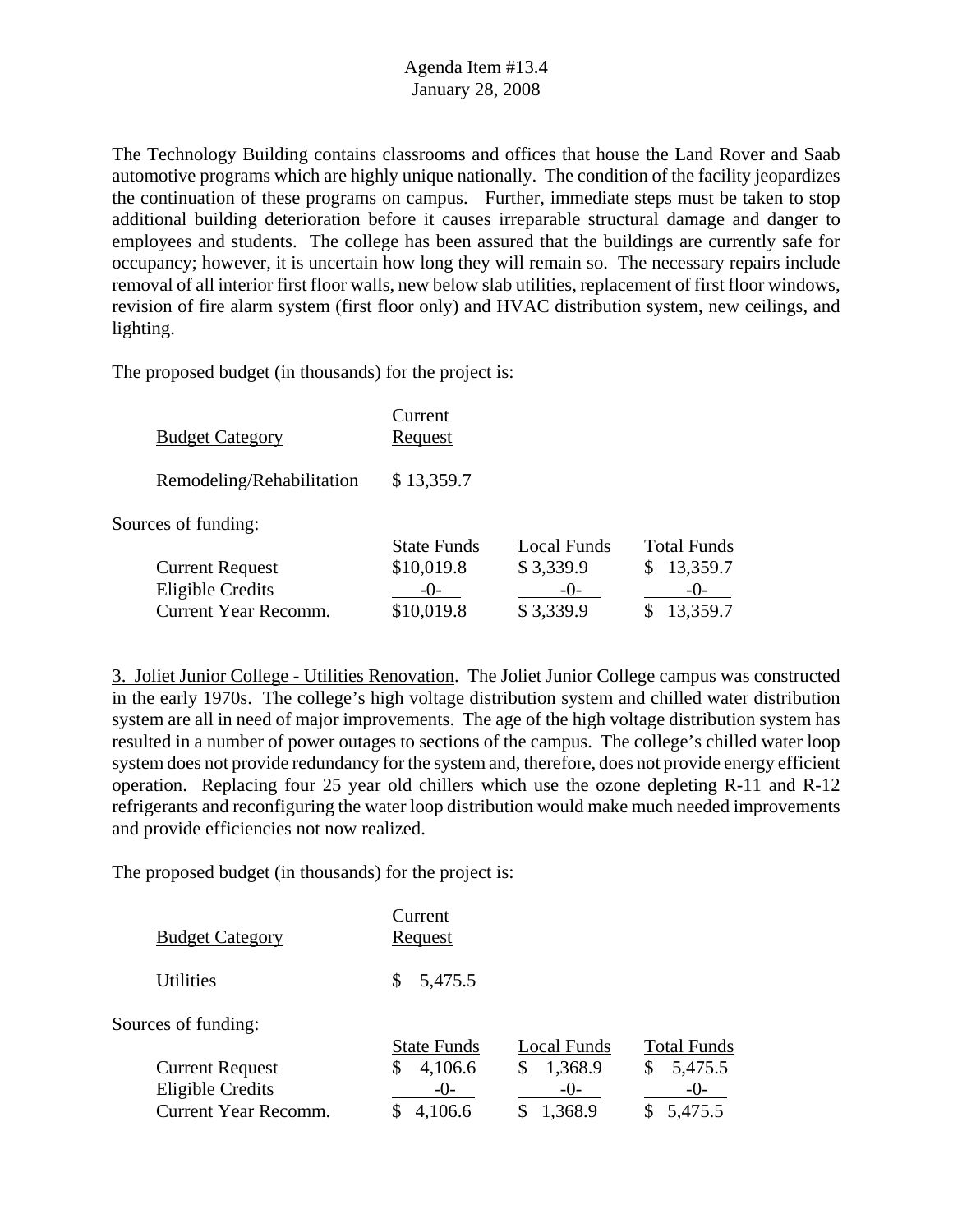4. Rock Valley College - Arts Instructional Center (AIC). The college does not have adequate facilities to house its instructional arts programs and is restricted in recruitment and growth due to the limited space available. The college proposes to build a 113,526 gross square foot facility for the music, visual arts, drama/theater, and liberal arts programs. Enrollments in classes expected to be offered in the AIC have increased 10.1 percent (811 students) between fiscal year 2003 and 2007. Credit hours in the same classes and time frame have increased 14% (2,215 hrs.). Music programs have been located in a variety of spaces on campus, and the college feels it is losing enrollment growth to other institutions prior to attaining their associates degrees because of the variety and frequency of course offerings. The visual arts programs lack the facilities for their special needs of space, lighting, disposal of chemicals and paints, and storage which was largely ignored in the original campus construction. New art areas for computerized art, ceramics, sculpture, and painting would be created, as well as an appropriate art exhibit space. The drama program has operated out of a 100+ year old barn with no dedicated drama classrooms, no adjoining scene shop, and no improved technical theater instruction areas for students. The liberal arts program has experienced an increase in the humanities and speech enrollments. Ten new multipurpose classrooms have been incorporated to address issues related to overcrowding in existing structures. These areas would also be a natural fit with the design for the AIC.

The proposed new multi-story building would provide much needed appropriate space and accommodate high enrollment growth patterns as discussed above and in the RAMP document. Approximately 14,300 gross square feet of vacated space may require future remodeling, but is not included within the scope of this project. The college received appropriations of \$250,000 in fiscal year 1999; \$300,000 in fiscal year 2000; \$800,000 in fiscal year 2002; and \$8,777,800 with the allocation of fiscal year 2003 capital funding. This project requires that all 56,019 gross square feet of space in eleven temporary buildings be razed since the Arts Instructional Center would be situated on the land which has been occupied by those temporary facilities.

| <b>Room Use Category</b>       | <b>NASF</b> |
|--------------------------------|-------------|
|                                |             |
| Classrooms                     | 3,200       |
| Laboratories                   | 41,860      |
| Offices                        | 3,680       |
| <b>Other General Use</b>       | 5,400       |
| <b>Assembly and Exhibition</b> | 12,400      |
| <b>Total NASF</b>              | 66,540      |
| <b>Total GSF</b>               | 113,526     |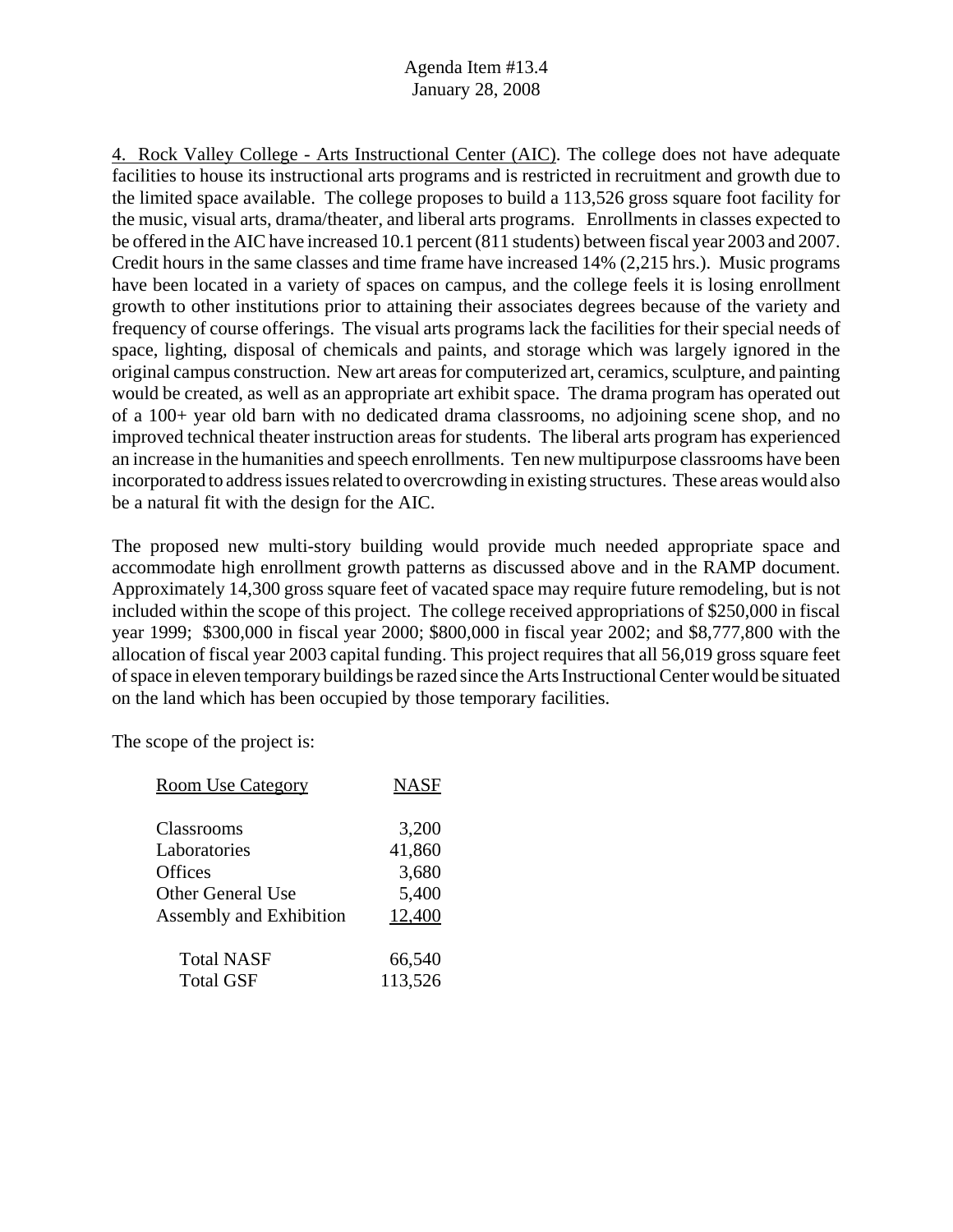$T<sub>1</sub>$ 

The proposed budget (in thousands) for this project is:

|                                             |                     | 1 otal             |
|---------------------------------------------|---------------------|--------------------|
| Prior                                       | Current             | Project            |
| Years                                       | <b>Year Request</b> | Cost               |
| Buildings, Additions, Structures \$12,168.7 | 18,948.3<br>\$      | 31,117.0           |
|                                             | 4,087.9             | 4,087.9            |
|                                             | 810.0               | 810.0              |
|                                             | 1,573.1             | 1,573.1            |
| 1,335.0                                     | 108.6               | 1,443.6            |
| \$13,503.7                                  | \$25,527.9          | \$39,031.6         |
|                                             |                     |                    |
| <b>State Funds</b>                          | <b>Local Funds</b>  | <b>Total Funds</b> |
| \$29,273.7                                  | \$9,757.9           | \$39,031.6         |
| -0-                                         | $-0-$               | $-0-$              |
| (10, 127.7)                                 | (3,376.0)           | (13,503.7)         |
| \$19,146.0                                  | \$6,381.9           | \$25,527.9         |
|                                             |                     |                    |

5. Elgin Community College - Spartan Drive Extension. The college has identified this roadway extension as a high priority project. The college has entered into an intergovernmental agreement with the City of Elgin to provide access to Randall Road. All three current entrances are off highly traveled U.S. Highway 20 which experiences a several mile traffic jam at the college off ramp exit each morning. The proposed fourth entrance would connect with Randall Road, the major north/south road in the district. The project would include a 3,900 foot extension of Spartan Drive to Randall Road with a new entrance. This entrance would provide an alternate route and help alleviate traffic delays to students and staff traveling to and from the college each day. It is understood that these costs reflect only the share of the costs the district would incur in relation to the intergovernmental agreement. The total costs of the roadway improvements are estimated at \$3.887 million with Elgin Community College responsible for 50% (\$1.870 million) as part of the phase II work and the redesign and construction of a "T" intersection at 2<sup>nd</sup> Street and Spartan Drive at an estimated cost of \$ .899 million. The city has partially completed the roadway extension work and has received a permit from the Army Corps of Engineers for the last phase across the golf course area and has put the work out for bid. The college is requesting state funds for the college's share of half the road work and the upgrade of Second Street and its intersection with Spartan Drive. Phase I of the project has been completed, and the college has used local funds to finance the first phase.

|                        | Current |
|------------------------|---------|
| <b>Budget Category</b> | Request |
| Site Improvements      | 2,877.6 |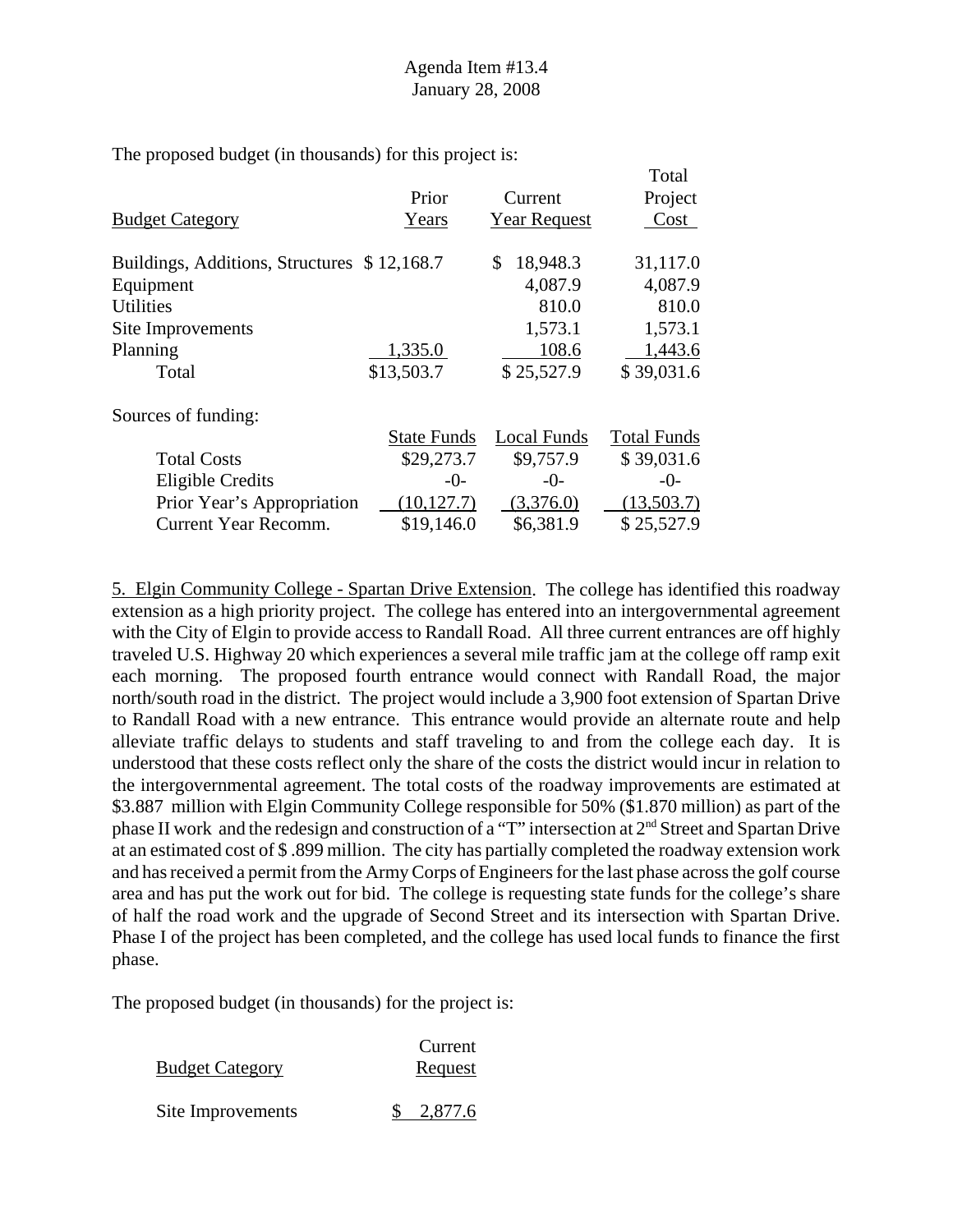and includes:

| 50% of phase II work       | \$1,943.3 |
|----------------------------|-----------|
| Redesign of T intersection | 934.3     |
| <b>TOTAL</b>               | \$2,877.6 |

Sources of funding:

|                        | State Funds Local Funds |          | <b>Total Funds</b> |
|------------------------|-------------------------|----------|--------------------|
| <b>Current Request</b> | \$2,158.2               | \$ 719.4 | \$2,877.6          |
| Eligible Credits       | $-()$                   | $-()$    | $-()$              |
| Current Year Recomm.   | \$2,158.2               | \$719.4  | \$2,877.6          |

6. Parkland College - Student Services Center. Parkland College continues to grow and space originally allocated for student activities has been converted to instructional areas or office space and student services offices and the bookstore were distributed throughout campus wherever space permitted. Annual enrollment continues to grow with a 10.9% increase from FY 2002 to FY 2006. Parkland College contracted with the National Center for Higher Education Management Systems in 1996 to assess the space needs of the college. It was determined that there is a deficiency of student lounge and service space, food service space, and administrative services space. A lack of adequate space has created problems in the areas of providing new student orientation, staff development, and student activities which is virtually nonexistent. There is an inadequate amount of space available to ensure student confidentiality when it comes to student records and counseling.

A Student Services Center addition with approximately 60,406 gross square feet of new space will house instructional, student support services, and office areas and provide space for student support services, a career center, student resource room, an assessment center, recruitment, admissions, records, counseling, advising, disability services, financial aid, student life, instructional kitchen for hospitality program, food service area, meeting facilities, book store, computer labs, and a general support area. Restroom facilities and maintenance areas will also be included in the construction. The project also includes landscaping, alteration of sidewalks, drives, addition of 40 parking spaces, a food service drive, and loading dock. The new structure would use existing utilities, but the power supply will be enhanced and an additional chiller will be added to meet increased cooling demand.

| <b>Room Use Category</b> | <b>NASF</b> |
|--------------------------|-------------|
| Classrooms               | 2,175       |
| Laboratories             | 2,300       |
| <b>Offices</b>           | 10,385      |
| Study/Library            | 2,275       |
| General Use              | 12,796      |
| Special Use              | 1,500       |
| Support                  | 4,600       |
| <b>Total NASF</b>        | 36,031      |
| <b>Total GSF</b>         | 60,406      |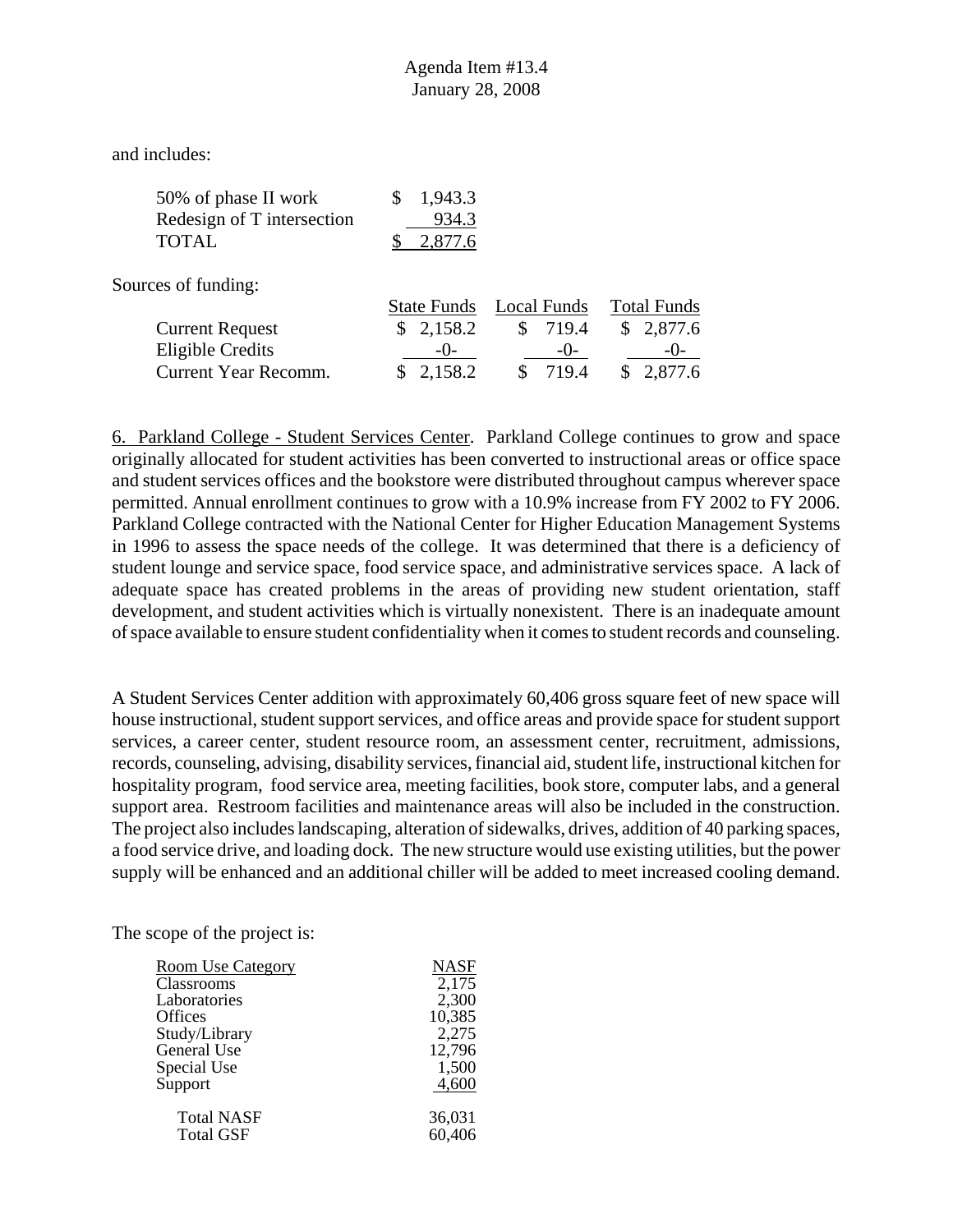|                                  |                    | Current                 |                    |
|----------------------------------|--------------------|-------------------------|--------------------|
| <b>Budget Category</b>           |                    | <b>Request</b>          |                    |
| Buildings, Additions, Structures | \$                 | 14,230.4                |                    |
| Equipment                        |                    | 381.1                   |                    |
| <b>Utilities</b>                 |                    | 475.1                   |                    |
| Site Improvements                |                    | 235.1                   |                    |
| Planning                         |                    | 3,493.0                 |                    |
| Total                            | \$                 | 18,814.7                |                    |
| Sources of funding:              |                    |                         |                    |
|                                  | <b>State Funds</b> | <b>Local Funds</b>      | <b>Total Funds</b> |
| <b>Current Request</b>           | \$14,111.0         | $\mathbb{S}$<br>4,703.7 | \$<br>18,814.7     |
| Eligible Credits                 | $-()$              | $-0-$                   | -()-               |
| Current Year Recomm.             | 14,111.0<br>S      | 4,703.7<br>\$           | 18,814.7<br>\$     |

7. William Rainey Harper College - Engineering and Technology Center Renovations. The college's Facilities Study and Master Plan for the district gathered responses through a survey instrument from the campus community, which identified a need for new space and for renovation and rehabilitation of existing space. Buildings  $G \& H$  (Engineering and Technology buildings) were constructed in 1977 and have never had major renovations completed. Advancements in technology have greatly impacted the classroom and laboratory instructional experience. Building G is one story with 18,352 square feet of space, and Building H is a two-story structure with 57,775 square feet of space to renovate. This project will allow the college to renovate and create flexible and adaptable classrooms and laboratories to maximize the use of new technology and developing new teaching methods and is consistent with the college's strategic long range plan and facilities master plan. Such changes will help the college stay instructionally competitive. The remodeling will allow additional lab and instructional spaces to be developed. Increased enrollment and space demands have increased the need for electrical power, communication lines, computer network infrastructure, and heating and cooling throughout the Engineering and Technology center. Approximately 82,157 gross square feet of space will be renovated in buildings  $G \& H$  to create a more modern classroom and laboratory learning space for the environment. The proposed renovation would create instructional, office, and storage space to accommodate programs and general instructional space for architecture, fashion design/merchandising, fire science, interior design, maintenance technology, refrigeration and air conditioning, division offices, classrooms and labs, and faculty and staff office and storage spaces. The proposed project will also make improvements to the fire protection system, electrical system, HVAC, Plumbing and restrooms for ADA compliance, where necessary.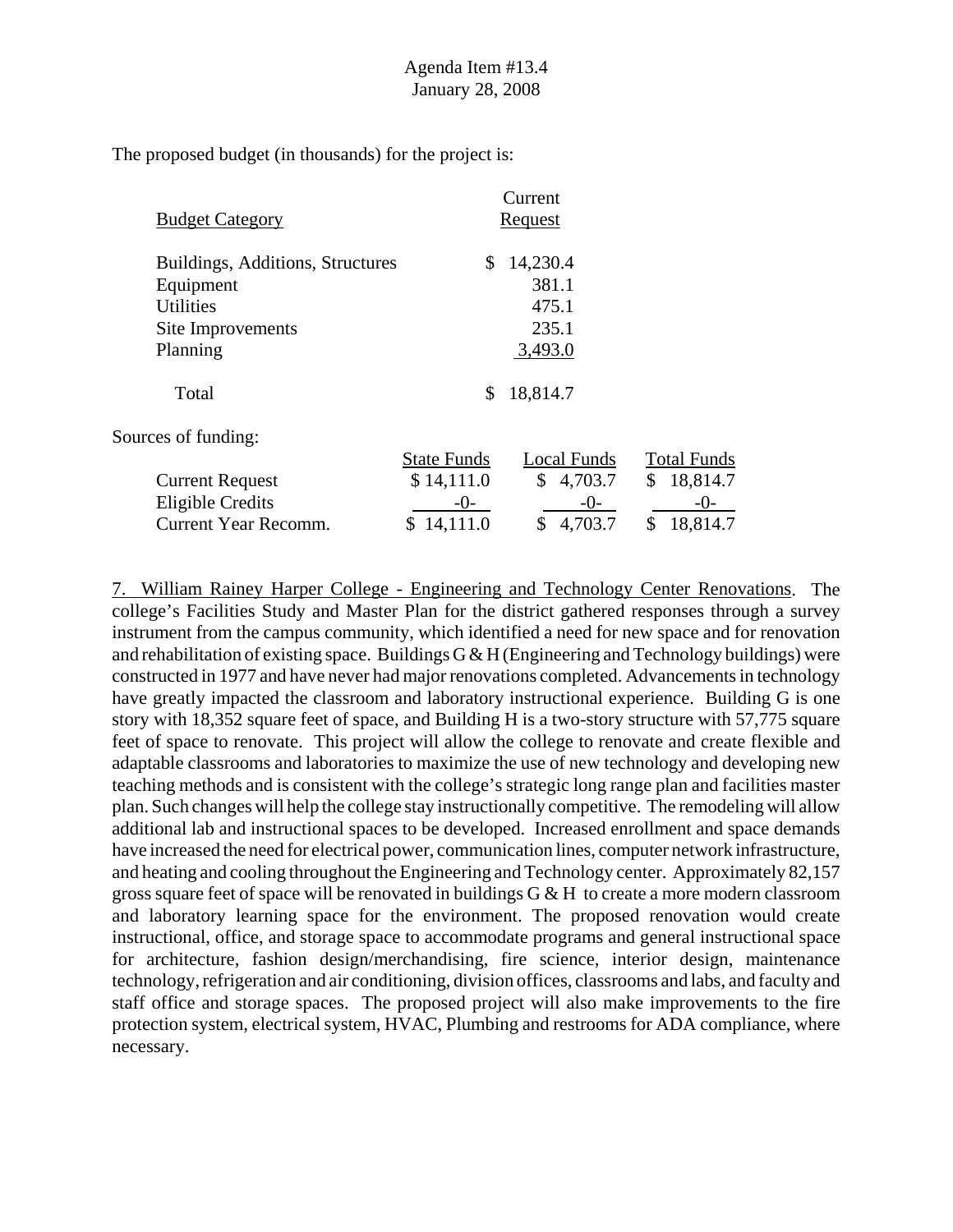| <b>Budget Category</b>                                                           | Current<br>Request                                    |                                                  |                                                                 |
|----------------------------------------------------------------------------------|-------------------------------------------------------|--------------------------------------------------|-----------------------------------------------------------------|
| Equipment<br>Remodeling/Rehabilitation                                           | 9,219.8<br>15,603.5                                   |                                                  |                                                                 |
| Total                                                                            | \$24,823.3                                            |                                                  |                                                                 |
| Sources of funding:                                                              |                                                       |                                                  |                                                                 |
| <b>Current Request</b><br><b>Eligible Credits</b><br><b>Current Year Recomm.</b> | <b>State Funds</b><br>\$18,617.6<br>$-()$<br>18,617.6 | Local Funds<br>\$6,205.7<br>$-()$ -<br>\$6,205.7 | <b>Total Funds</b><br>24,823.3<br>\$<br>$-()$<br>24,823.3<br>\$ |

8. Rend Lake College - Art Program Addition. The college has restricted space for the expansion of a growing art program enrollment (50 percent growth primarily in the studio art class in 1997 and 1998). The art program has expanded over the years to include jewelry, ceramics, printmaking, and sculpting. In the past, the college has temporarily solved these space problems by limiting the size, reducing enrollments, or discontinuing programs, such as the music major and theater programs. However, with growing enrollments in the art programs and re-institution of the music and theater programs, the ability to shuffle programs between areas has been diminished. Certain existing space is designed for certain programs such as the backstage area for theater productions, which is currently used for ceramics, print making, and sculpting. While inadequate space is a problem, the existing conditions are unsafe. The printmaking class is held on a loft platform that is only accessible by climbing steep steps and is not handicapped accessible. The ceramic kilns emit toxic fumes when fired and are located in a poorly ventilated space. This project proposes to add 2,200 gross square feet of space to the existing structure and will allow the college to meet enrollment demands and growth in the programs, as well as using existing space for its intended purpose. This endeavor would require minimal remodeling to connect the addition onto the existing Art program area with three planned openings being made through the existing wall structure.

 $C$ 

The scope of the project is:

| Room Use Category                     | <b>NASF</b>    |
|---------------------------------------|----------------|
| Laboratories                          | 1.808          |
| <b>Total NASF</b><br><b>Total GSF</b> | 1,808<br>2,200 |

| <b>Budget Category</b>                                    | Curiche<br>Request     |
|-----------------------------------------------------------|------------------------|
| Buildings, Additions, Structures<br>Equipment<br>Planning | 442.1<br>22.7<br>103.1 |
| Total                                                     | 567.9                  |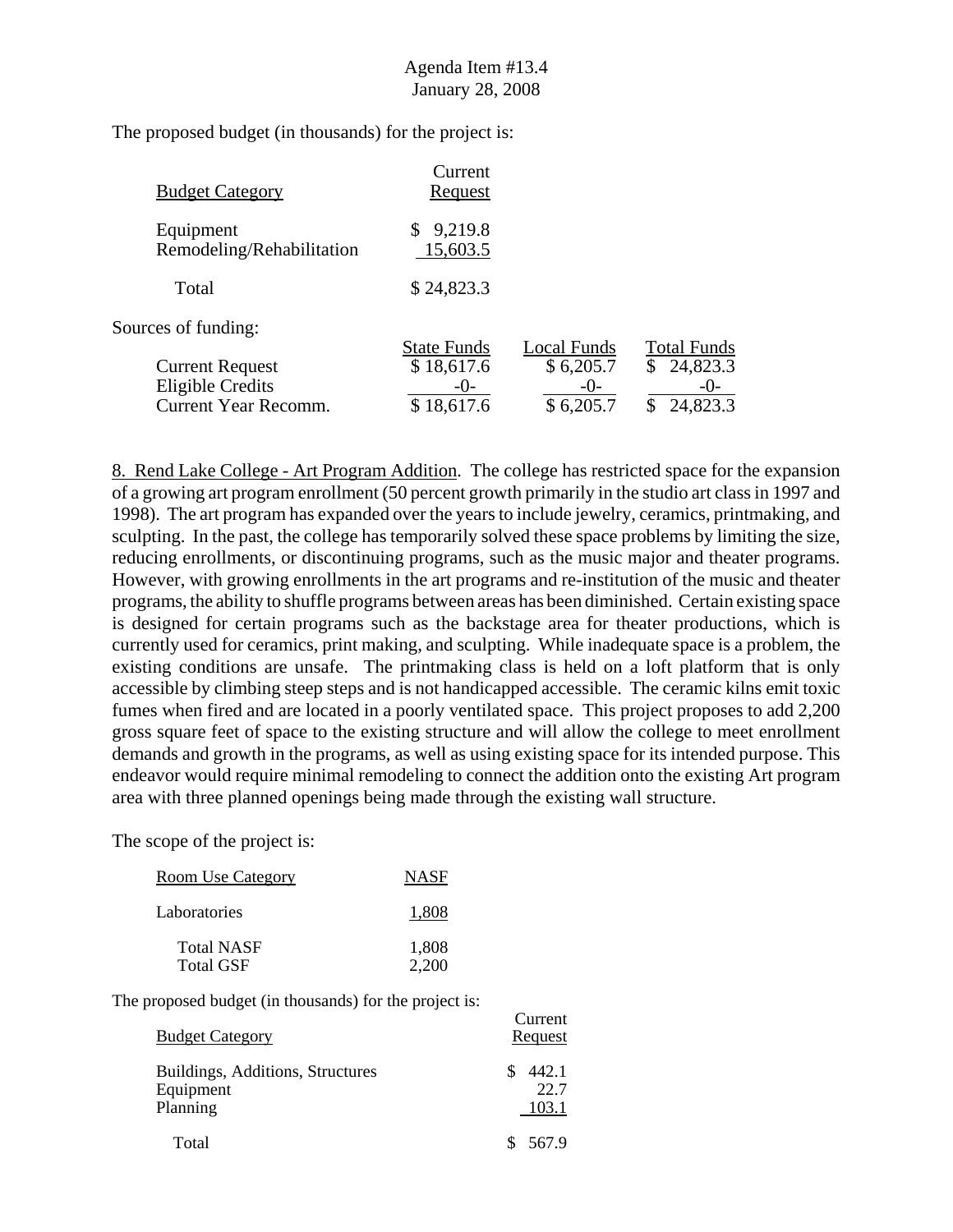Sources of funding:

|                        | <b>State Funds</b> |                    |    | Local Funds        | <b>Total Funds</b> |          |  |
|------------------------|--------------------|--------------------|----|--------------------|--------------------|----------|--|
| <b>Current Request</b> |                    | $\frac{\$}{425.9}$ | S. | 142.0              |                    | \$ 567.9 |  |
| Eligible Credits       |                    | $-()$              |    | $-()$              |                    | $-()$    |  |
| Current Year Recomm.   | \$.                | 425.9              |    | $\frac{\$}{142.0}$ | S.                 | 567.9    |  |

9. Lake Land College - Rural Development Technology Center. Lake Land College responded to the need for a presence in the southern portion of their district by locating and building the Kluthe Center in Effingham, Illinois, in 1995. This has served the needs of the college, community, and businesses very well. The center's success can be measured by the nearly 3,000 students who enroll in more than 150 different classes at the Kluthe Center each year. The college can not enroll more students in the existing facilities due to a lack of classroom and parking space. In order to expand program offerings in the areas of Massage Therapy; Emergency Medical Services; and Heating, Ventilation, Air Conditioning, and Refrigeration and to create a Hands On Training (HOT) Laboratory, general education classrooms space, and maintenance area, the college proposes to expand the Kluthe Center by building a new building on the same location in Effingham as the existing Kluthe Center structures.

A Rural Development Technology Center Building addition consisting of a multi-story structure with approximately 36,070 gross square feet will provide additional permanent space to meet the demands of a growing student population and allow expansion and growth of services to the southern region of the district. The project includes additional parking lot space, sidewalks, lighting and landscaping, water connection and plumbing work, HVAC systems, and electrical service and lighting to accommodate the new building.

The scope of the project is:

| <b>Room Use Category</b> | <b>NASF</b> |
|--------------------------|-------------|
| Classrooms               | 7,800       |
| Laboratories             | 8,000       |
| Offices                  | 1,500       |
| Study                    | 2,500       |
| General Use              | 1,000       |
| Support                  | 2,750       |
| <b>Total NASF</b>        | 23,550      |
| <b>Total GSF</b>         | 36,070      |

| <b>Budget Category</b>           | Current<br>Request |
|----------------------------------|--------------------|
| Buildings, Additions, Structures | 5,935.2<br>S       |
| Land                             | 209.1              |
| Equipment                        | 873.2              |
| <b>Utilities</b>                 | 59.8               |
| Site Improvements                | 1,052.1            |
| Planning                         | 985.5              |
| Total                            | 9,114.9            |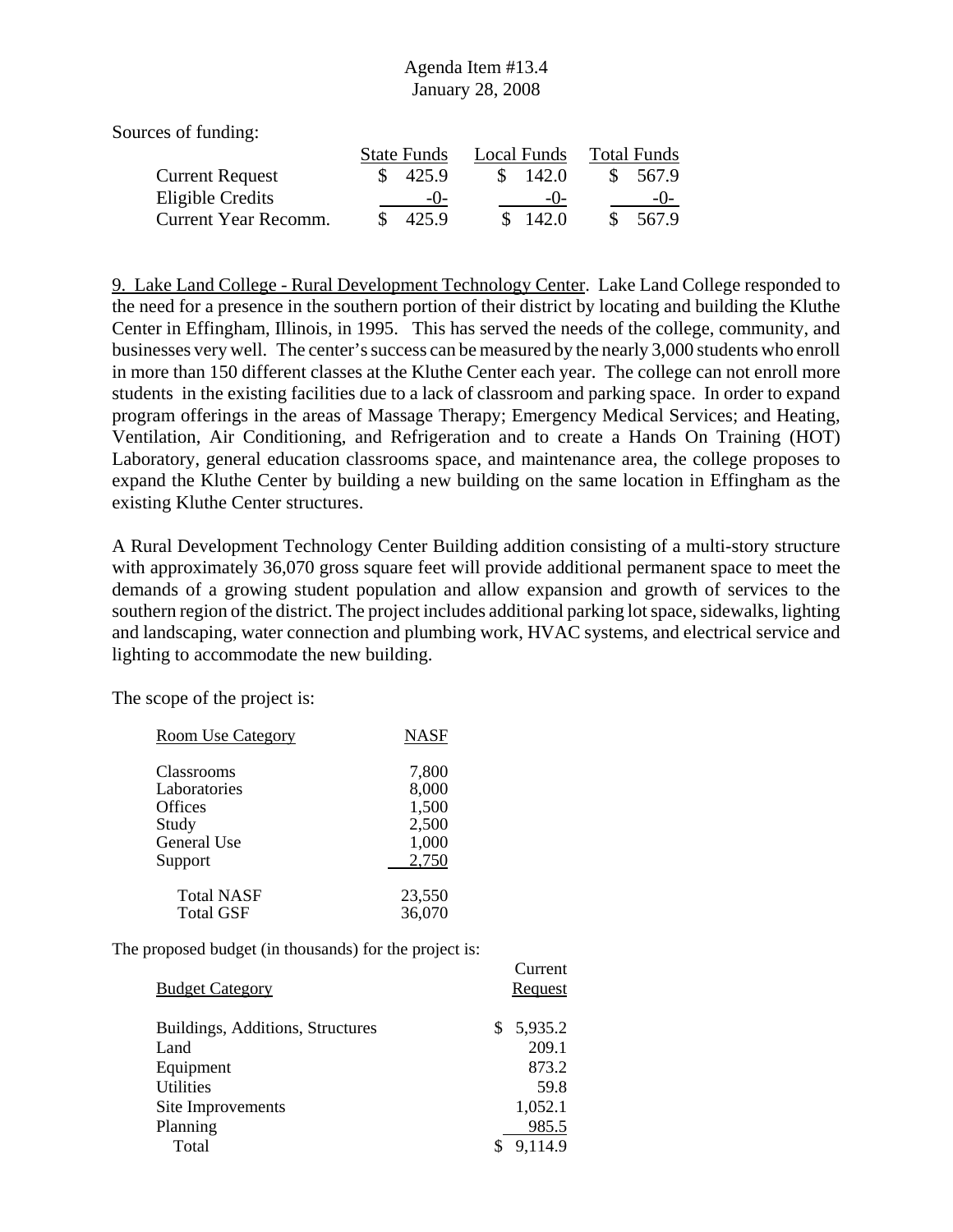Sources of funding:

|                        |  | <b>State Funds</b> | Local Funds |           |  | <b>Total Funds</b> |  |  |
|------------------------|--|--------------------|-------------|-----------|--|--------------------|--|--|
| <b>Current Request</b> |  | \$6,836.2          |             | \$2,278.7 |  | \$9,114.9          |  |  |
| Eligible Credits       |  | $-()$              |             | $-()$     |  | $-()$              |  |  |
| Current Year Recomm.   |  | \$6,836.2          |             | \$2,278.7 |  | \$9,114.9          |  |  |

10. College of DuPage - Instructional Center Noise Abatement. The Berg Instructional Center (BIC) was completed in 1971 and is a 475,000 gross square feet main teaching facility located on the main campus. From 1971 to 1991, headcount increased from 8,705 to the 36,322 range. Fall 2002 headcount totaled 34,000. It is estimated that over 40% of the students who attended COD were enrolled in classes that met in the Instructional Center. The college used local funds to meet the growing demand for new instructional space; consequently, needed repair and renovation projects to the original buildings (including the BIC) on campus could not be completed on a regular or timely basis. The BIC contains two 655 foot corridors and four 205 foot cross halls with nine foot ceilings. The structure is mostly brick with some wallboard ceilings, brick floors, and some glass and doorways. The structural design and materials combined with the long hallways make these spaces, classrooms, and office spaces very noisy with foot traffic, conversations, and rolling carts. The college has taken measures in an attempt to reduce noise levels, but the problem persists. The college proposes to install a snap-type grid acoustical ceiling system and wall-mounted acoustical panels in all public corridors and lounge areas of the BIC in order to reduce noise levels and disruptions in classrooms and offices.

The proposed budget (in thousands) for the project is:

| <b>Budget Category</b>                         |                    | Current<br>Request                      |                    |
|------------------------------------------------|--------------------|-----------------------------------------|--------------------|
| Remodeling/Rehabilitation<br>Planning<br>Total |                    | 1,694.8<br>\$<br>140.7<br>1,835.5<br>\$ |                    |
| Sources of funding:                            |                    |                                         |                    |
|                                                | <b>State Funds</b> | Local Funds                             | <b>Total Funds</b> |
| <b>Current Request</b>                         | \$<br>1,376.6      | \$<br>458.9                             | 1,835.5<br>\$      |
| <b>Eligible Credits</b>                        | $+113.0$           | $-113.0$                                | $-()$              |
| Current Year Recomm.                           | \$<br>1,489.6      | 345.9                                   | 1,835.5<br>\$      |
|                                                |                    |                                         |                    |

11. William Rainey Harper College - Campus Life/One Stop Admissions Center. Due to original decentralized design, access to student services is difficult on the 200 acre main campus with offices distributed randomly across five of its 18 buildings. This fragmentation causes prospective students to search for needed services, such as the Admissions Office located in an inner campus building without ease of access to parking. Growth and change in student population over the years has given rise to needed services without additional space. For example, the college has experienced a large growth in ethnic minority students now representing 33 percent of the student population.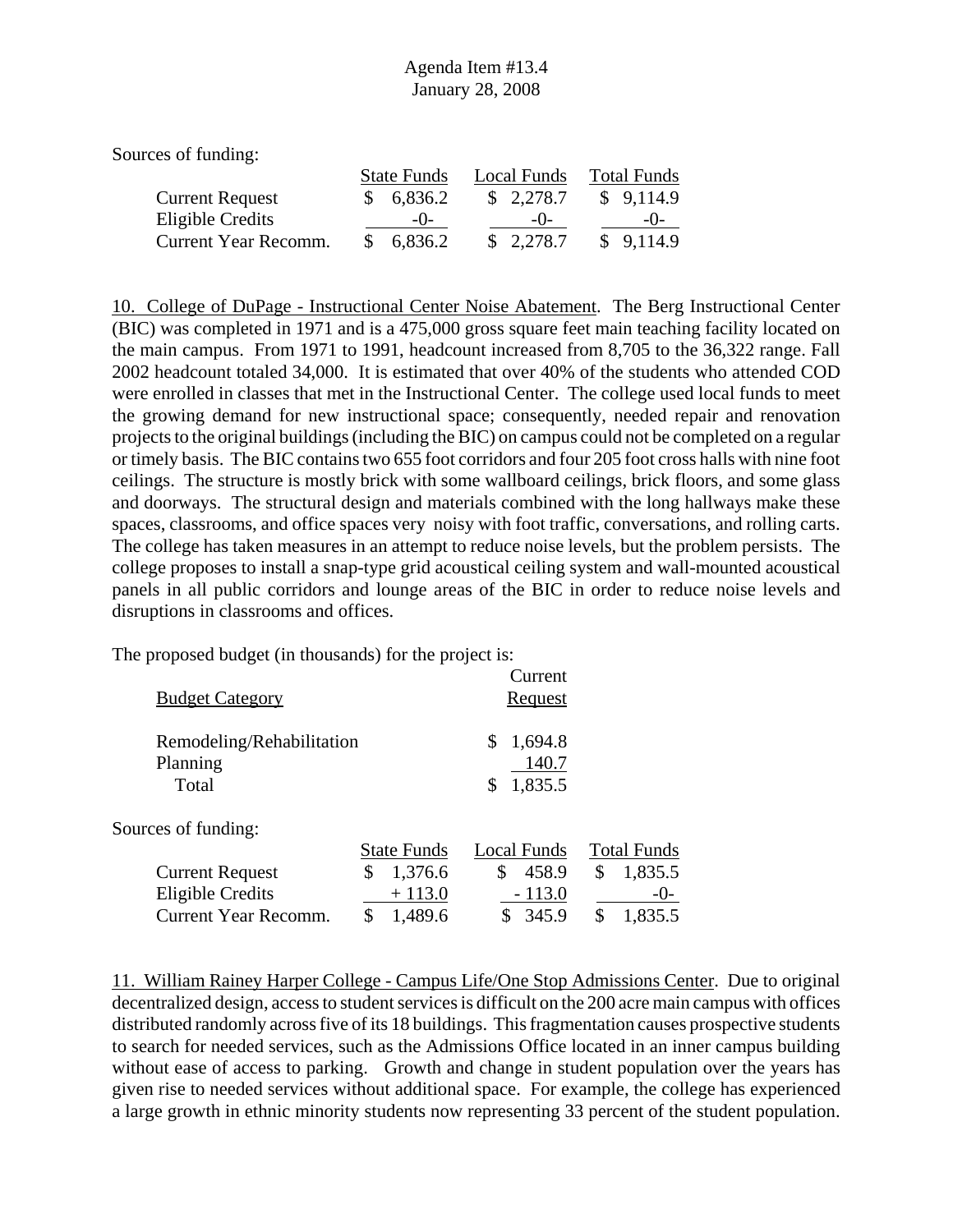Important retention services, such as multicultural affairs and financial aid, have long outgrown their original space. College staff have done their best to accommodate student needs, but the practice of trying to create needed space within the existing structure has resulted in reduced quality of the spaces actually utilized. There is a recognized need for a more centralized student service facility to assist with student acclimation and retention, as well as one stop convenience for needed assistance. The growth of more integrated curricular approaches, the need for nearby flexible learning spaces, and increasing the membership in student clubs is driving a need for appropriate rooms and spaces for varied purposes. Further, demographic information gathered from the public school districts project a 20 percent increase in traditional age students through 2008. This projected growth with other changes in student demographics require a new approach to campus life allowing ease of access to campus services, activities, and social spaces that are appealing and welcoming.

The college proposes to construct a two-story 44,174 gross square foot One Stop/Admissions Center that would be more centralized and in an area less disruptive to classroom instruction and a twostory 64,608 gross square foot Campus Student Life Center. These two structures will total 108,782 gross square feet and are expected to be built adjacent to existing buildings on campus so users can easily pass from one building to the next. Existing parking spaces are thought to be adequate for increased enrollments, but the project does include some visitor parking spaces. While the project budget does not reflect necessary site improvements in preparation for the construction of these buildings, such site improvements will be necessary and would include extending the utilities tunnel for fiber, steam, and a chilled water loop. The site improvements will be completed as part of a separately funded project with Capital Development Board's coordination. The college is pursuing the funding to support this portion of the project.

|                          | One Stop/              | Campus Life |  |
|--------------------------|------------------------|-------------|--|
| <b>Room Use Category</b> | <b>Admissions NASF</b> | <b>NASF</b> |  |
|                          |                        |             |  |
| <b>Classrooms</b>        | 1,800                  | 2,450       |  |
| Laboratories             | 3,160                  | 1,125       |  |
| <b>Offices</b>           | 11,656                 | 17,745      |  |
| Special Use              |                        | 250         |  |
| General Use              | 5,529                  | 16,900      |  |
| Support                  | 5,434                  | 705         |  |
| <b>Health Care</b>       |                        | 1,175       |  |
| Unclassified             | 30                     | 30          |  |
| <b>Total NASF</b>        | 27,609                 | 40,380      |  |
| Total GSF                | 44,174                 | 64,608      |  |

The scope of the project is:

| <b>Budget Category</b>          | Current<br>Request |
|---------------------------------|--------------------|
| Buildings, Additions, Structure | \$40,137.6         |
| Equipment                       | 5,073.0            |
| Total                           | \$45,210.6         |
| One Stop Center                 | \$17,977.1         |
| Campus Life Center              | \$27,233.5         |
| Total                           | \$45,210.6         |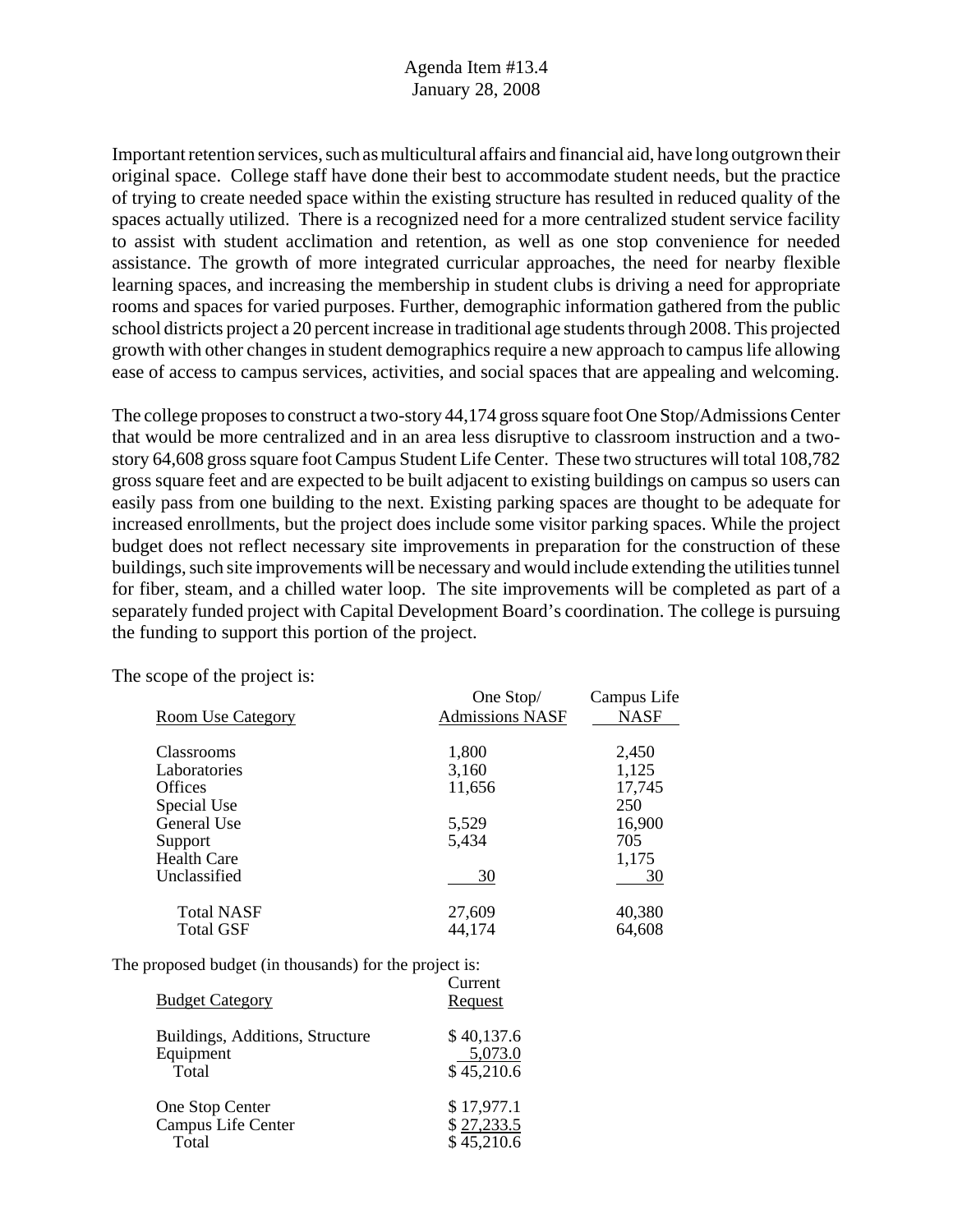| Sources of funding:    |                    |             |                    |
|------------------------|--------------------|-------------|--------------------|
|                        | <b>State Funds</b> | Local Funds | <b>Total Funds</b> |
| <b>Current Request</b> | \$33,907.9         | \$11,302.7  | \$45,210.6         |
| Eligible Credits       | $+3,015.7$         | (3,015.7)   | $-()$              |
| Current Year Recomm.   | 36,923.6           | \$8,287.0   | \$45,210.6         |

12. Illinois Valley Community College - Community Instructional Center Building. In February 1998, a College Master Plan (CMP) was completed which thoroughly examined space utilization of campus buildings, programmatic needs in conjunction with the college mission, future curricular and academic student support needs, and current and future technology considerations. Students, faculty, and staff, as well as focus groups from business, industry, district feeder high schools, and the public at large, was involved in the CMP process. The process highlighted the need for new facilities and renovation of existing facilities. In January 2006, the IVCC Board of Trustees approved an updated CMP.

New space is needed for enrollment services (admissions, registration and records, assessment, counseling, financial aid, bursar, bookstore, career planning, and placement), Small Business Development Center, Continuing Education, technology ready classrooms, conference rooms, distance learning capabilities, student life space (lounges, student organization office, activities programming office, and meeting space), dining and food preparation areas, and additional storage space for speech and theater offerings. The new building will serve as the new main entrance point for the campus and better connection of the main campus with the east campus. The project includes site improvements, entry plaza development, landscaping, additional parking, and a drop off lane. Construction will provide a new kitchen, dining room, meeting rooms, enrollment management area, technology ready classroom, student lounge, study lounge, lobby display area, offices, bookstore, art gallery, multipurpose space, and a receiving/loading dock area. Future phases related to completion of this project, but not included in the scope of work, include remodeling space vacated by programs and services relocating into the new facility and an addition to the Cultural Center. Subsequent funding of the Community Instructional Center project does not imply any commitment for state funding of future projects. However, the college does have another project recommended by the ICCB for funding which would address these future phases.

| <b>Room Use Category</b> | <b>NASF</b> |
|--------------------------|-------------|
| Classrooms               | 4,560       |
| Laboratories             | 8,000       |
| Offices                  | 9,798       |
| Study                    | 1,150       |
| General Use              | 27,412      |
| Support                  | 2,000       |
| <b>Total NASF</b>        | 52,920      |
| <b>Total GSF</b>         | 74,088      |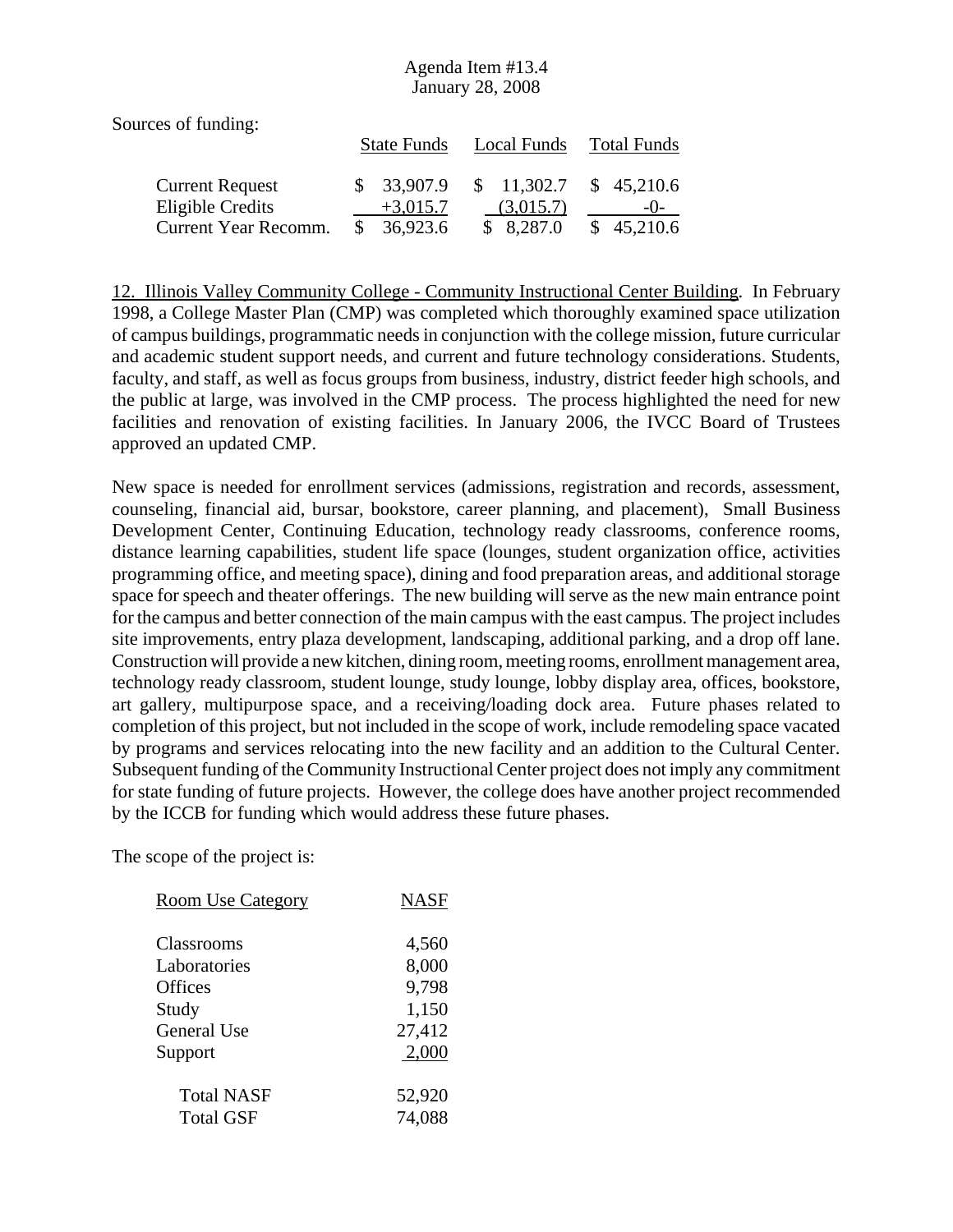| <b>Budget Category</b>                                                                  |                                       | Current<br>Request                                        |                                             |
|-----------------------------------------------------------------------------------------|---------------------------------------|-----------------------------------------------------------|---------------------------------------------|
| Buildings, Additions, Structures<br>Equipment<br>Site Improvements<br>Planning<br>Total |                                       | 15,920.6<br>\$<br>1,745.3<br>938.2<br>1,181.5<br>19,785.6 |                                             |
| Sources of funding:                                                                     | <b>State Funds</b>                    | Local Funds                                               | <b>Total Funds</b>                          |
| <b>Current Request</b><br>Eligible Credits<br>Current Year Recomm.                      | 14,839.2<br>\$<br>$-()$ -<br>14,839.2 | \$4,946.4<br>$-()$<br>\$4,946.4                           | 19,785.6<br>\$<br>$-()$ -<br>19,785.6<br>\$ |

13. College of Lake County - Student Services/Adult Education/Lifelong Learning Building. The Lakeshore Campus in Waukegan needs to be expanded to address current and future needs for student services, adult education, support services, community services, and administrative functions. The construction of this new building is envisioned to serve the growing student services need and educational needs of Waukegan and the surrounding towns in the district. This philosophy provides the education and student services where the students work and live and eliminates the need for Waukegan area students to travel to Grayslake which is often difficult due to limited public transportation options. A sizeable portion of the population to be served also does not have access to automobiles.

The proposed Student Services/Adult Education/Lifelong Learning Building would house Admissions & Records, Financial Aid, Counseling, Assistance to Students with Disabilities, Student Life, a bookstore, Campus Safety, a Learning Assistance Center, a library, and Adult Education Programs. It will provide a comprehensive, rather than piecemeal, educational opportunity for area residents who need assistance for social and economic mobility.

A new Student Services/Adult Education/Lifelong Learning Building consisting of 118,024 gross square feet will position the college to be more effective in dealing with the students and strengthen student retention and success on the Lakeshore campus. Approximately 10,300 net assignable square feet (15,141 gross square feet) of existing space vacated on the Grayslake campus by relocation of staff and student services would require some remodeling. Areas to be remodeled on the Grayslake campus include Admissions and Records, Financial Aid, Counseling Center, Student Activities, and the Office of the Vice President for Student Development. This project would replace 61,291 gross square feet of temporary space. The project includes utility work and site work to develop sidewalks, roadways, parking, landscaping, and light fixtures, in addition to equipment for the new structure.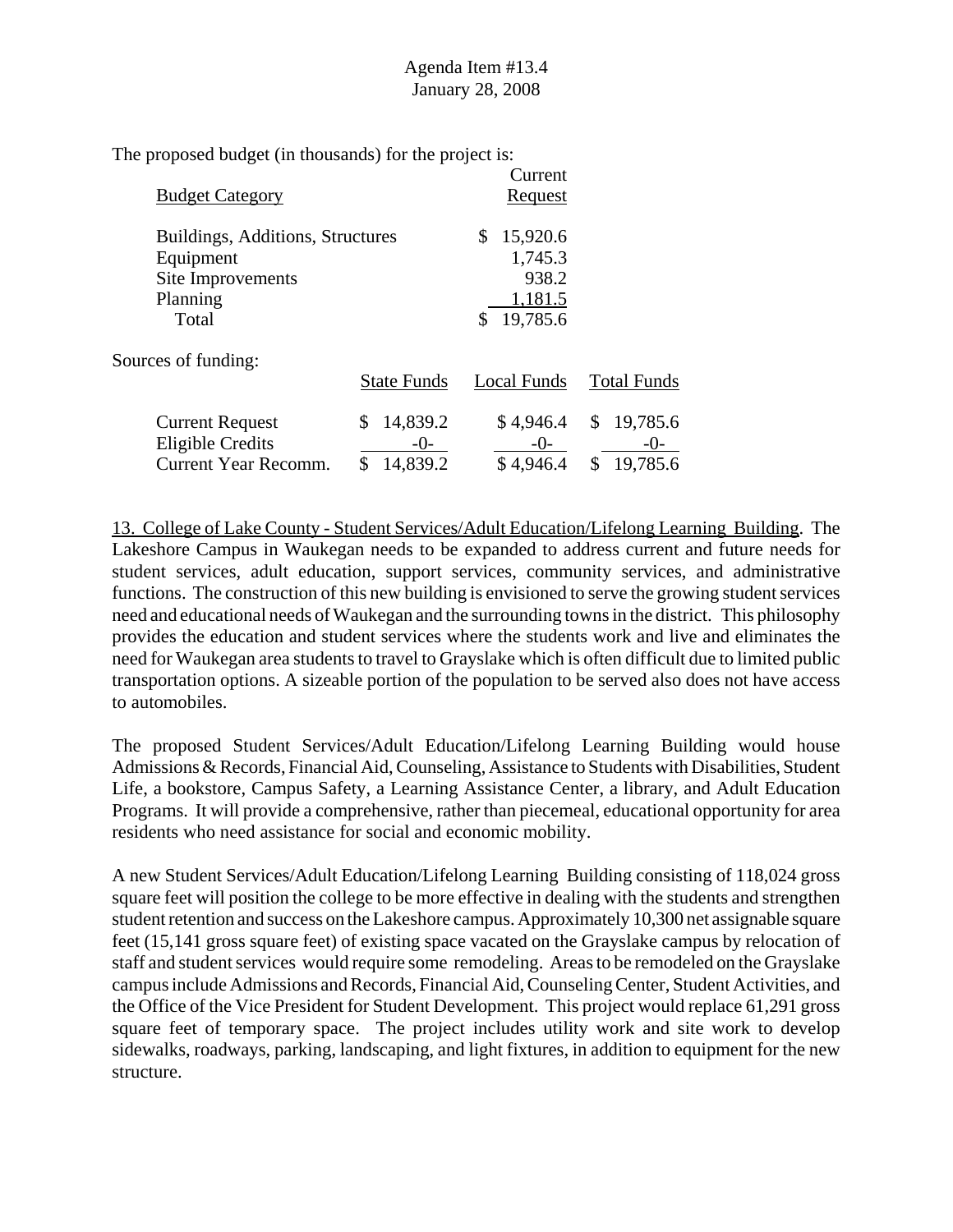| <b>Room Use Category</b> | <b>NASF</b> |
|--------------------------|-------------|
| Classrooms               | 13,482      |
| Laboratories             | 32,534      |
| <b>Offices</b>           | 11,547      |
| Study                    | 2,571       |
| General Use              | 9,824       |
| Support                  | 2,124       |
| <b>Total NASF</b>        | 72,083      |
| <b>Total GSF</b>         | 118,024     |

The proposed budget (in thousands) for the project is:

| <b>Budget Category</b>           | Current<br>Request |
|----------------------------------|--------------------|
| Buildings, Additions, Structures | 37,693.3           |
| Equipment                        | 3,681.4            |
| <b>Utilities</b>                 | 524.5              |
| Remodeling/Rehabilitation        | 501.8              |
| Site Improvements                | 1,260.7            |
| Total                            | 43,661.7           |

Sources of funding:

|                        | <b>State Funds</b> | Local Funds | <b>Total Funds</b>      |
|------------------------|--------------------|-------------|-------------------------|
| <b>Current Request</b> | \$32,746.3         |             | $$10,915.4$ $$43,661.7$ |
| Eligible Credits       | $-()$              | $-()$       | $-()$                   |
| Current Year Recomm.   | \$32,746.3         | \$10,915.4  | \$43,331.7              |

14. Richland Community College - Student Success Center and Addition. The college has conducted an enrollment management study to review how students progress through the institution. Enrollment management encompasses all activities associated with student college choice, student transitions, student course selection, student retention, student attrition, and student outcomes. Facilities play an important part of enrollment management efforts. Currently, much of the space dedicated to serving students was designed for a smaller student load, has been reconfigured to account for growth, and has a poor pedestrian flow. Certain activities, such as the Learning Accommodations Services and Transfer Center, are located in space away from the other student services and have poor visibility. Due to the location, many students are unaware that the college has these services. Relocating these services will provide a greater visibility and increased utilization. Innovating and instituting a comprehensive enrollment management facility for a Student Success Center have far reaching implications. Providing space that is student centered, easily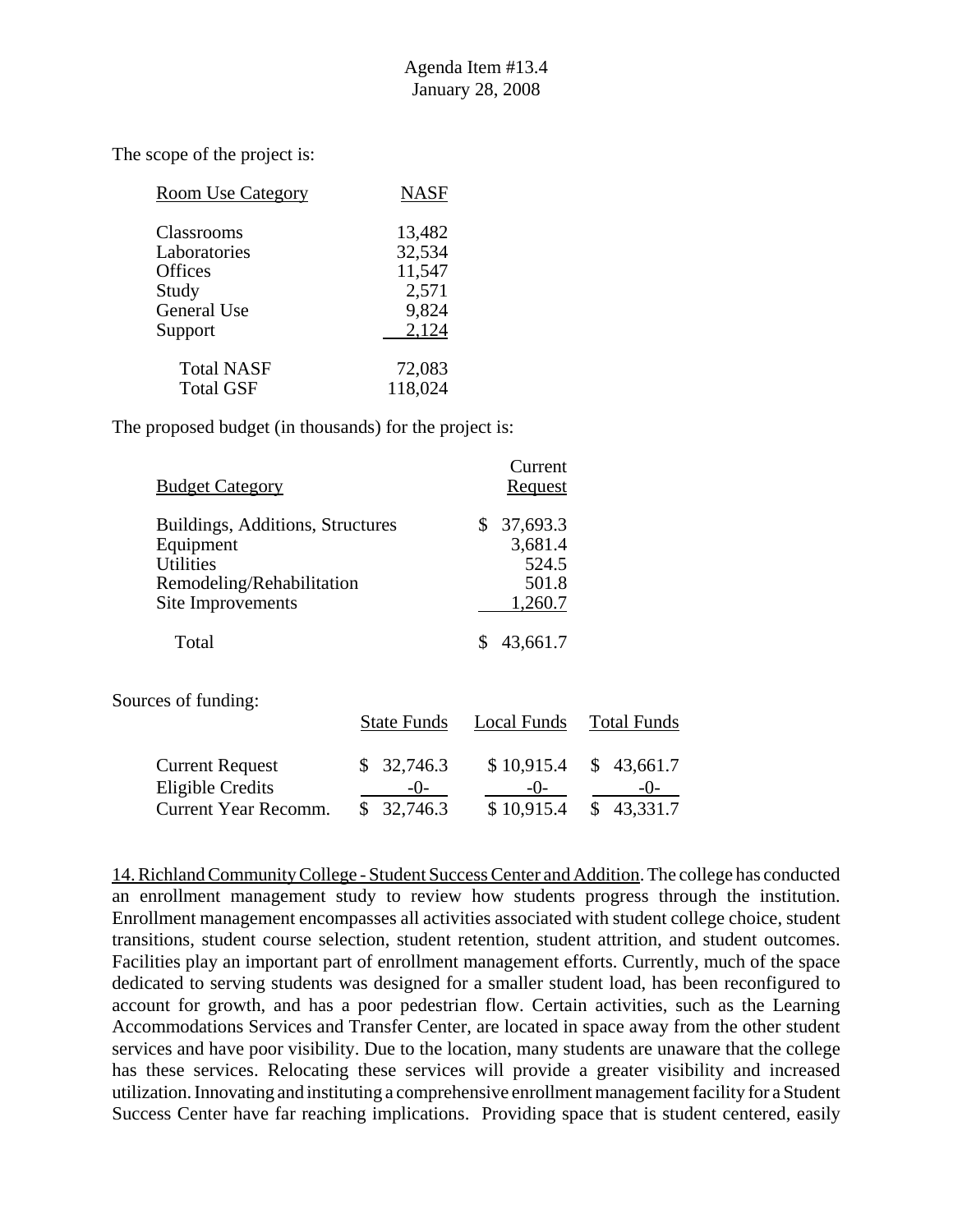accessible, and programmatically functional will require the collegeto undertake this renovation and expansion of the North wing. The results of renovations and addition must be student focused for enhanced customer service and improved efficiency. A second result will be improved administrative processes and better functional adjacencies.

The college seeks to make physical modifications to facilities which will help maintain student enrollments in a declining population environment and provide better facilitate the students progress and development. An addition will allow the restructuring and relocation and development of a Student Success Center staffed by trained knowledgeable individuals serving as a front line for the most needed services and information. The Student Success Center will provide space that is student centered, easily accessible, and programmatically functional resulting in enhanced customer service and improved efficiency. It is proposed that the Student Success Center be accommodated by the relocation of administrative functions, common workspace, storage, food preparation area, and the Board of Trustees meeting room. This will be accomplished with the construction of a onestory 13,187 gross square foot North Wing Entrance addition that includes a 700 square foot area for the Career Services function which will be built adjacent to the student service operations. Approximately 13,909 gross square feet of vacated space will then be renovated to house student services, grant programs, and provide common meeting spaces. This project will utilize connections to existing sewer and electrical distribution systems and site access. The heating and cooling system will require additional capacity, while sidewalks and other areas disturbed by construction will require replacement.

Current

The scope of the project is:

| <b>Room Use Category</b>               | <b>NASF</b>         |
|----------------------------------------|---------------------|
| Offices<br>Study<br><b>General Use</b> | 7,190<br>275<br>120 |
| Support                                | 500                 |
| <b>Total NASF</b>                      | 8,085               |
| <b>Total GSF</b>                       | 13,187              |

|                                  |                    | UUNUU          |                    |
|----------------------------------|--------------------|----------------|--------------------|
| <b>Budget Category</b>           |                    | <u>Request</u> |                    |
| Buildings, Additions, Structures |                    | 2,955.0<br>\$  |                    |
| Equipment                        |                    | 292.0          |                    |
| Remodeling/Rehabilitation        |                    | 971.0          |                    |
| Site Improvements                |                    | 38.0           |                    |
| Total                            |                    | \$4,256.0      |                    |
| Sources of funding:              |                    |                |                    |
|                                  | <b>State Funds</b> | Local Funds    | <b>Total Funds</b> |
| <b>Current Request</b>           | \$3,192.0          | \$1,064.0      | \$4,256.0          |
| <b>Eligible Credits</b>          | $-()$              | $-()$          | $-()$              |
| <b>Current Year Recomm.</b>      | \$3,192.0          | \$1,064.0      | \$4,256.0          |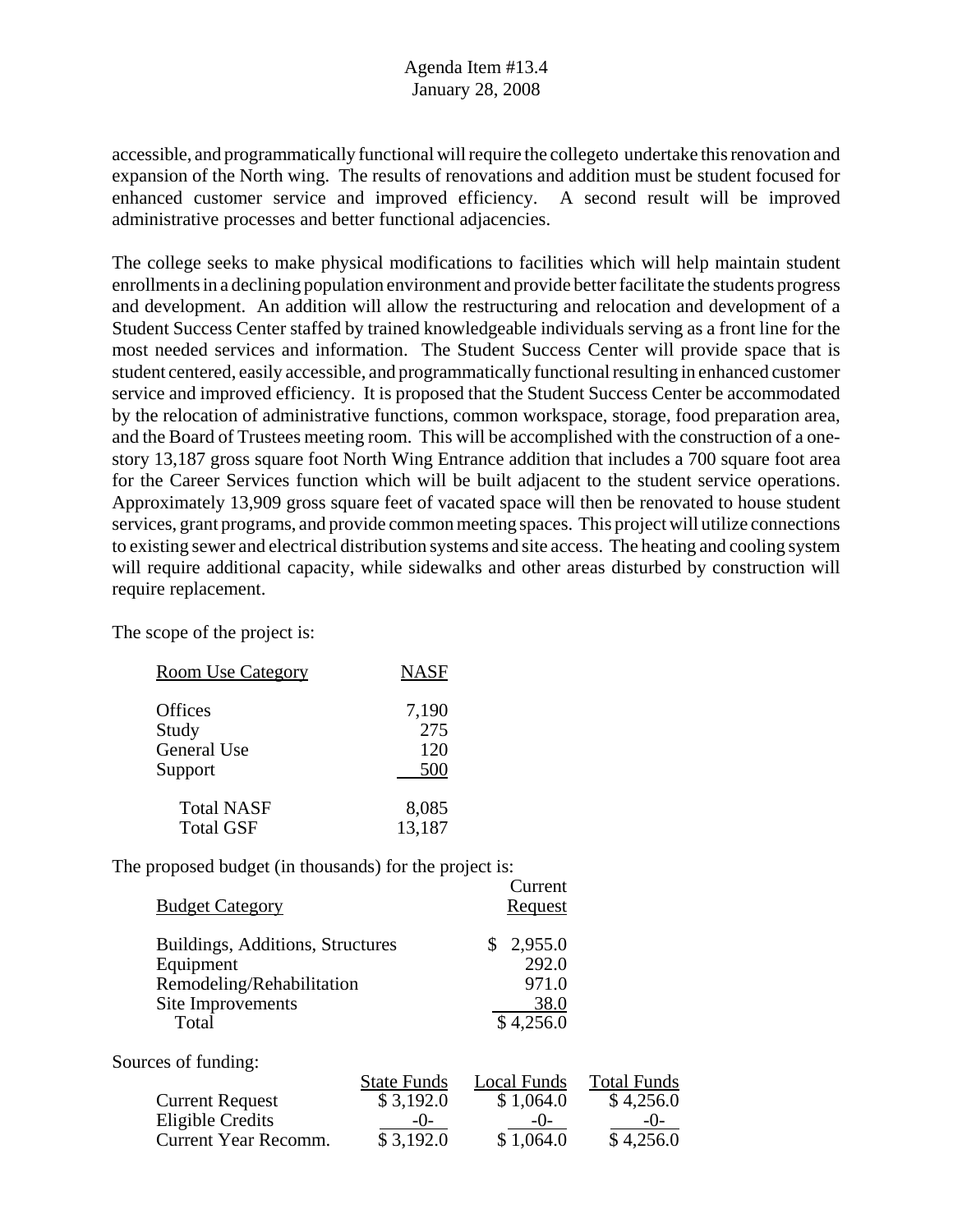15. Illinois Eastern Community Colleges/Lincoln Trail College - Center for Technology. Lincoln Trail College (LTC) has a strong tradition of academic excellence through quality education programs. Significant numbers of local high school graduates enroll and attend at LTC and, since 1974, day enrollment has increased over 75 percent. The college is using approximately 27,800 gross square feet of 35 year old temporary building space to house many of its instructional programs. These temporary buildings have each outlived their expected service life and are in a deteriorated state. Programs such as Building Trades, Industrial Management, Microcomputer Support Specialists, Office Technologies, Medical Assistant, Pharmacy Technician, and Horticulture would be served and benefitted by the new space.

The college proposes to build a one-story 30,952 gross square foot building for several of the college's technical programs. In addition to classrooms and labs, ancillary spaces will include storage areas and faculty office space dedicated to each discipline. The college will consider a remodeling project (not included in this project request) of the vacated space at a later date. Further, this project eliminates the need for five temporary buildings totaling 27,800 gross square feet of space. These five temporary buildings will be razed as part of the construction of the Center for Technology.

The scope of the project is:

| <b>Room Use Category</b> | <b>NASF</b> |
|--------------------------|-------------|
| Classrooms               | 5,600       |
| Laboratories             | 9,300       |
| Offices                  | 1,000       |
| Study                    | 4,000       |
| <b>Total NASF</b>        | 19,900      |
| <b>Total GSF</b>         | 30,952      |

The proposed budget (in thousands) for the project is:

|                                  | Current   |
|----------------------------------|-----------|
| <b>Budget Category</b>           | Request   |
| Buildings, Additions, Structures | \$8,564.8 |

Sources of funding:

|                        | <b>State Funds</b> | Local Funds          | <b>Total Funds</b> |
|------------------------|--------------------|----------------------|--------------------|
| <b>Current Request</b> | \$6,423.6          | $\frac{\$}{2,141.2}$ | \$8,564.8          |
| Eligible Credits       | 547.6              | (547.6)              | $-()$              |
| Current Year Recomm.   | $\$$ 6.971.2       | \$1,593.6            | \$ 8.564.8         |

16. Joliet Junior College - Student Support Center/Remodeling of Classrooms. The current configuration of the student services offices was established 34 years ago when the college was much smaller and services were more segregated. The layout of the 1<sup>st</sup> floor of Building J no longer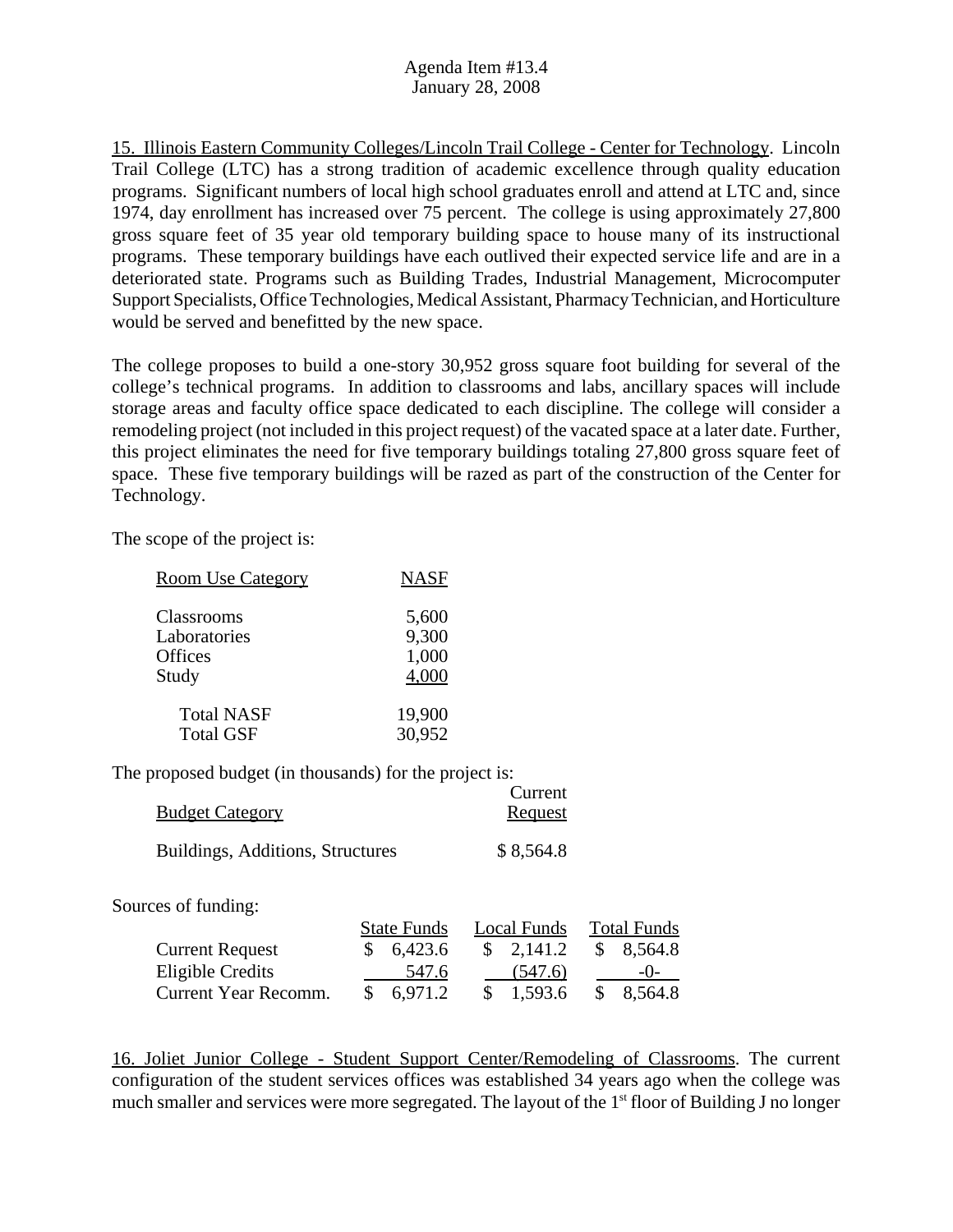provides for a logical flow of student traffic throughout the registration and admissions process nor does it provide adequate space for the number of students the college now serves. High school enrollments have increased from 6,042 students in 2000-2001 to 8,070 in 2006-2007. Projected growth of college enrollments over the next five years is estimated at 4.9 percent annually. These factors couple to cause the college to review space needs and the use of space to provide for more efficient centralization of student support services, provide additional space required for the operation of these programs, make these services more visible and accessible to students and the public, and provide an opportunity to gain much needed additional instructional space. The college proposes to construct a two-story 87,103 gross square foot building to provide additional instructional space. Approximately 25,600 gross square feet (23,270 net assignable square feet) of existing space in Building J vacated by the relocation of various programs, services, and functions into the new building would, subsequently, be remodeled to accommodate additional classroom space. This project would replace two temporary buildings (classroom and shipping and receiving area) totaling 12,000 gross square feet of space.

The scope of the project is:

| <b>Room Use Category</b> | <b>NASF</b> |
|--------------------------|-------------|
| Offices                  | 36,170      |
| Special Use              | 6,130       |
| <b>General Use</b>       | 6,000       |
| Support                  | 2,650       |
| <b>Total NASF</b>        | 50,950      |
| <b>Total GSF</b>         | 87,103      |

The proposed budget (in thousands) for the project is:

| <b>Budget Category</b>                                                                                   |                                                           | Current<br>Request                                    |                                                           |
|----------------------------------------------------------------------------------------------------------|-----------------------------------------------------------|-------------------------------------------------------|-----------------------------------------------------------|
| Buildings, Additions, Structures<br>Utilities<br>Remodeling/Rehabilitation<br>Site Improvements<br>Total |                                                           | \$25,364.0<br>272.4<br>3,993.9<br>328.1<br>\$29,958.4 |                                                           |
| Sources of funding:                                                                                      |                                                           |                                                       |                                                           |
| <b>Current Request</b><br><b>Eligible Credits</b><br>Current Year Recomm.                                | <b>State Funds</b><br>\$22,469.0<br>$-()$ -<br>\$22,469.0 | <b>Local Funds</b><br>\$7,489.4<br>$-()$ -<br>7,489.4 | <b>Total Funds</b><br>\$29,958.4<br>$-()$ -<br>\$29,958.4 |
|                                                                                                          |                                                           |                                                       |                                                           |

17. Spoon River College - Educational Buildings Remodeling & Expansion. The Taylor and Centers buildings are over 35 years old and designed during a period where classrooms were devoid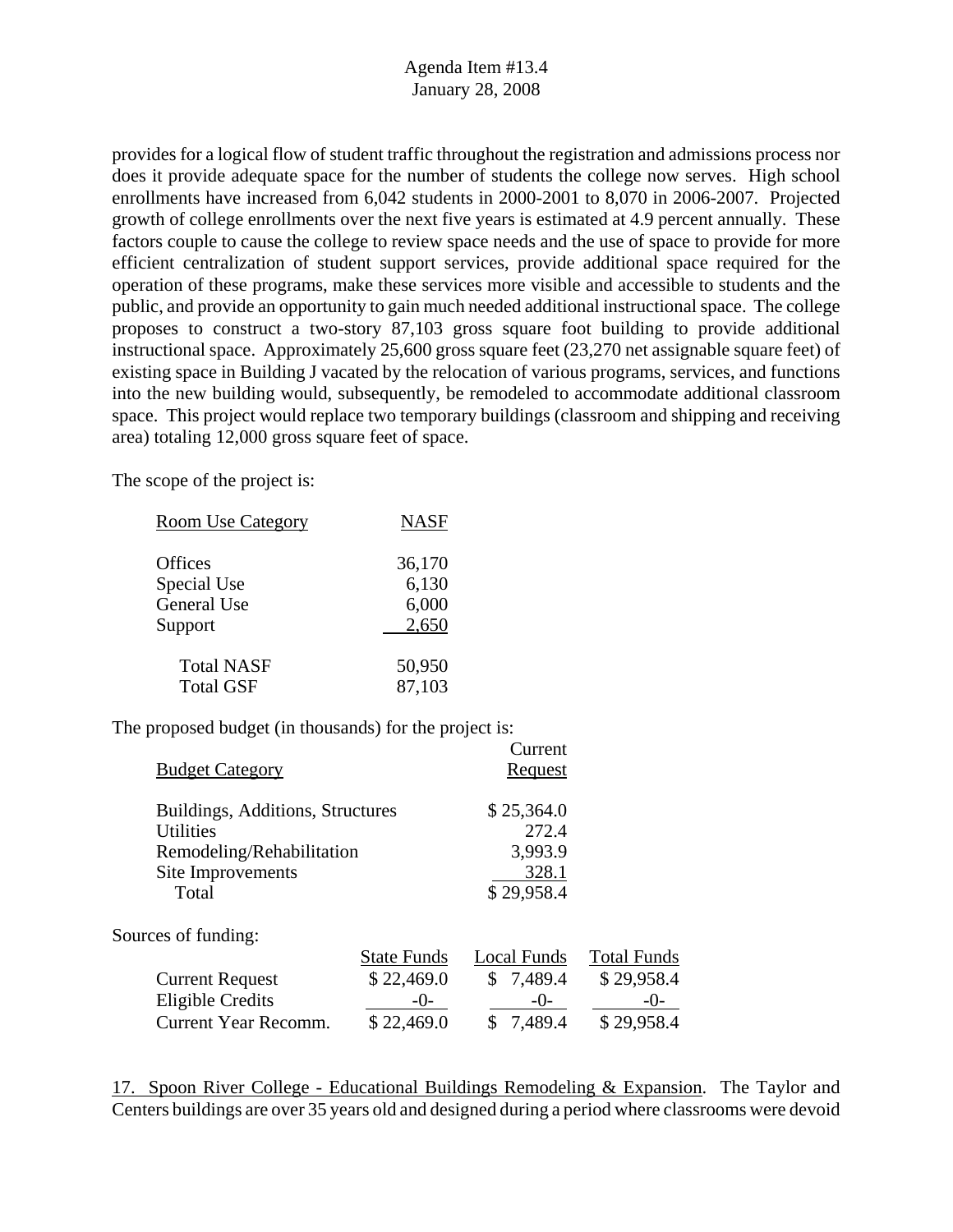of ancillary equipment and classroom imaging was nonexistent. The college is increasingly becoming a provider of services in partnerships created with other agencies and institutions using technology to create and offer online course. Completion of this project would ensure that adequate computer lab space is available and in the most effective on campus location. The proposed project would expand facilities and remodel existing space to be able to deliver new and developing technologies in coursework that prepares students for jobs and further education while providing the most efficient delivery system possible. Further, it will enable faculty and students to fully utilize the benefits of modern instructional technology already developed but housed in inadequate and inconvenient space. Additional support functions, such as faculty offices, student lounges, and computer labs, will be included. Completion of the project will modify the teaching and instructional support space at the college to reflect the way instruction should be provided over the next decade. Specific programs to benefit from the completion of this project would include computer networking/programming and physics, biology, and chemistry instruction. This proposed project will provide appropriately sized classrooms needed for high tech instruction and open access computer labs needed for student access to computer resources and improved faculty, advising, and instructional support space.

The district proposes to add an approximate 10,000 gross square foot of space and remodel approximately 35,000 gross square feet of existing space in the Taylor & Centers Buildings on the main campus. Six classrooms would be enlarged in the Taylor Building, three existing wet science labs in the Taylor Building would be remodeled, 825 square feet of study lounge space would be added to the Taylor Building, computer labs for student study use would be provided on the  $2<sup>nd</sup>$  floor of the Centers Building, the second floor library in the Centers Building would be reconfigured, the lower level of the Centers Building would be reconfigured to relocate some student-based functions within the space, a unified technology data center would be developed with proper space and air conditioning to serve the entire campus, a more efficient layout of Student Support Areas would be provided, and faculty and administrative staff offices would be created which were displaced as a result of the aforementioned changes. Work would also include enclosing a covered walkway at the Taylor Building to enable the expansion of classroom spaces and enclosing the courtyards at each end of the Centers Building (which is below grade level) as part of the new construction. Enclosure of the courtyards would result in two three-story additions for the Centers Building. Existing parking will be sufficient to handle additional parking needs.

| <b>Room Use Category</b> | <b>NASF</b> |
|--------------------------|-------------|
| Classrooms               | 750         |
| Offices                  | 5,000       |
| General Use              | 3,255       |
| <b>Total NASF</b>        | 9,005       |
| <b>Total GSF</b>         | 10,000      |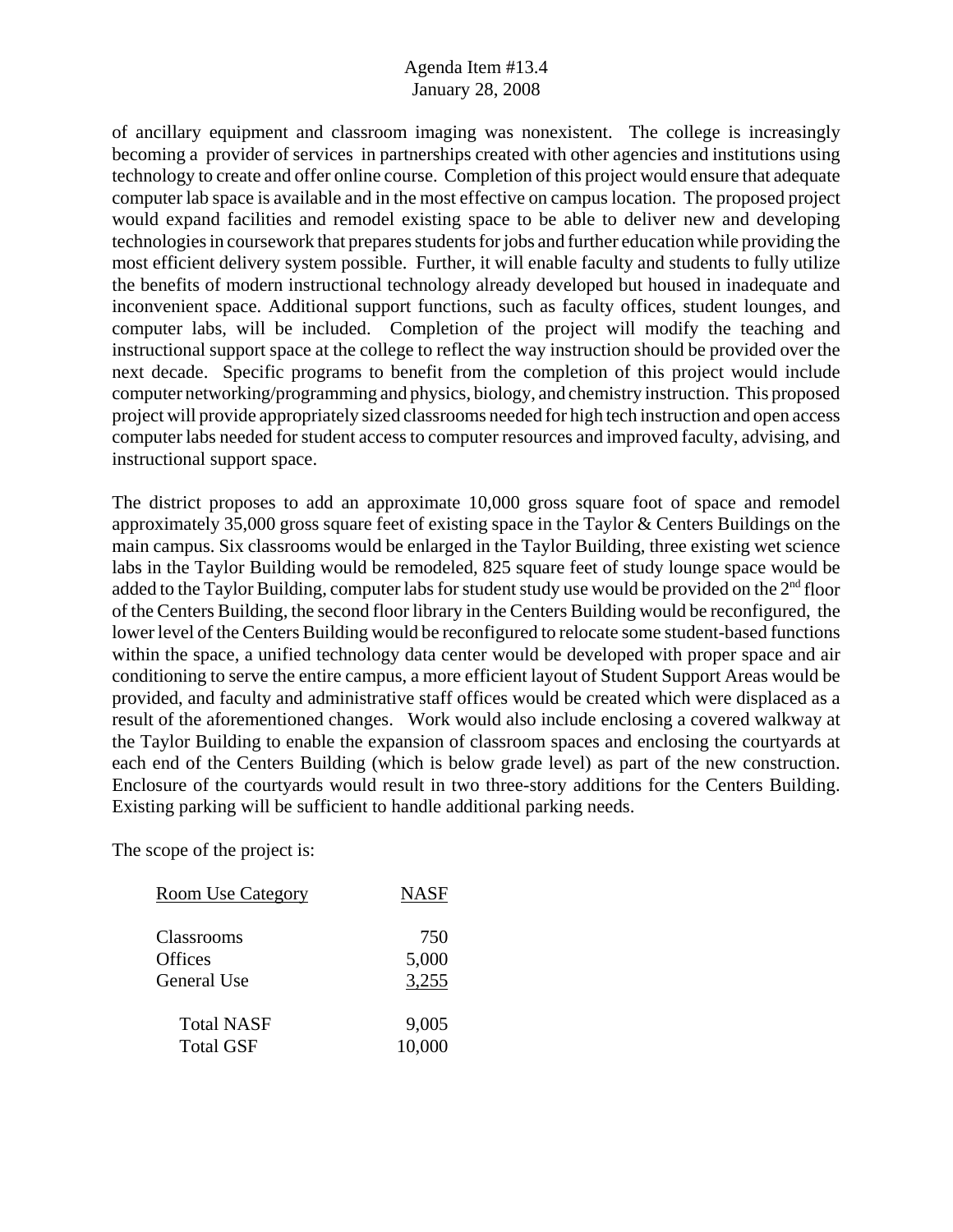| <b>Budget Category</b>           |                    | Current<br>Request |                    |
|----------------------------------|--------------------|--------------------|--------------------|
| Buildings, Additions, Structures |                    | \$2,196.4          |                    |
| Remodeling and Rehabilitation    |                    | 2,913.3            |                    |
| Planning                         |                    | 639.7              |                    |
| Total                            |                    | \$5,749.4          |                    |
| Sources of funding:              |                    |                    |                    |
|                                  | <b>State Funds</b> | Local Funds        | <b>Total Funds</b> |
| <b>Current Request</b>           | \$4,312.1          | \$1,437.3          | \$5,749.4          |
| <b>Eligible Credits</b>          | $-()$ -            | $-0-$              | $-()$              |
| <b>Current Year Recomm.</b>      | \$4,312.1          | \$1,437.3          | \$5,749.4          |
|                                  |                    |                    |                    |

18. Lincoln Land Community College - Project Outreach: Regional Center Expansion. The district is proposing a regional center expansion project designed to improve its ability to deliver services to those students who do not live within a reasonable commuting distance to the main campus in Springfield. The district has regional centers in Jacksonville (western region), Taylorville (eastern region), and in Petersburg (northern region). Lincoln Land proposes to remodel and rehabilitate space at the Western Regional Education Center (WREC) in Jacksonville and the Eastern Regional Education Center (EREC) in Taylorville. The WREC includes a large open environment space. The district has determined the need to remodel approximately 1,800 assignable square feet of space to create two 600 square foot classrooms separated by a high-quality folding partition and 600 square feet for four permanent offices. The WREC is otherwise in good condition. The EREC is in need of much more extensive remodeling. The entire 13,814 gross square foot EREC building will be remodeled, including the ventilation and mechanical systems. Building envelope improvements are included in the scope of work. In a separate fiscal year 2003 funding allocation, 3,656 gross square feet of temporary space at Taylorville will be replaced and, in combination with this project, would complete the college's efforts to expand and improve the Taylorville outreach center. This project is being managed by the Capital Development Board and has not yet started. The local match portion of the project is proposed to be funded with protection, health, and safety (PHS) funds as some of this project is eligible PHS work.

| <u> Budget Category</u>       | Current<br><b>Request</b> |
|-------------------------------|---------------------------|
| Remodeling and Rehabilitation | \$3,493.2                 |
| Equipment                     | 31.2                      |
| Total                         | \$3,524.4                 |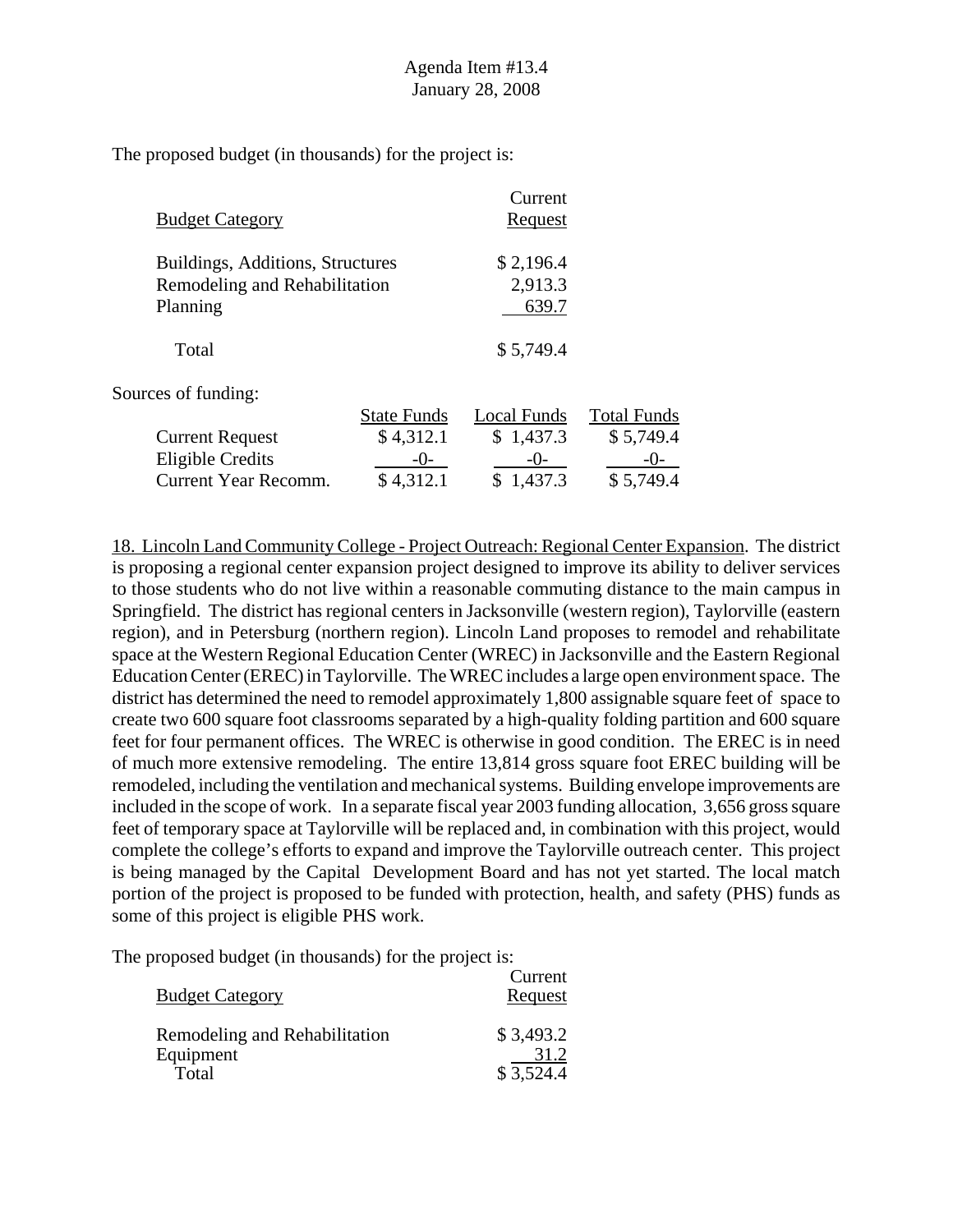|                                                                              |                                | <b>January 28, 2008</b> |                    |
|------------------------------------------------------------------------------|--------------------------------|-------------------------|--------------------|
| <b>Budget by Regional Center:</b><br><b>WREC</b><br><b>EREC</b><br>Equipment | \$<br>473.7<br>3,019.5<br>31.2 |                         |                    |
| Total                                                                        | \$3,524.4                      |                         |                    |
| Sources of funding:                                                          |                                |                         |                    |
|                                                                              | <b>State Funds</b>             | Local Funds             | <b>Total Funds</b> |
| <b>Current Request</b>                                                       | \$2,643.3                      | \$<br>881.1             | \$<br>3,524.4      |
| <b>Eligible Credits</b>                                                      | $-()$                          | $-()$                   | -( )-              |
| <b>Current Year Recomm.</b>                                                  | 2,643.3<br>\$                  | \$<br>881.1             | \$<br>3,524.4      |

19. Southeastern Illinois College - Carmi/White County Vocational Building. The college seeks to develop an extension campus site in Carmi, Illinois, to offer vocational and occupational education to citizens residing in the northernmost areas of the district. The college has also entered into an agreement with the Carmi-White County School District to offer automotive technology and welding programs and plans to offer a full complement of courses to the residents of the Carmi area. The college serves high school students from the Carmi area either through a dual enrollment program with the Carmi/White County High School or at the Harrisburg campus. There is a 34 percent recruitment gap between the high school in Carmi and the other high school of similar size in the district. In 2004, SEIC attracted only 20 percent of graduating seniors from Carmi compared to 54 percent of graduating seniors at the other high school. This proposed new building is intended to increase the percentage of high school graduates continuing at Southeastern by providing the services needed closer to the students.

Agenda Item #13.4

The college proposes to build an approximately 5,300 gross square foot facility on 20 acres of land donated by the City of Carmi. The site is adjacent to a classroom building currently leased by the college from the Southeastern Illinois College Foundation and would be connected by a sidewalk extension. The new building will include automotive bays, welding lab with 20 welding booths, two offices, storage area, and support space. All utilities exist on the property, but will need to be extended to the new building site and there is little landscaping that would need to be done. A driveway and parking area using a crush rock surface for service vehicles and automotive project vehicles will be constructed. Student and instructor parking needs will be met with the existing parking lot at the classroom building location.

| <b>Room Use Category</b> | <b>NASF</b> |
|--------------------------|-------------|
| Laboratories             | 1,950       |
| Offices                  | 320         |
| Support                  | 1,000       |
| Unclassified             | 285         |
| <b>Total NASF</b>        | 3,555       |
| <b>Total GSF</b>         | 5,284       |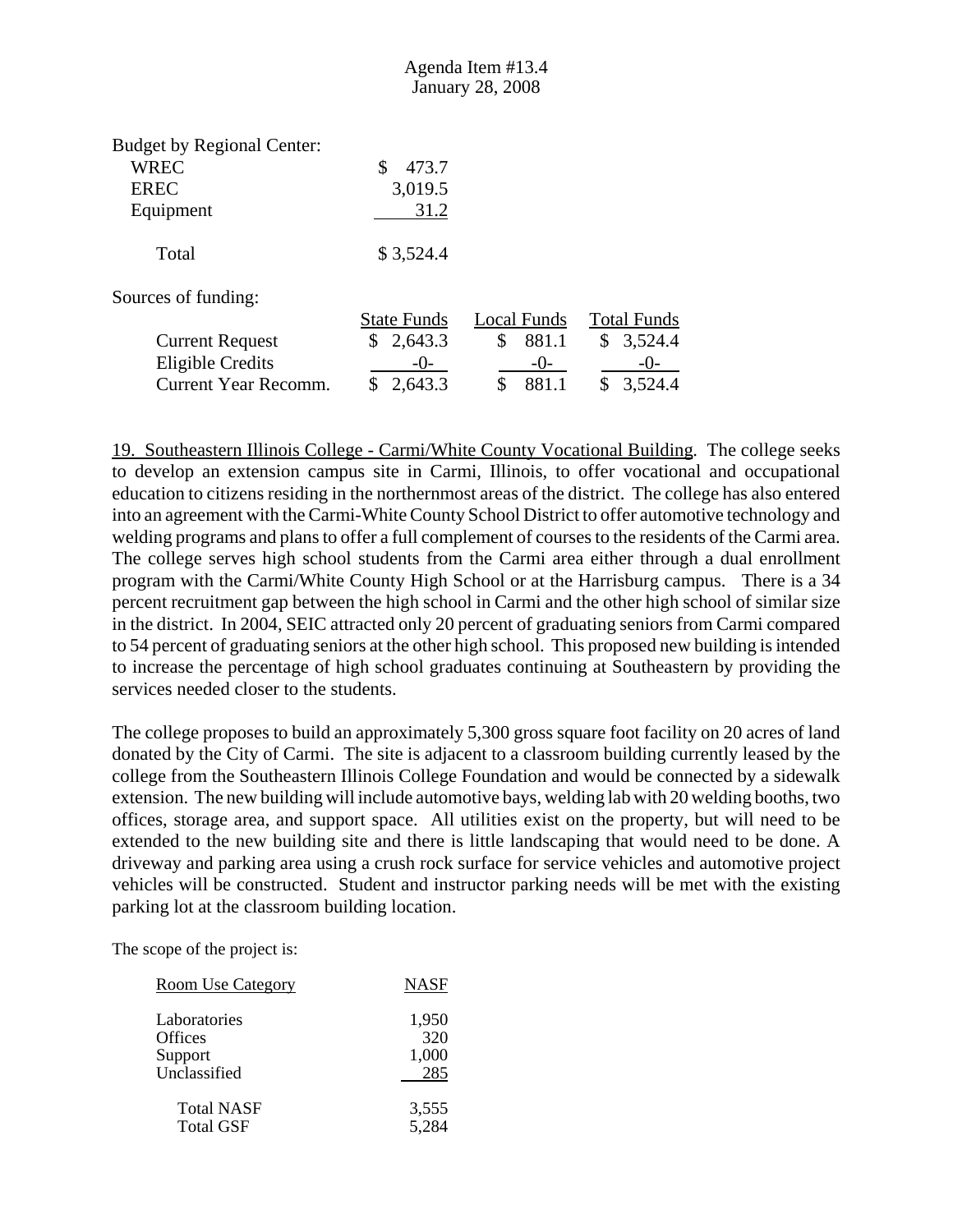| <b>Budget Category</b>           | Current<br>Request |
|----------------------------------|--------------------|
| Buildings, Additions, Structures | \$1,446.1          |
| <b>Utilities</b>                 | 107.3              |
| Site Improvements                | 15.4               |
| Total                            | \$1,568.8          |

Sources of funding:

|                        | <b>State Funds</b> | Local Funds | <b>Total Funds</b> |
|------------------------|--------------------|-------------|--------------------|
| <b>Current Request</b> | \$1,173.5          | \$395.3     | \$1,568.8          |
| Eligible Credits       | $-()$              | $-() -$     | $-()$              |
| Current Year Recomm.   | \$1,173.5          | \$395.3     | \$1,568.8          |

20. Sauk Valley Community College - Remodel Natural Science Laboratories. The second and third floor science laboratories are open walled. This design results in a collection of safety and operational problems: expensive equipment and potentially dangerous supplies are unable to be secured in a locked area, noise from each of the laboratories disrupts the other lab activities/classes, fumes or fire that might originate in one room would travel quickly to others, and students must walk through one room to reach another. Lab stations and cabinetry are worn, delaminating and, in some cases, damaged or broken; and adjacent faculty offices are separated from the laboratories by half wall partitions so teachers are unable to meet privately with students or work in their offices without noise distractions. The college proposes to enclose the seven laboratories and eleven faculty offices on the third floor, approximately 13,500 assignable square feet, through the construction of walls and adding a drop ceiling. Some space will be converted to create a biology storage room, a general classroom, a properly vented chemical storage room, a lab prep room, and a storage room. General upgrade of workstations will also be done as part of the remodeling. Plumbing, gas, and power lines leading to those stations, along with fume hoods, will be repaired and/or replaced. Vinyl floor tile will be installed, HVAC adjustments made, and computer-aided instruction projection systems installed in two biology labs.

| <b>Budget Category</b>      |                    | Current<br>Request |                    |
|-----------------------------|--------------------|--------------------|--------------------|
| Remodeling/Rehabilitation   |                    | \$3,094.5          |                    |
| Sources of funding:         |                    |                    |                    |
|                             | <b>State Funds</b> | Local Funds        | <b>Total Funds</b> |
| <b>Current Request</b>      | \$2,320.9          | \$773.6            | \$3,094.5          |
| <b>Eligible Credits</b>     | $-()$              | $-()$              | $-()$              |
| <b>Current Year Recomm.</b> | \$2,320.9          | \$773.6            | \$3,094.5          |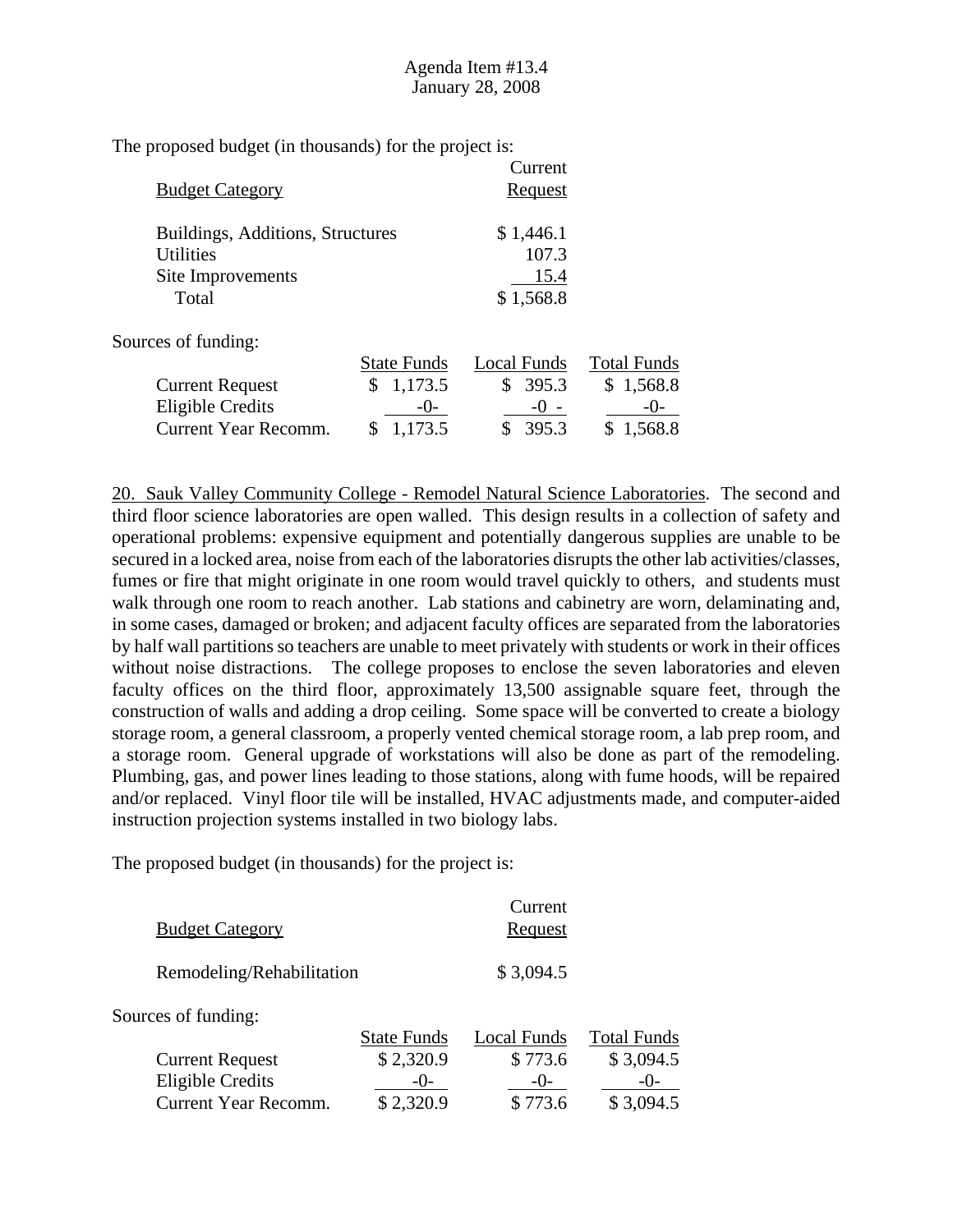21. Illinois Valley Community College - Renovations to Buildings B,C, and D. This project would complete needed remodeling resulting from space vacated by programs moving from Buildings B, C, D, and E into the new Community Instructional Center Building (requested in a previous project and awaiting funding and construction). The general scope of this project involves the renovation of various areas throughout the existing campus vacated by the relocation of services to the new Community Instructional Center. The intent of the changes proposed in Buildings B, C, and D are to enhance the capacity of the college to provide high-quality services to students and the community. The renovation of this existing space will reconfigure and update laboratory space for science, fine arts, health career, tutoring, academic computer labs, and math/reading labs. Additionally, classroom and office space, a dislocated workers center, and student activities area will be created or expanded. The project includes the renovation of approximately 54,955 net assignable square feet.

The proposed budget (in thousands) for the project is:

| <b>Budget Category</b>                                      |                    | Current<br>Request                        |                    |
|-------------------------------------------------------------|--------------------|-------------------------------------------|--------------------|
| Equipment<br>Remodeling/Rehabilitation<br>Planning<br>Total |                    | 1,490.0<br>7,939.9<br>711.0<br>\$10,140.9 |                    |
| Sources of funding:                                         |                    |                                           |                    |
|                                                             | <b>State Funds</b> | Local Funds                               | <b>Total Funds</b> |
| <b>Current Request</b>                                      | \$7,605.7          | \$2,535.2                                 | 10,140.9<br>\$     |
| <b>Eligible Credits</b>                                     | $-()$ -            | $-()$ -                                   | $-()$ -            |
| Current Year Recomm.                                        | \$7,605.7          | \$2,535.2                                 | 10,140.9           |
|                                                             |                    |                                           |                    |

22. Danville Area Community College - Addition /Remodeling of Mary Miller Center. The Mary Miller Center was constructed in 1971. Existing space has been in need of remodeling/updating for instructional programs and the mechanical and electrical systems need to be modernized for efficiency and expanded capacity for the demands placed on those systems. The plumbing system needs to be replaced and a fire protection system needs to be installed. This project is consistent with the college's master plan to modernize its entire campus which includes many buildings over 100 years old. This project would add 5,950 gross square feet of classroom space and remodel approximately 3,290 gross square feet of existing space. Further, remodeling would upgrade utilities, add bleachers, construct a canopy over the west building entrance, replace water piping, and add a fire protection system. The college has received prior approval to complete the lowerlevel remodeling of the Mary Miller Center to provide classroom space for the Allied Health program bringing the entire project to \$3,772.8. The completed work costs total \$678,000 and will be applied against the college's required 25 percent local match requirement.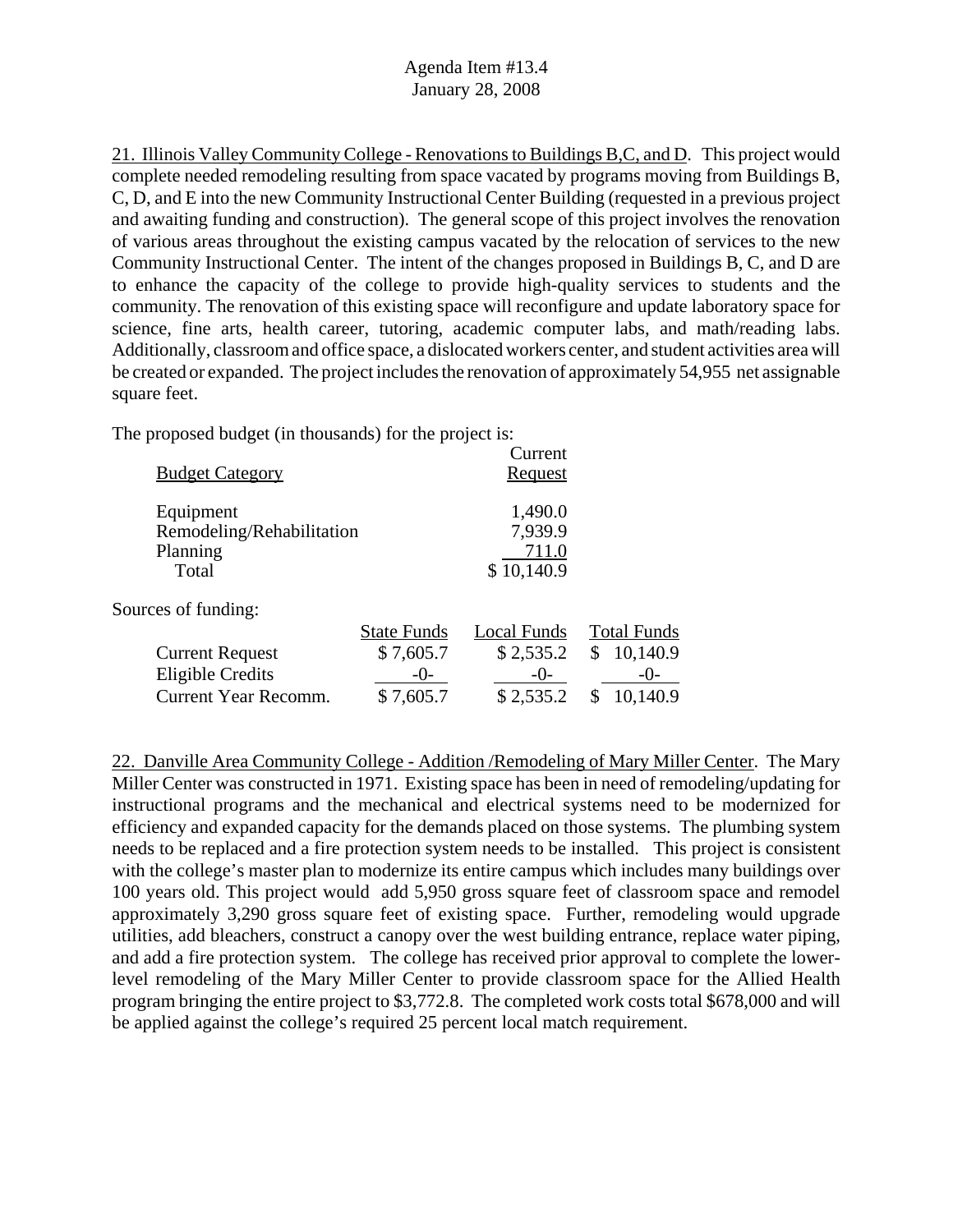| <b>Room Use Category</b> | <b>NASF</b> |
|--------------------------|-------------|
| Special Use              | 4,750       |
| <b>General Use</b>       | 1.200       |
| <b>Total NASF</b>        | 5,950       |
| <b>Total GSF</b>         | 6,190       |

The proposed budget (in thousands) for the project is:

|                                  |                    | Current        |                    |
|----------------------------------|--------------------|----------------|--------------------|
| <b>Budget Category</b>           |                    | <b>Request</b> |                    |
| Buildings, Additions, Structures |                    | \$<br>984.0    |                    |
| <b>Utilities</b>                 |                    | 43.3           |                    |
| Equipment                        |                    | 164.9          |                    |
| Remodeling/Rehabilitation        |                    | 1,454.7        |                    |
| Site Improvements                |                    | 30.4           |                    |
| Planning                         |                    | 417.5          |                    |
| Total                            |                    | 3,094.8<br>\$  |                    |
| Sources of funding:              |                    |                |                    |
|                                  | <b>State Funds</b> | Local Funds    | <b>Total Funds</b> |
| <b>Current Request</b>           | \$<br>2,829.6      | \$<br>265.2    | \$3,094.8          |
| <b>Eligible Credits</b>          | $-()$ -            | $-0-$          | $-()$ -            |
| <b>Current Year Recomm.</b>      | 2,829.6<br>\$      | 265.2<br>\$    | \$3,094.8          |

23. Waubonsee Community College - Henning Academic Computing Center Addition. Waubonsee Community College has shown itself to be a leader in the use of technology in meeting clients' needs through internet and telecommunications-delivered instruction. There is an increasing demand by students and businesses seeking technology certificates and degrees or quick response training on emerging technology for business and industry. The existing facility offers instruction in areas such as administrative office systems, accounting, graphic design, computer information systems, microcomputer systems, world wide web/Internet, electronic commerce, computer-aided drafting, and tourism and hospitality. The proposed project would provide a 33,000 gross square foot expansion of the existing academic computing labs to accommodate the increasing academic and workforce training demands that have limited growth potential in the existing structure and includes site improvements.

| <b>Room Use Category</b> | <b>NASF</b> |
|--------------------------|-------------|
| Classrooms               | 9,920       |
| Laboratories             | 9,920       |
| <b>Offices</b>           | 1.200       |
| <b>Total NASF</b>        | 21,040      |
| <b>Total GSF</b>         | 33,189      |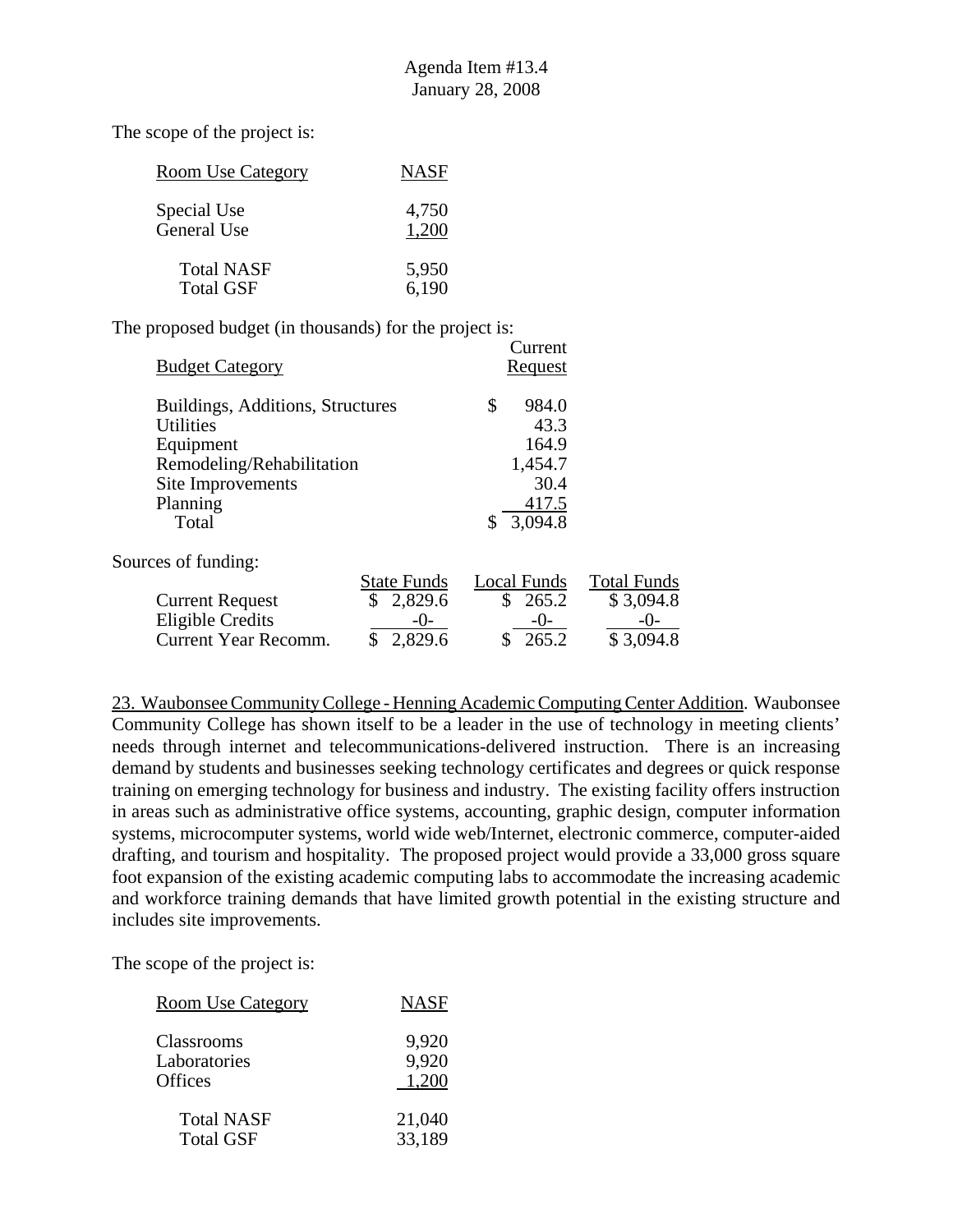| <b>Budget Category</b>           |                    | Current<br><b>Request</b> |                    |
|----------------------------------|--------------------|---------------------------|--------------------|
| Buildings, Additions, Structures |                    | \$9,035.3                 |                    |
| Site Improvements                |                    | 1,107.2                   |                    |
| Planning                         |                    | 535.5                     |                    |
| Total                            |                    | \$10,678.0                |                    |
| Sources of funding:              |                    |                           |                    |
|                                  | <b>State Funds</b> | Local Funds               | <b>Total Funds</b> |
| <b>Current Request</b>           | \$8,008.5          | \$2,669.5                 | \$10,678.0         |
| <b>Eligible Credits</b>          | $-()$              | $-()$                     | $-()$ -            |
| Current Year Recomm.             | \$8,008.5          | \$2,669.5                 | \$10,678.0         |

24. Illinois Eastern Community Colleges/Olney Central College - Applied Technology Center. The college proposes to build an Applied Technology Center to benefit the Associate Degree Nursing, Licensed Practical Nursing, Radiography programs, Massage Therapy, a Phlebotomy program, and Basic Nursing Assistant Training Certificate. Current facilities lack proper lab space and xray machines. Radiography students must practice patient positioning for real-life patient care. Patient positioning and providing experience in a realistic nursing setting are critical skills to obtain if students are reasonably expected to be employable upon graduation. An energized radiography laboratory would be invaluable in teaching patient positioning to radiography students. The massage therapy and phlebotomy programs are not offered on site and students do not have easy access to computer labs, the bookstore, or library services. The new facility will allow the college to improve instruction in allied health fields and also make space in areas vacated to increase computer skills instruction in all disciplines.

The college proposes to build a one-story 5,916 gross square foot addition adjacent, but not connected, to Wattleworth Hall on the main campus. The new building would be connected to existing utilities. The college has adequate parking and little, if any, sidewalks or other landscaping will be required for this construction project. Any remodeling of space vacated by this project is considered to be minor and will be done by the college after completion of the new addition.

| <u>Room Use Category</u> | <b>NASF</b> |
|--------------------------|-------------|
| Classrooms               | 1,800       |
| Laboratories             | 900         |
| Offices                  | 600         |
| Support                  | 600         |
| <b>Total NASF</b>        | 3,900       |
| <b>Total GSF</b>         | 5,916       |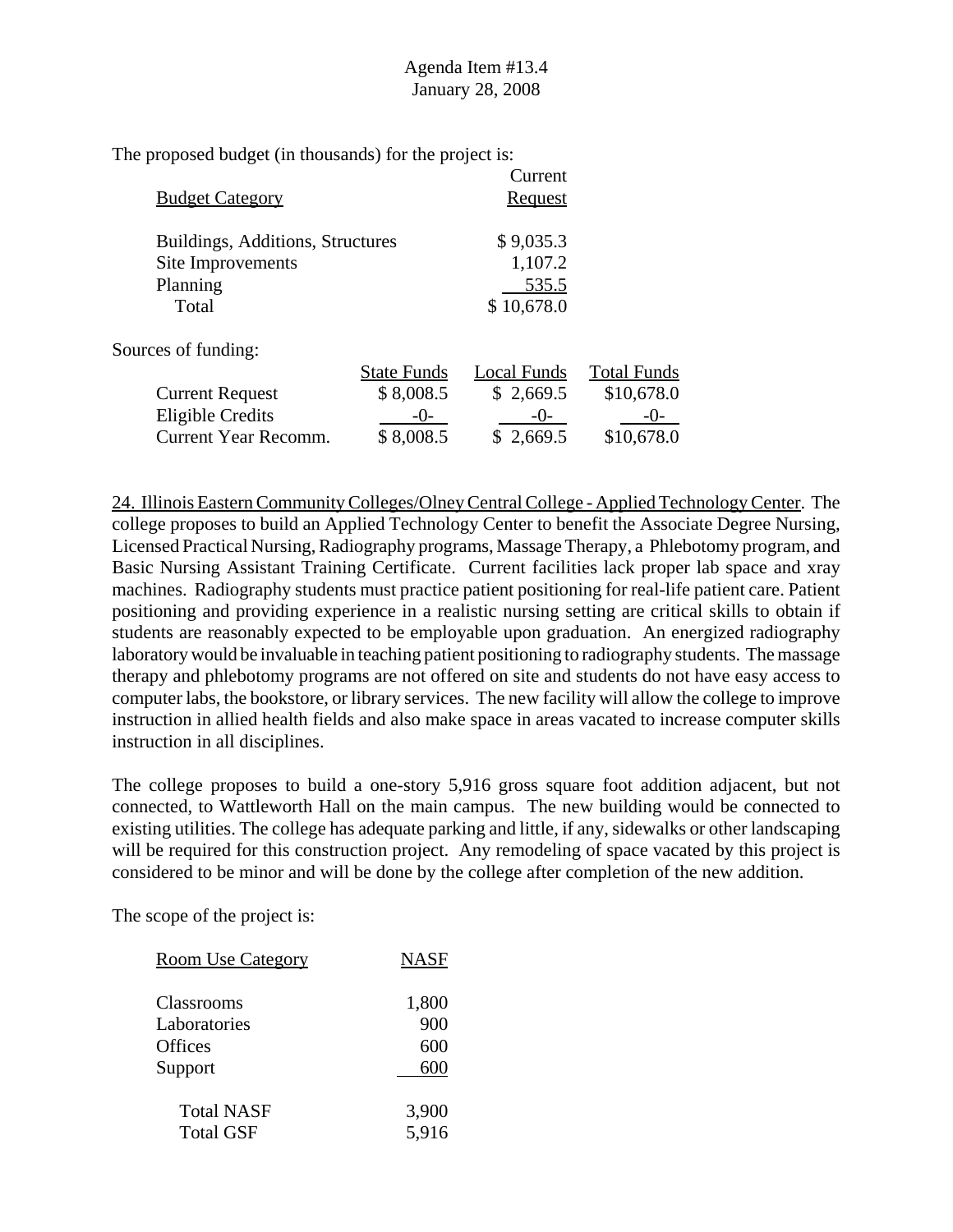| <b>Budget Category</b>                            |                        | Current<br><b>Request</b> |                    |
|---------------------------------------------------|------------------------|---------------------------|--------------------|
| Buildings, Additions, Structures                  |                        | \$1,742.9                 |                    |
| Sources of funding:                               | <b>State Funds</b>     | Local Funds               | <b>Total Funds</b> |
| <b>Current Request</b><br><b>Eligible Credits</b> | 1,307.2<br>\$<br>435.7 | 435.7<br>(435.7)          | 1,742.9<br>$-()$   |
| <b>Current Year Recomm.</b>                       | 1,742.9                | S<br>0                    | 1,742.9            |

25. Carl Sandburg College - Parking Lot Paving. Improvements to existing roadways and parking lots are necessary in order to restore them to their original operating condition. The improvements will provide a smooth and safe surface for students and faculty to access the college's facilities in pursuit of their educational objectives. The proposed project will make improvements on parking lots B, C, D, E, the gravel lot at the Center for Manufacturing Excellence Building, and the roadway. Improvements to parking lot A were made as part of a previously approved and statefunded Computer and Student Center project.

The proposed budget (in thousands) for the project is:

| <b>Budget Category</b>                 |                    | Current<br><u>Request</u>  |                    |
|----------------------------------------|--------------------|----------------------------|--------------------|
| Site Improvements<br>Planning<br>Total |                    | \$613.6<br>83.9<br>\$697.5 |                    |
| Sources of funding:                    |                    |                            |                    |
|                                        | <b>State Funds</b> | Local Funds                | <b>Total Funds</b> |
| <b>Current Request</b>                 | 523.1<br>\$        | \$<br>174.4                | 697.5<br>S         |
| <b>Eligible Credits</b>                | $-()$              | $-()$                      | $-()$ -            |
| <b>Current Year Recomm.</b>            | 523.1              | 174.4<br>\$                | 697.5              |

26. College of DuPage - Grounds and Retention Pond Improvements. The College of DuPage is a 284 acre site that serves Glen Ellyn and surrounding communities. As the college has grown to its current enrollment , the campus has gone through tremendous developmental phases. A number of things have occurred to the physical environment during these developmental phases. First, the number of needed parking spaces has skyrocketed affecting the storm water run off and water detention/retention and water quality. Second, new buildings reduce the amount of open space available for use and, third, landscape development and storm water runoff areas of the existing open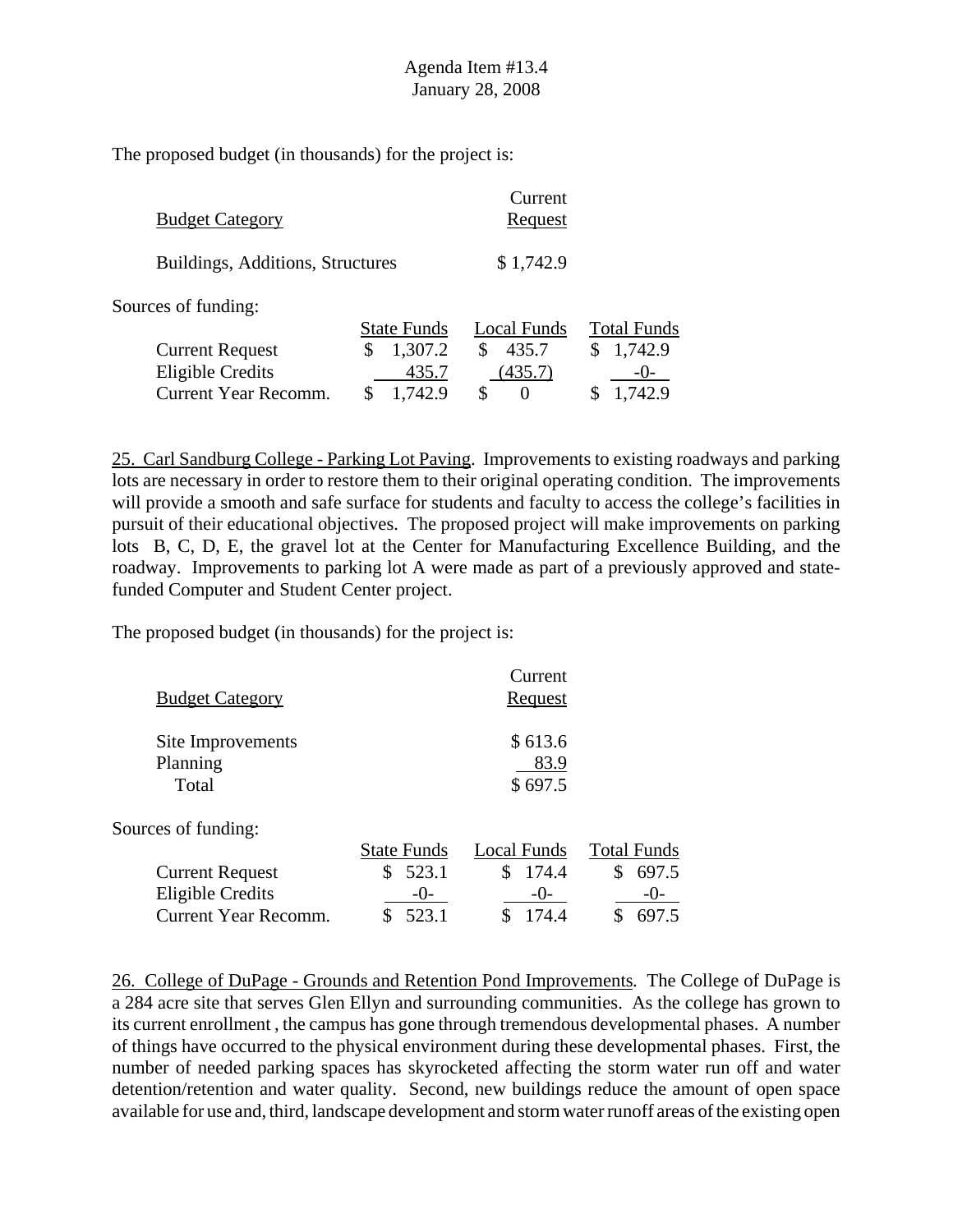spaces has fallen behind the overall development of the campus. The college proposes improvements to the McAninich Arts Building pond, Building M pond, and Golden pond areas to address physical environment concerns.

The proposed budget (in thousands) for the project is:

| <b>Budget Category</b>                 |                    | Current<br>Request                      |                    |
|----------------------------------------|--------------------|-----------------------------------------|--------------------|
| Site Improvements<br>Planning<br>Total |                    | 2,773.4<br>\$<br>230.2<br>3,003.6<br>\$ |                    |
| Sources of funding:                    |                    |                                         |                    |
|                                        | <b>State Funds</b> | Local Funds                             | <b>Total Funds</b> |
| <b>Current Request</b>                 | 2,252.7<br>\$      | \$750.9                                 | 3,003.6<br>\$      |
| <b>Eligible Credits</b>                | $-()$ -            | $-0-$                                   | $-()$ -            |
| Current Year Recomm.                   | 2,252.7            | 750.9                                   | 3,003.6            |
|                                        |                    |                                         |                    |

27. Rend Lake College - Science and Nursing Building. The Allied Health Department has utilized a space in the existing Science Building since 1972. When the area was developed, it was intended to serve the practical nursing program. Since that time, the focus of the Allied Health Department has broadened to include other program areas. Emergency medical technician and nursing assistant instruction currently does not have adequate space available or allocated. The area is no longer adequate to meet the instructional needs of all Allied Health Department students. A building designed to meet the specific program needs within the Allied Health Department will greatly enhance the learning process for the students. The Allied Health Department serves a large number of students and impacts the health care arena in the communities served by Rend Lake College.

This project proposes to construct 39,628 gross square feet of new space. The proposed new facilities will provide the Allied Health Department with seven lecture classrooms, kitchenette facilities, three labs, medication preparation area, storage areas, a study lounge, and office space for existing staff and future staff expansion. The project also proposes to provide the Science Department with three lecture classrooms and nine laboratories (all multimedia equipped), two storage rooms, utility connections and includes a parking lot.

| <b>Room Use Category</b>  | NASF   |
|---------------------------|--------|
| Classrooms                | 12,090 |
| Laboratories              | 13,620 |
| <b>Offices</b>            | 1,794  |
| Study                     | 1,170  |
| General Use               | 144    |
| <b>Support Facilities</b> | 2,884  |
| <b>Total NASF</b>         | 31,702 |
| <b>Total GSF</b>          | 39,628 |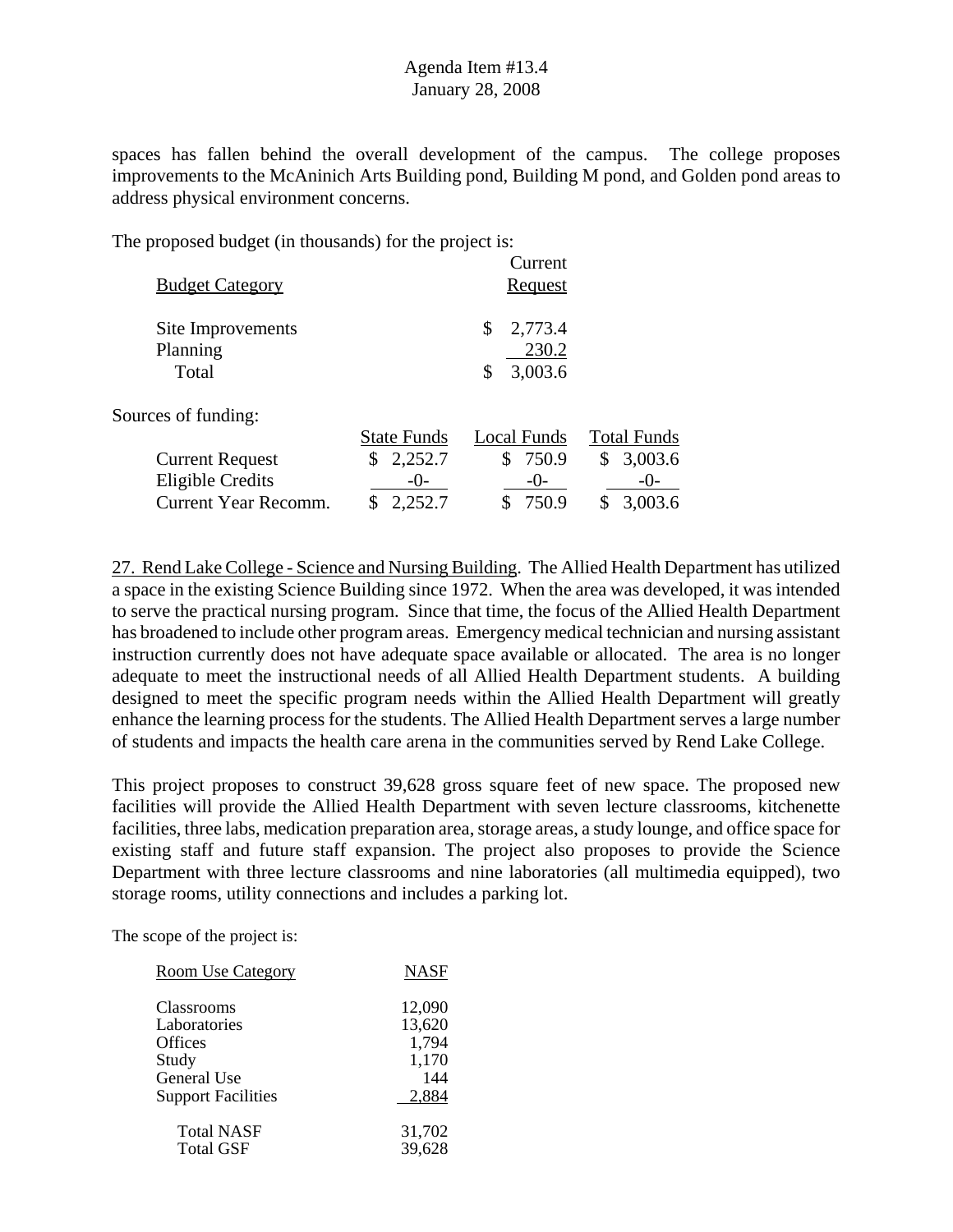| <b>Budget Category</b>           |                    | Current<br><u>Request</u> |                    |
|----------------------------------|--------------------|---------------------------|--------------------|
| Buildings, Additions, Structures |                    | \$<br>7,136.4             |                    |
| Equipment                        |                    | 171.5                     |                    |
| <b>Utilities</b>                 |                    | 436.1                     |                    |
| Site Improvements                |                    | 392.8                     |                    |
| Planning                         |                    | 1,060.9                   |                    |
| Total                            |                    | \$9,197.7                 |                    |
| Sources of funding:              |                    |                           |                    |
|                                  | <b>State Funds</b> | Local Funds               | <b>Total Funds</b> |
| <b>Current Request</b>           | \$<br>6,898.3      | \$2,299.4                 | \$9,197.7          |
| <b>Eligible Credits</b>          | $-()$ -            | $-0-$                     | $-()$ -            |
| Current Year Recomm.             | 6,898.3            | \$2,299.4                 | \$9,197.7          |

28. Parkland College - Applied Technology Addition. Between fiscal years 2003 and 2007, enrollment in welding courses has increased 38.6 percent with 158 enrolled in fiscal year 2007. The Auto Collision Repair program has increased 26.1 percent with 411 enrollments in fiscal year 2007 and Ford Asset courses have seen a 52.9 percent increase with 208 enrolled in fiscal year 2007. To date, the district has accommodated this enrollment growth by housing classes in temporary or inadequate on-campus structures or off-campus leased facilities. These programs and courses are not located near the other technical programs offered by the district, which reduces the educational benefits to students by limiting access to general education classes and student services, such as advising and career planning, which on-campus students have available. This reduced access is a barrier to the college's mission of providing quality education and services for its students.

This project proposes to construct a 37,392 gross square feet of mostly new laboratory space to be connected to the M wing. Additional parking, paving and landscaping, site improvements, furnishings, and equipment will be included as part of this project. Existing electrical, telephone, alarm, and computer systems can be utilized with an enhancement to the power supply and an additional chiller unit will be required to accommodate the increased cooling load. Funding and completion of this project would replace 28,844 square feet of temporary space.

| <u>Room Use Category</u> | <b>NASF</b> |
|--------------------------|-------------|
| Laboratories             | 22,800      |
| Unclassified             | 4.000       |
| <b>Total NASF</b>        | 26,800      |
| <b>Total GSF</b>         | 37,392      |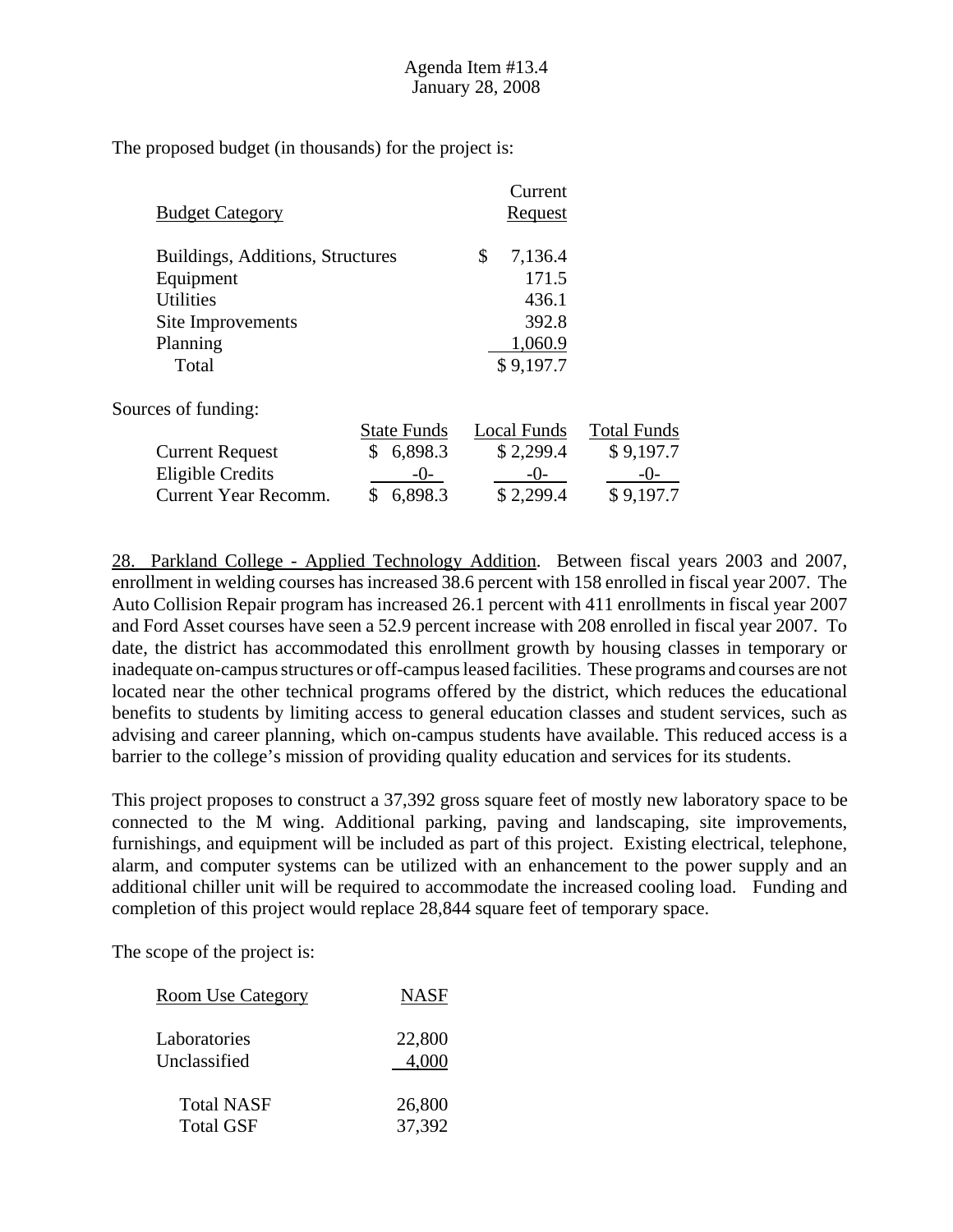| <b>Budget Category</b>           |                    | Current<br>Request |                    |
|----------------------------------|--------------------|--------------------|--------------------|
| Buildings, Additions, Structures |                    | \$<br>9,046.2      |                    |
| Equipment                        |                    | 1,720.0            |                    |
| <b>Utilities</b>                 |                    | 475.1              |                    |
| Site Improvements                |                    | 235.0              |                    |
| Planning                         |                    | 2,644.2            |                    |
| Total                            |                    | \$14,120.5         |                    |
| Sources of funding:              |                    |                    |                    |
|                                  | <b>State Funds</b> | Local Funds        | <b>Total Funds</b> |
| <b>Current Request</b>           | \$10,590.4         | \$3,530.1          | \$14,120.5         |
| <b>Eligible Credits</b>          | $-()$ -            | $-0-$              | -0-                |
| Current Year Recomm.             | \$10,590.4         | 3,530.1<br>\$      | 14,120.5           |
|                                  |                    |                    |                    |

29. Joliet Junior College - City Center Construction. The existing City Center Campus is located in a five-story former hotel and was originally intended to serve only the Culinary Arts, Adult Education, and business assistance/economic development programs. The college's mission has evolved to developing a full service campus downtown. Existing space restricts the college from reaching its objective. The college has spent hundreds of thousands of dollars to remodel/upgrade the facility, but the building design does not permit efficient utilization for instructional purposes. More seriously, the building's structural, mechanical, and electrical systems are in a state of deterioration. The hotel was built for a 30 to 40 year life span and has outlived its functional usefulness. The college is at the point where it must decide to invest millions of additional dollars to further upgrade the building or raze the existing building and construct more functional and appropriately designed space. A new building would provide more classroom space in a more appropriate learning environment that meets today's building codes, while reducing energy and operating maintenance costs.

This project proposes to construct a 84,115 gross square foot building to replace the existing building. The existing building would be razed. The new facility would provide more appropriate classrooms, labs, and offices for expanding departments, as well as creating more appropriate instructional space. The existing downtown location has adequate space for the new structure provided the existing structure is razed. The proposed new structure would include an enclosed walkway to connect with the Renaissance Center building.

| <b>Room Use Category</b> | <b>NASF</b> |
|--------------------------|-------------|
| <b>Classrooms</b>        | 27,078      |
| Laboratories             | 6,499       |
| <b>Offices</b>           | 9,000       |
| Study                    | 5,700       |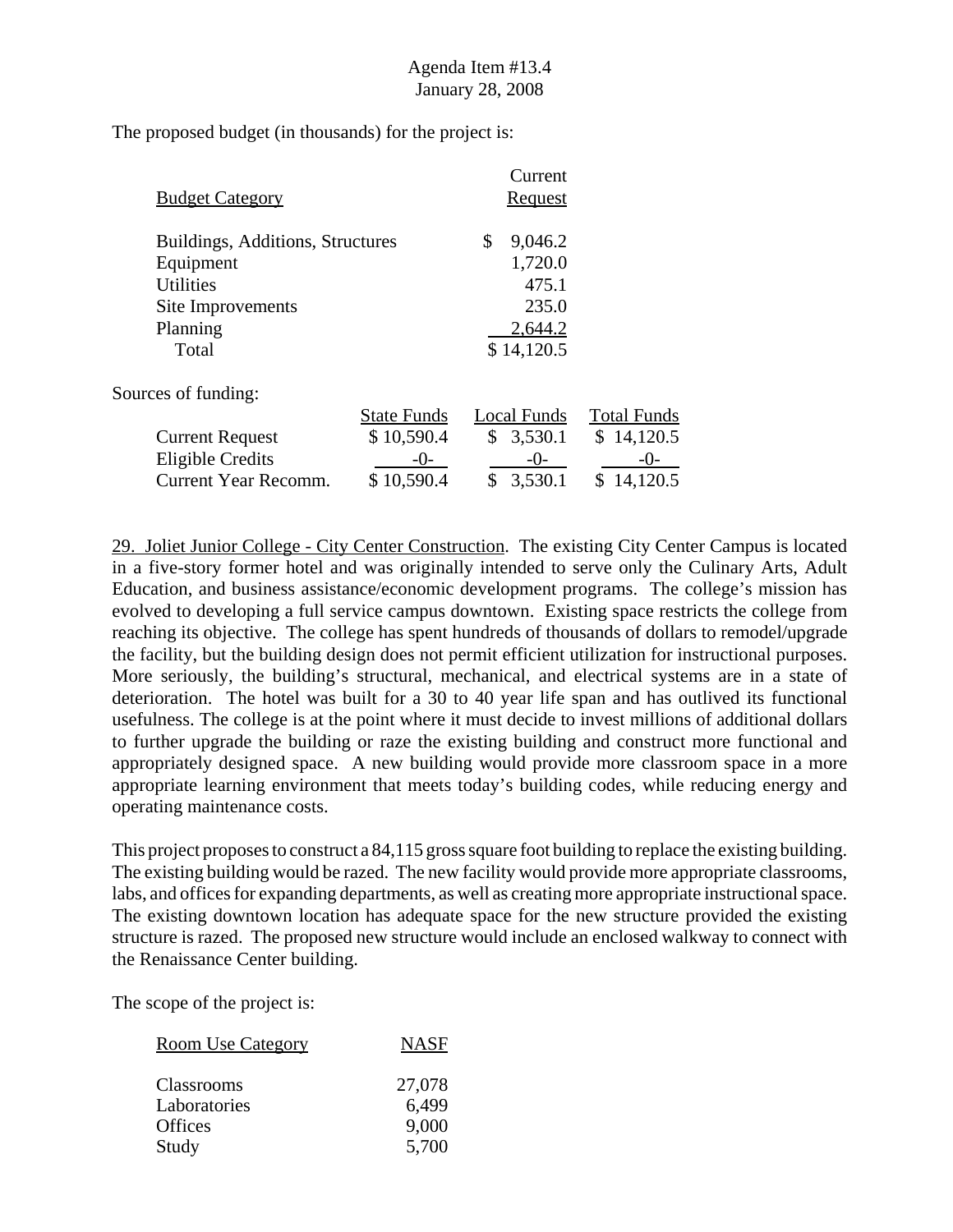| General Use               | 2,000  |
|---------------------------|--------|
| <b>Support Facilities</b> | 2,900  |
| <b>Total NASF</b>         | 53,177 |
| <b>Total GSF</b>          | 84,115 |

| <b>Budget Category</b>           |                    | Current<br>Request |                    |
|----------------------------------|--------------------|--------------------|--------------------|
| Buildings, Additions, Structures |                    | 23,680.0           |                    |
| Sources of funding:              |                    |                    |                    |
|                                  | <b>State Funds</b> | Local Funds        | <b>Total Funds</b> |
| <b>Current Request</b>           | \$17,760.0         | \$5,920.0          | \$23,680.0         |
| <b>Eligible Credits</b>          | $-()$ -            | $-()$              | $-()$              |
| <b>Current Year Recomm.</b>      | 17,760.0           | 5,920.0            | \$23,680.0         |

30. Elgin Community College - Health Careers Center. According to national research assembled by the National Council for Occupational Education, 24 percent of the new programs nationwide fall into the health-related field. Health field-related employment ranks in the top ten of occupationalrelated employers in the Elgin Community College district. Three hospitals in the district are a major employer that will need assistance in meeting growing health care need as baby boomers grow older. These three hospitals rank in the top ten of the businesses employing district residents. Currently, enrollment growth in health-related programs at the college is limited without the ability to provide more appropriate instructional space for health-related programs, such as nursing; surgical technology; dental hygiene; basic nurse assistant; clinical laboratory technology; physical therapy, dental assisting; and related office, storage, meeting room spaces, as well as student gathering and resource areas; and a computer lab. The planning objectives of the college are to 1) strengthen working relationships with employers, 2) address state and federal mandates and workforce initiatives, and 3) provide professional development programs and services to meet the needs of district constituents. In order to meet the needs of the business community, particularly in health care- related fields, and to meet the needs of a growing student population, the college must expand its current health care programs and provide the workforce necessary for the emerging health care fields by developing new programs.

This project proposes to build a two-story Health Careers Center which would provide an additional 53, 575 gross square feet of space to house all student and support services. If approved and funded, this space would include classrooms, laboratories, and service rooms; offices, office service area, a conference room, study room and computer lab, a lounge, receiving area, and student lounge. The project would include use of existing utilities and infrastructure where possible, but will need to be connected to existing systems. A new east entrance with a drop-off and pick up area will have shortterm parking spaces. Additional parking will be built adjacent to the southeast parking lot, immediately south of the proposed facility. This centralization and consolidation of services will be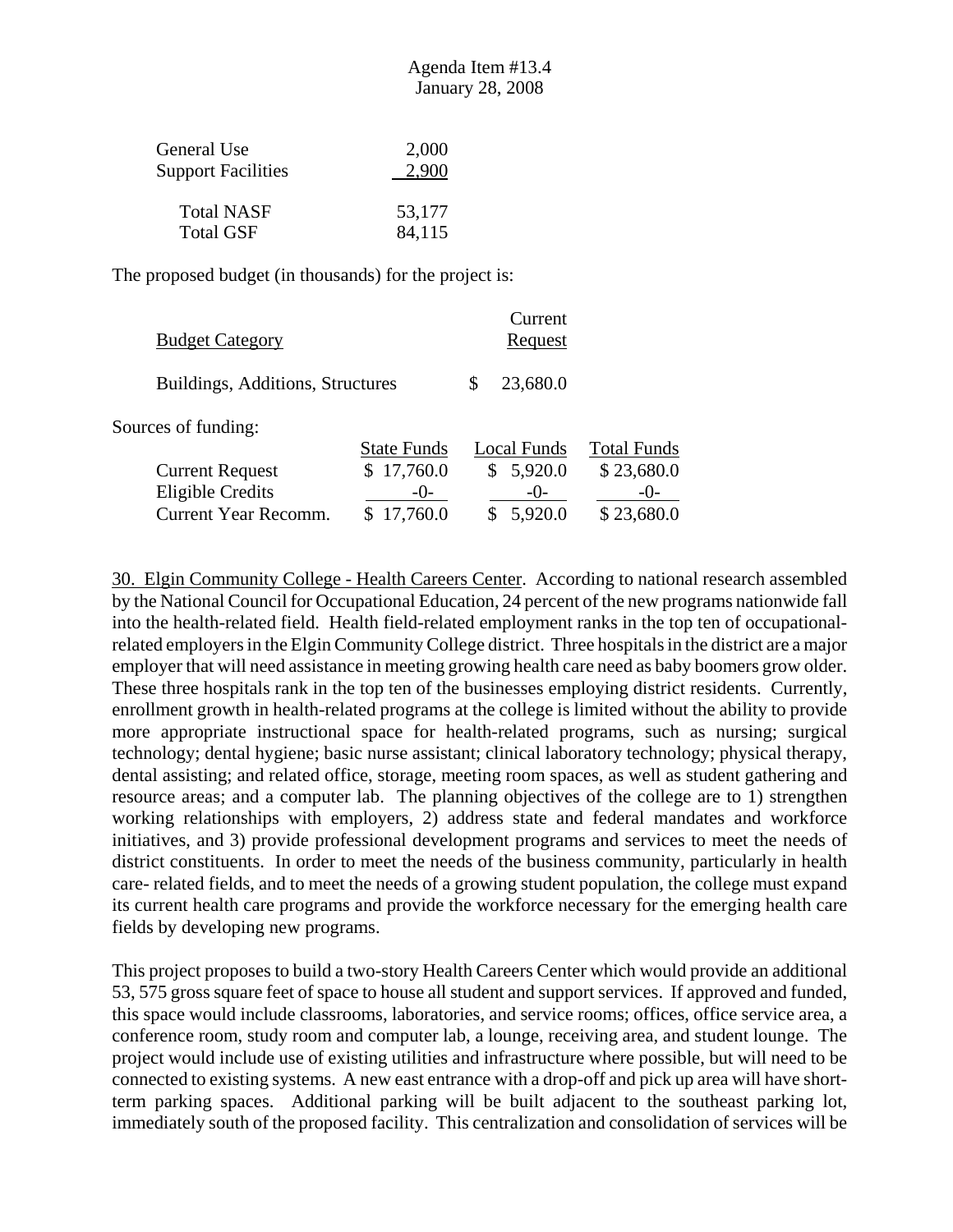a significant improvement for students and visitors, as well as creating a new front entrance to the college.

The scope of the project is:

| <b>Room Use Category</b> | NASF   |
|--------------------------|--------|
| Classrooms               | 7,920  |
| Laboratories             | 18,540 |
| Offices                  | 4,368  |
| Study                    | 1,440  |
| <b>Other General Use</b> | 400    |
| Special Use              | 720    |
| <b>Total NASF</b>        | 33,388 |
| Total GSF                | 53,575 |

The proposed budget (in thousands) for the project is:

| \$<br>15,986.1<br>Buildings, Additions, Structures<br>1,108.9<br>Equipment<br><b>Utilities</b><br>574.1<br>300.6<br>Site Improvements<br>17,969.7<br>\$<br>Total<br>Sources of funding:<br><b>State Funds</b><br>Local Funds<br>\$<br>13,477.1<br>\$<br>4,492.6<br><b>Current Request</b><br><b>Eligible Credits</b><br>$-()$ -<br>$-()$ -<br>-()-<br>\$<br>4,492.6<br>Current Year Recomm.<br>13,477.1 | <b>Budget Category</b> |  | Current<br><b>Request</b> |                                              |
|---------------------------------------------------------------------------------------------------------------------------------------------------------------------------------------------------------------------------------------------------------------------------------------------------------------------------------------------------------------------------------------------------------|------------------------|--|---------------------------|----------------------------------------------|
|                                                                                                                                                                                                                                                                                                                                                                                                         |                        |  |                           |                                              |
|                                                                                                                                                                                                                                                                                                                                                                                                         |                        |  |                           |                                              |
|                                                                                                                                                                                                                                                                                                                                                                                                         |                        |  |                           |                                              |
|                                                                                                                                                                                                                                                                                                                                                                                                         |                        |  |                           | <b>Total Funds</b><br>\$17,969.7<br>17,969.7 |

31. Morton College - Parking Lots, Roadways, and Walkway Replacement. The asphalt pavement for parking areas and roadways, concrete curbing surrounding parking areas and planting areas, and concrete sidewalks much dating back to 1975, is greatly deteriorated, cracked, and settled which has made it dangerous to walk, drive, and park in many areas. The water drainage system has deteriorated and leaves water standing in the parking lots and roadways. Manholes have failed and parking lot lighting and fixtures are rusting and in need of replacement. Lighting levels are not adequate by today's standards and poses a safety concern.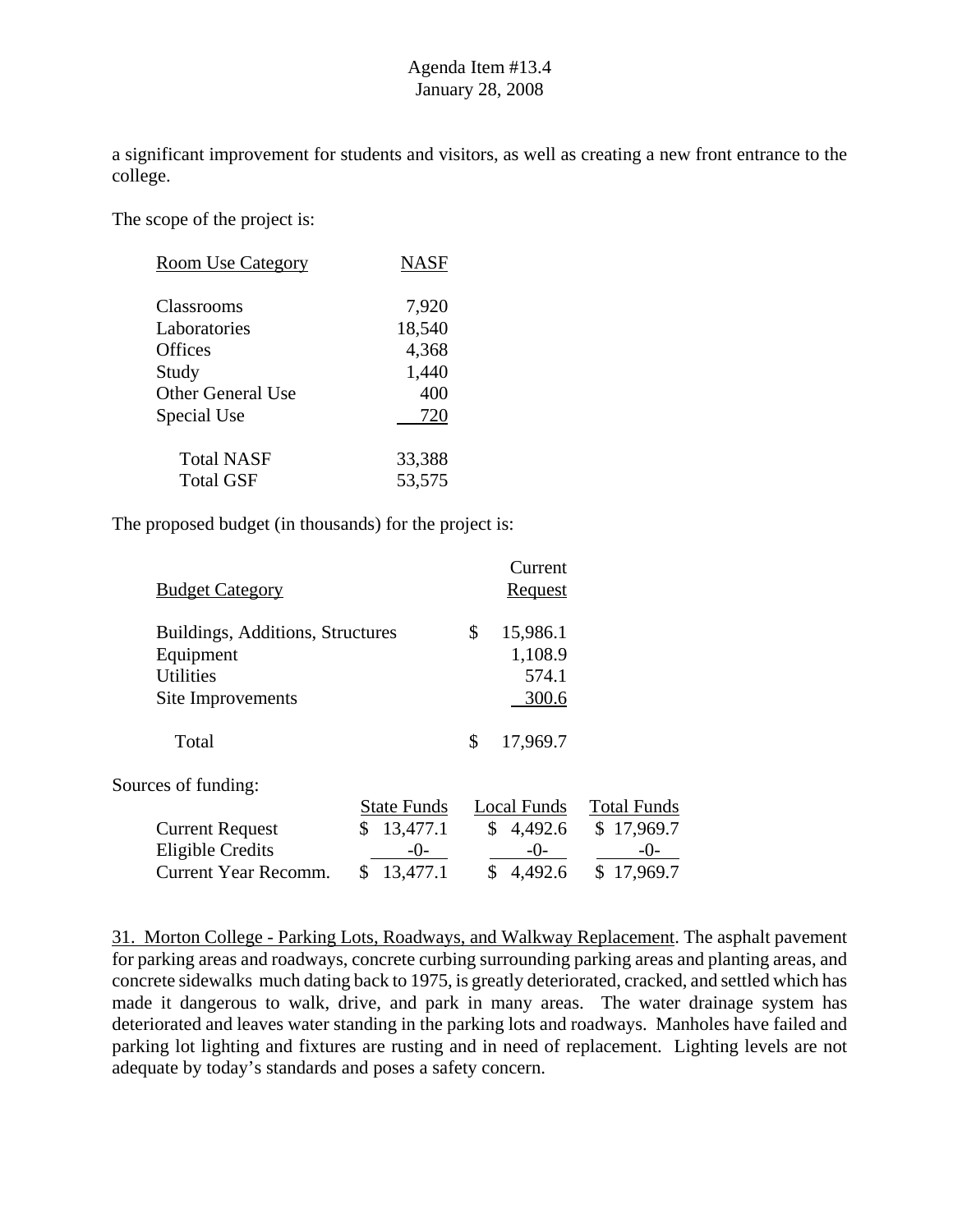This project would make site improvements to all parking lots and roadways, all concrete walkways, and provide 47 new parking spaces at the northeast corner of the site. In consideration of the magnitude of this project, the college plans to do the needed work in three phases starting with parking lots and roadways south of the major east-west road, then all concrete sidewalks, with the final phase to be all parking lots and roadways north of the major east-west road with the addition of the 47 new parking spaces. The college has submitted and received ICCB approval of a multi-year protection, health, and safety tax levy to obtain local funds to use toward meeting its required 25 percent local match on this project.

The proposed budget (in thousands) for the project is:

| <b>Budget Category</b>        | Current<br><u>Request</u> |               |                    |
|-------------------------------|---------------------------|---------------|--------------------|
| Site Improvements<br>Planning | 6,885.5<br>S<br>717.7     |               |                    |
| Total                         | 7,603.2<br>S.             |               |                    |
| Sources of funding:           |                           |               |                    |
|                               | <b>State Funds</b>        | Local Funds   | <b>Total Funds</b> |
| <b>Current Request</b>        | 5,702.4<br>\$             | 1,900.8<br>\$ | \$<br>7,603.2      |
| Eligible Credits              | $-()$ -                   |               |                    |

Current Year Recomm. \$ 5,702.4 \$ 1,900.8 \$ 7,603.2

32. College of Lake County - Grayslake Campus Classroom. The population of Lake County grew 25 percent (128,000 persons) between 1990 and 2000. Out of the 108 Illinois counties, Lake County ranks third in total population growth over the past decade. According to the Northeastern Illinois Planning Commission, total Lake County population will rise from a current 644,356 to 806,788 by the year 2020. The Grayslake and Lakeshore campuses serve the entire district, but more than half of the projected growth is expected to occur in the four municipalities surrounding the Grayslake campus. A new classroom building on the main campus will provide much needed additional space to house the growing number of classes offered. The college continues to enhance current academic offerings and continually develops new academic courses and disciplines, as well as new career programs to meet the changing educational needs of the community. These programs have contributed to the overall enrollment growth.

The proposed building is included in the college's master plan and will provide an additional 99,945 gross square feet of space, including classrooms, computer labs, support space, and meeting space. The project will also include related equipment, utility work, and site improvements such as sidewalks, roadways, additional parking, landscaping, and lighting. This project would eliminate the need to lease 41,585 gross square feet of temporary space.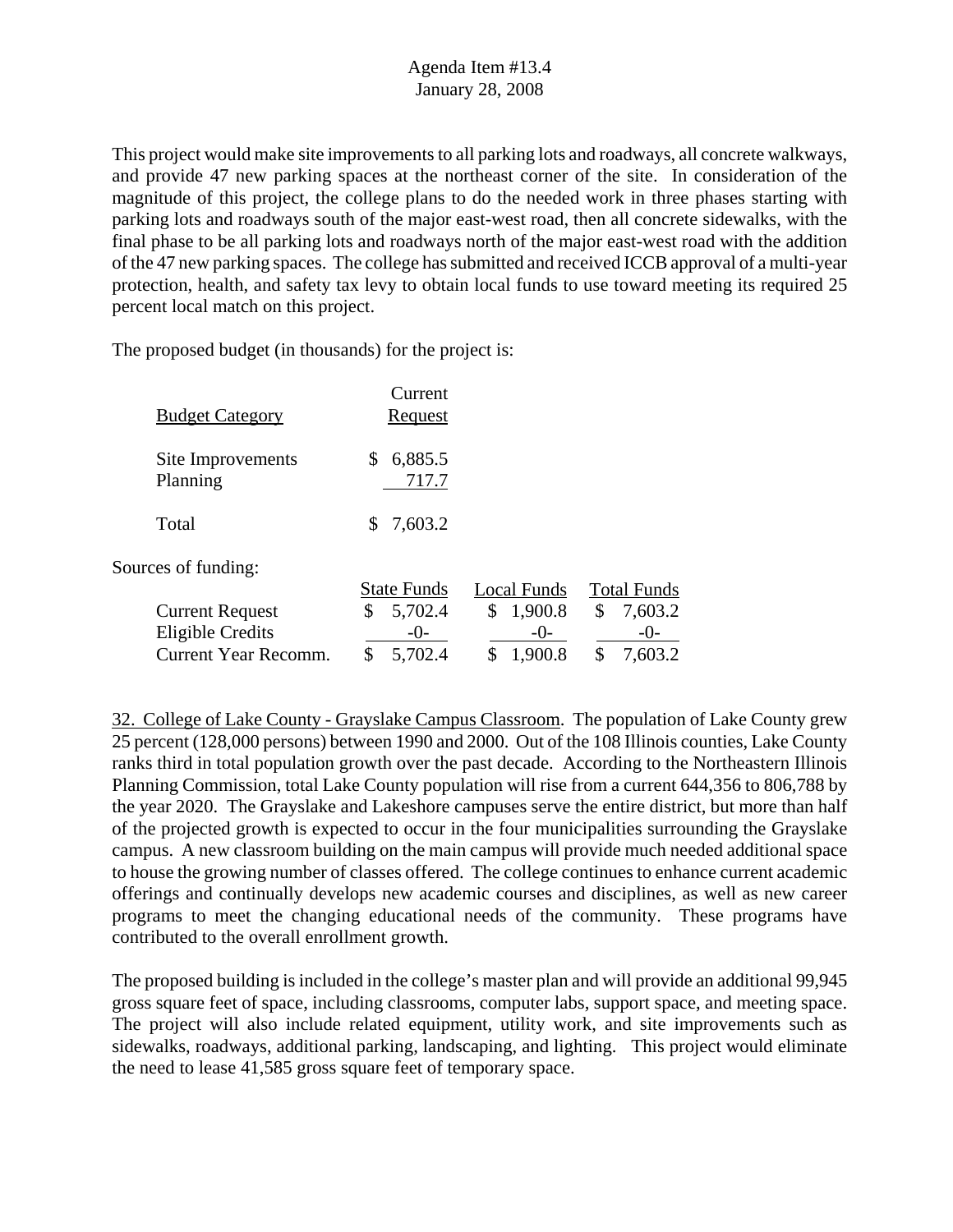| <b>Room Use Category</b> | <b>NASF</b> |
|--------------------------|-------------|
| Classrooms               | 40,000      |
| Laboratories             | 15,000      |
| Offices                  | 4,050       |
| <b>General Use</b>       | 3,000       |
| Support                  | 2,300       |
| <b>Total NASF</b>        | 64,350      |
| <b>Total GSF</b>         | 99,945      |

The proposed budget (in thousands) for the project is:

| <b>Budget Category</b>           |                    | Current<br>Request |                    |
|----------------------------------|--------------------|--------------------|--------------------|
| Buildings, Additions, Structures |                    | 28,530.5           |                    |
| Equipment                        |                    | 2,014.0            |                    |
| <b>Utilities</b>                 |                    | 462.1              |                    |
| Site Improvements                |                    | 4,238.4            |                    |
| Total                            |                    | 35,245.0<br>S.     |                    |
| Sources of funding:              |                    |                    |                    |
|                                  | <b>State Funds</b> | <b>Local Funds</b> | <b>Total Funds</b> |
| <b>Current Request</b>           | 26,433.8           | \$8,811.2          | \$35,245.0         |
| <b>Eligible Credits</b>          | $-0-$              | $-()$              | -()-               |
| Current Year Recomm.             | 26,433.8           | 8,811.2            | \$35,245.0         |

33. Illinois Eastern Community Colleges/Wabash Valley College - Technology/Student Support Expansion and Renovation to Main Hall. Wabash Valley College has outgrown its Main Hall building. The college serves over 2,000 students per semester with limited classroom and lab space. Technology and student support needs drive the rationale for this project. The current structures are limited in their adaptability to more modern technology. The Main Hall on campus was constructed in 1965. Classrooms have been converted for computers and certain technology, but the space is barely adequate. The classrooms lack connectivity, appropriate lighting, and an adequate AC power source. Current student services space is inadequate and fragmented. Registration, advising, student files, reception, financial aid, and the business office services are currently physically fragmented but would be rearranged into one location to better serve the students with the completion of this project. Relocation of the cafeteria and bookstore to higher traffic student areas would provide much improved services and more appropriate meeting space areas for students, groups, or the community using campus space.

This project proposes to replace 10,736 gross square feet of temporary space with a two-story 21,000 gross square foot building on the main campus which would allow more technology capable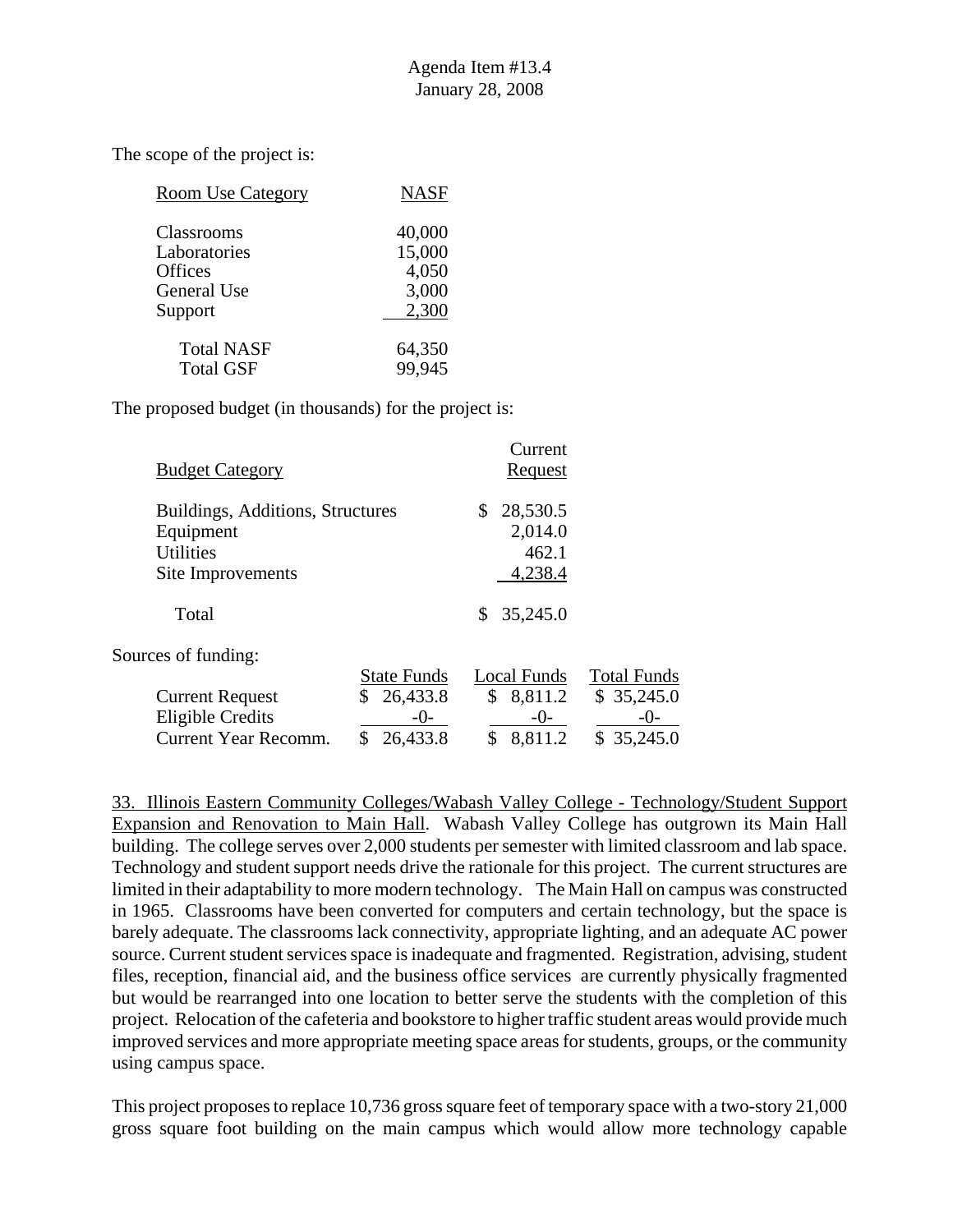instruction to be delivered and provide appropriate space for student support areas. Approximately 5,632 gross square feet of space in the main hall would also be remodeled. Existing parking is adequate and site work is estimated to be minimal requiring only a small amount of fill and leveling.

The scope of the project is:

| <b>Room Use Category</b> | <b>NASF</b> |
|--------------------------|-------------|
| Classrooms               | 2,500       |
| Laboratories             | 2,700       |
| Offices                  | 1,200       |
| Other General Use        | 8,300       |
| <b>Total NASF</b>        | 14,700      |
| <b>Total GSF</b>         | 21,008      |

The proposed budget (in thousands) for this project is:

| <b>Budget Category</b>                                        | Current<br><u>Request</u> |
|---------------------------------------------------------------|---------------------------|
| Buildings, Additions, Structures<br>Remodeling/Rehabilitation | 6,405.3<br>614.1          |
| Total                                                         | \$7,019.4                 |

Sources of funding:

|                      | <b>State Funds</b> | Local Funds | <b>Total Funds</b> |
|----------------------|--------------------|-------------|--------------------|
| <b>Total Costs</b>   | \$5,264.6          | \$1,754.8   | \$7,019.4          |
| Eligible Credits     | $-()$              | $-1$ )      | $-()$              |
| Current Year Recomm. | \$5,264.6          | \$1,754.8   | \$7,019.4          |

34. McHenry County College - Off Campus Facility Phase II. A January 2001 study by Legat Architects entitled "Planning for the New Millennium" provides useful information on current space utilization and needs for additional space. One recommendation of the report was for the local board of trustees to consider serving the community college district through off campus sites and distance learning. Selected programs at the college are confined by current space restrictions. These include occupational programs with strong community support and also curriculum offerings in the Business and Technology division. A link could be created with the district's business /industry and the public service sectors that could support community outreach efforts. Such strategies would allow the college to extend its presence to outlying geographical locations and extend the mission to serve the entire district.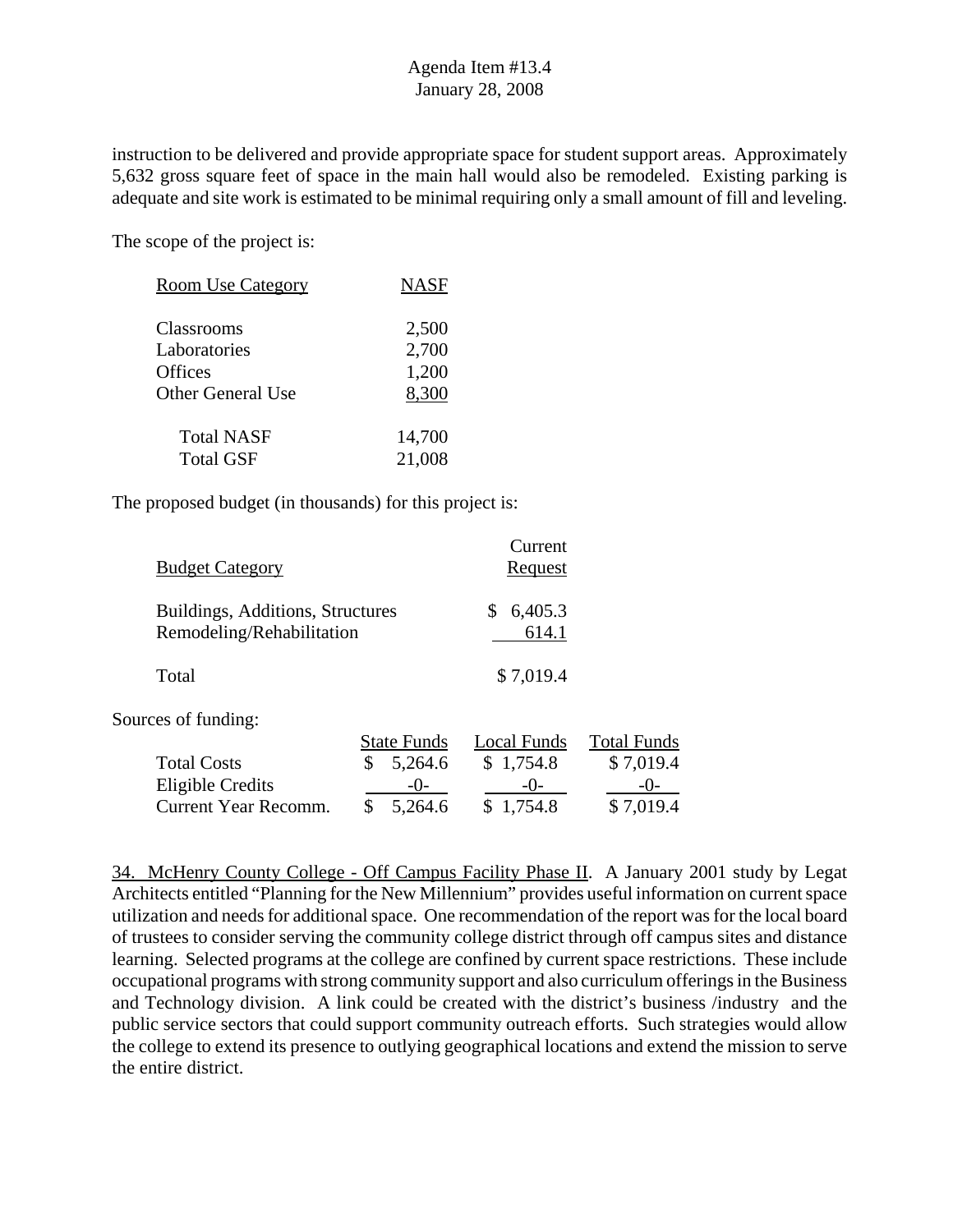This project proposes to provide 41,738 gross square feet of new space in a yet to be determined location within the district, but off the main campus. The new satellite facility would provide space for offices, student areas, workrooms, storage area, general classrooms, continuing education, and Business and Technology program needs, including the expansion of the Manufacturing Skills Training Center Lab services and outreach to school age children for the introduction and exploration of careers in technology.

The scope of the project is:

| <b>Room Use Category</b> | <b>NASF</b> |
|--------------------------|-------------|
|                          |             |
| Classrooms               | 9,874       |
| Laboratories             | 6,875       |
| Offices                  | 6,805       |
| Other General Use        | 2,150       |
|                          |             |
| <b>Total NASF</b>        | 25,704      |
| <b>Total GSF</b>         | 41,738      |
|                          |             |

The proposed budget (in thousands) for this project is:

| <b>Budget Category</b>                   |                    | Current<br>Request      |                    |
|------------------------------------------|--------------------|-------------------------|--------------------|
| Buildings, Additions, Structures<br>Land |                    | 12,350.3<br>\$<br>252.5 |                    |
| Equipment<br>Total                       |                    | 251.4<br>12,854.2<br>\$ |                    |
| Sources of funding:                      |                    |                         |                    |
|                                          | <b>State Funds</b> | Local Funds             | <b>Total Funds</b> |
| <b>Total Costs</b>                       | \$9,640.7          | \$3,213.5               | \$12,854.2         |
| <b>Eligible Credits</b>                  | $-()$ -            | $-()$ -                 | -()-               |
| Current Year Recomm.                     | \$9,640.7          | \$3,213.5               | 12,854.2           |

35. Oakton Community College - Addition/Remodeling Des Plaines Campus. The college commissioned a study of its facilities and a report was presented to the local college board of trustees in February 2000. The ideas that were presented continue to refine and improve the Phase II recommendations of the previous ten-year master plan. Instructional programs are in need of additional space where dedication to one or a few related disciplines is the norm. Classroom and lab space will be constructed to meet health-related course instruction needs. Service and support facilities are inadequate to serve the increased enrollments as credit hour totals have increased from 118,000 in fiscal year 1986 to 179,700 in fiscal year 2008. Facilities were adequate when the campus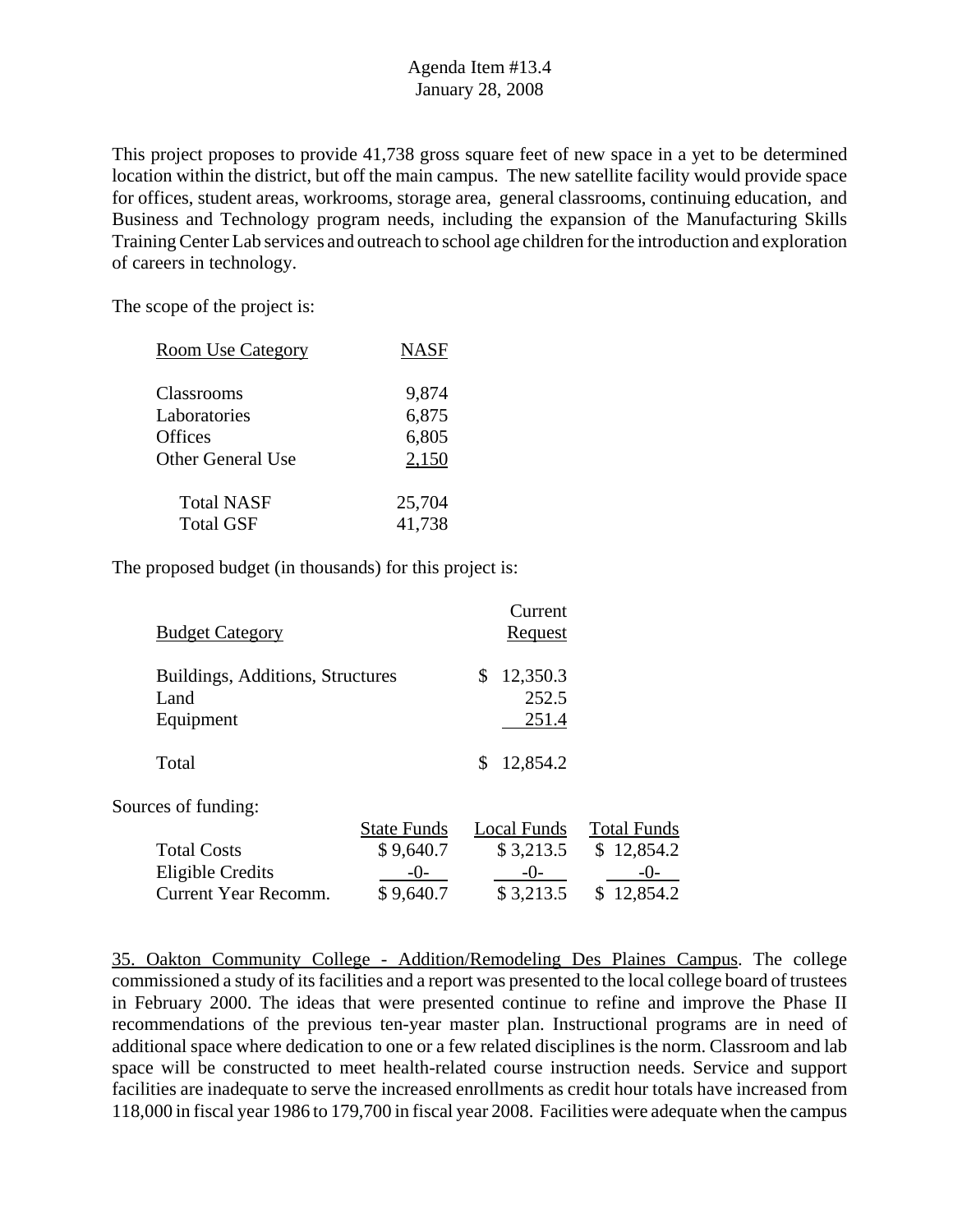first opened, but are now crowded and cramped. Areas such as registration and records, cashiers office, and bookstore have barely changed since the original construction resulting in long lines for service. Support offices which could be centralized or at least more closely located to provide more efficient services to students are scattered and one-stop service is impossible with the present configuration. Offices are overcrowded and inadequate. An addition and remodeling of existing space to the Des Plaines campus would enhance existing programs, provide more suitable educational space, and improve services to students.

This project proposes to remodel approximately 77,050 net assignable square feet of existing 128,160 gross square feet of space and construct a new 33,844 gross square foot structure. It also includes sidewalks, roadway, lighting, and landscaping.

The scope of the project is:

| <b>Room Use Category</b> | <b>NASF</b> |
|--------------------------|-------------|
| Classrooms               | 5,400       |
| Laboratories             | 8,600       |
| <b>Offices</b>           | 1,800       |
| Special Use              | 1,600       |
| <b>Other General Use</b> | 3,000       |
| <b>Total NASF</b>        | 20,400      |
| <b>Total GSF</b>         | 33,844      |

| <b>Budget Category</b>                                                           |                                                       | Current<br><b>Request</b>                              |                                                         |
|----------------------------------------------------------------------------------|-------------------------------------------------------|--------------------------------------------------------|---------------------------------------------------------|
| Buildings, Additions, Structures<br>Equipment<br><b>Utilities</b>                |                                                       | 10,738.5<br>\$.<br>2,117.5<br>171.4                    |                                                         |
| Remodeling/Rehabilitation<br>Site Improvements                                   |                                                       | 17,922.2<br>454.1                                      |                                                         |
| Planning                                                                         |                                                       | 1,647.8                                                |                                                         |
| Total                                                                            |                                                       | \$33,051.5                                             |                                                         |
| Sources of funding:                                                              |                                                       |                                                        |                                                         |
| <b>Current Request</b><br><b>Eligible Credits</b><br><b>Current Year Recomm.</b> | <b>State Funds</b><br>\$24,788.6<br>-0-<br>\$24,788.6 | Local Funds<br>\$<br>8,262.9<br>$-0-$<br>\$<br>8,262.9 | <b>Total Funds</b><br>\$33,051.5<br>$-()$<br>\$33,051.5 |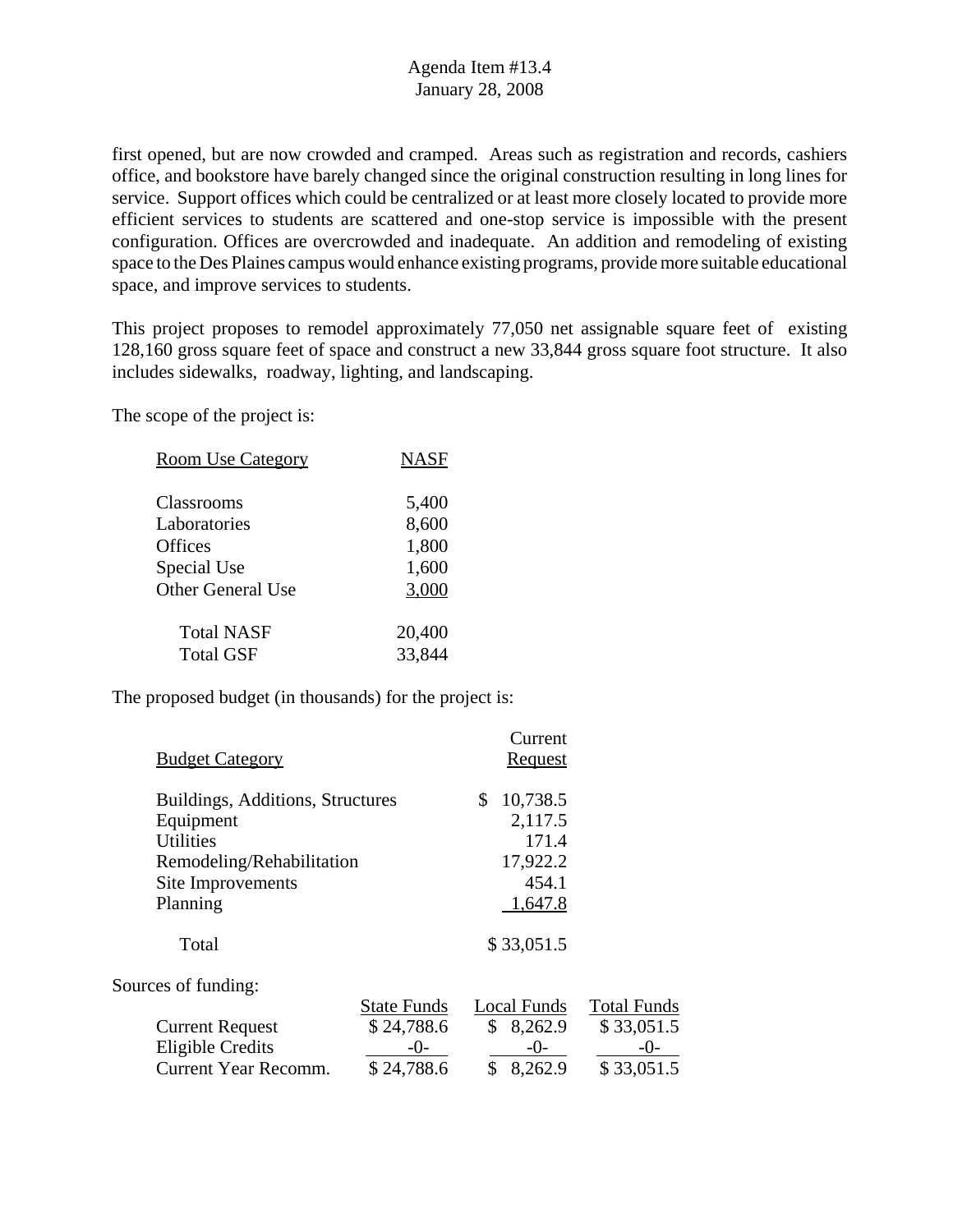36. Triton College - Installation of Backflow Preventors. Triton College's campus is composed of 19 buildings. During original construction of these buildings, backflow preventors were not installed between the building and outside water pipes. The lack of these preventors could cause contamination of outside water sources if inside building contamination were to occur and the contaminants were to flow back into the outside water source. This is an issue that the Village of River Grove has requested the college remedy. This project proposes to retrofit those backflow preventors in such a way that they may be checked and maintained periodically. A site analysis must be conducted to determine a suitable location to ensure accessibility for inspecting and servicing them. A site analysis is included as part of this project and may include asbestos abatement depending upon the location selection.

The proposed budget (in thousands) for the project is:

| <b>Budget Category</b> | Current<br>Request |  |
|------------------------|--------------------|--|
| <b>Utilities</b>       | \$1,681.2          |  |
| Sources of funding:    |                    |  |

State Funds Local Funds Total Funds Current Request  $$ 1,260.9$   $$ 420.3$   $$ 1,681.2$ Eligible Credits -0- -0- -0-Current Year Recomm. \$ 1,260.9 \$ 420.3 \$ 1,681.2

37. Shawnee Community College - Cairo Regional Education Center. The district currently offers instructional opportunities at the Cairo Community Learning Center (formally the Junior High School) and uses space in the Regional Superintendent of Schools (ROE) Adult Education Facility in the Cairo region. The high school space is limited to evening classes since those facilities are otherwise in use during the day while the room used at the ROE location is available in the morning and afternoon. These extension centers generate approximately 3 percent of the college enrollment each fiscal year. This space and its unavailability limits course offerings and is inadequate for computer instruction. A central location is needed if the college is to expand its presence in Cairo and the citizens of Alexander County. Current arrangements do not allow the district to expand course offerings or facilitate ongoing training with business and industry.

This project proposes to construct a one-story 4,680 gross square foot building on land adjacent to the Cairo Public School district to be donated to Shawnee Community College. The construction of these classrooms, labs, and office space will enable the college to offer much needed daytime instruction, provide the quality education students need to succeed in college, and enhance the college's ability to ensure necessary programs are in place to provide a trained workforce that meets the needs of the community. The project would include site work, sidewalks, 60 parking spaces and driveway, and lighting. All utilities will be provided by Cairo Public Utilities.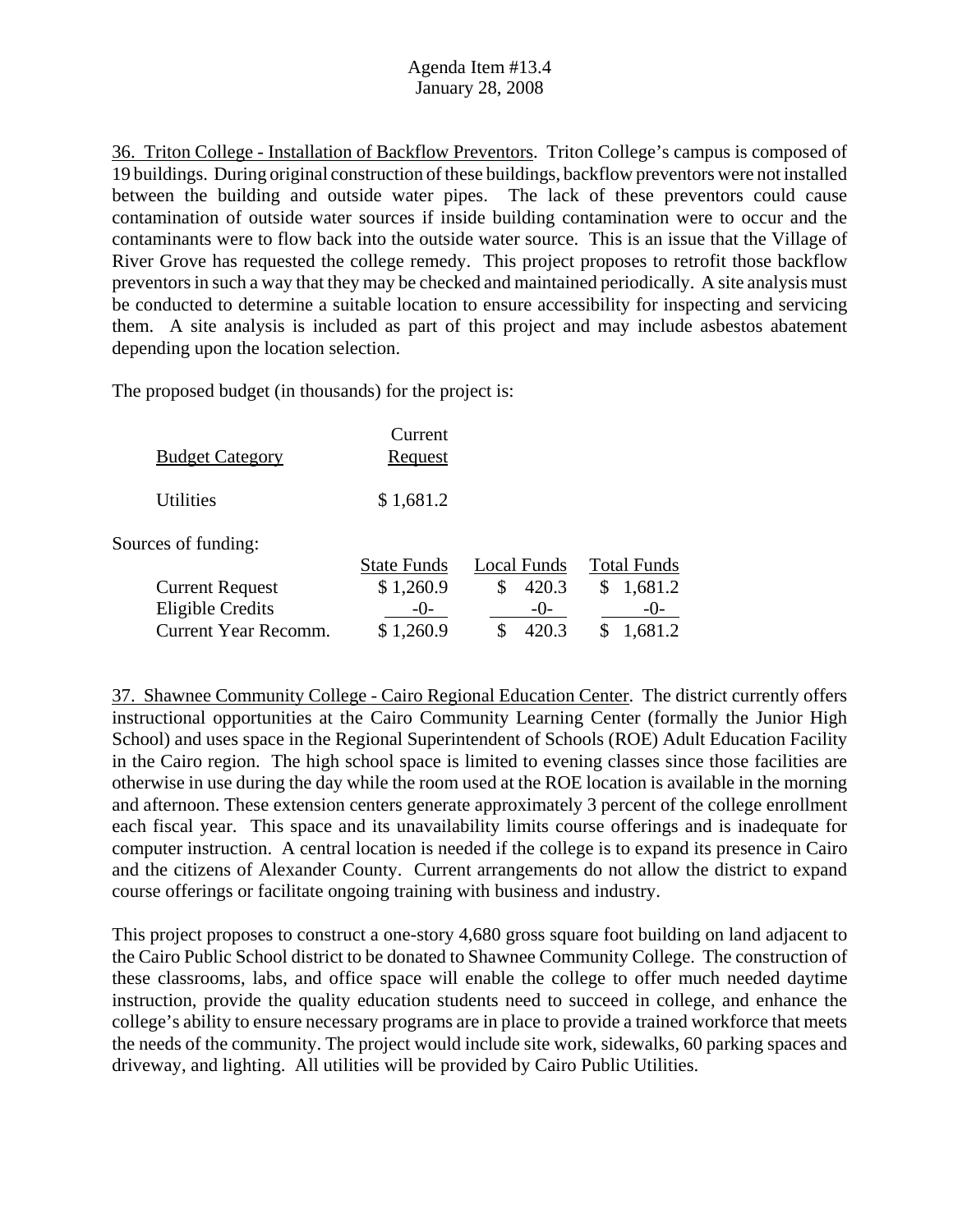| <b>Room Use Category</b> | <b>NASF</b> |
|--------------------------|-------------|
| <b>Classrooms</b>        | 1,400       |
| Laboratories             | 800         |
| <b>Offices</b>           | 300         |
| Other General Use        | 390         |
| <b>Total NASF</b>        | 2,890       |
| Total GSF                |             |

The proposed budget (in thousands) for the project is:

| <b>Budget Category</b>                                                    |                                 |          | Current<br><b>Request</b> |                                   |
|---------------------------------------------------------------------------|---------------------------------|----------|---------------------------|-----------------------------------|
| Buildings, Additions, Structures<br>Site Improvements                     |                                 | S        | 1,378.7<br>447.5          |                                   |
| Total                                                                     |                                 |          | \$1,826.2                 |                                   |
| Sources of funding:                                                       | <b>State Funds</b>              |          | Local Funds               | <b>Total Funds</b>                |
| <b>Current Request</b><br><b>Eligible Credits</b><br>Current Year Recomm. | \$1,379.6<br>$-()$<br>\$1,379.6 | \$<br>\$ | 446.6<br>$-()$<br>446.6   | 1,826.2<br>\$<br>$-()$<br>1,826.2 |

38. Danville Area Community College - Clock Tower Center & Ornamental Horticulture Rehab/Remodeling. The Clock Tower Center was constructed in the early 1900s with portions of the building remodeled in the last few years. Approximately 32,500 gross square feet of classroom and instructors' office space still requires remodeling. Basic infrastructure needs to be rehabilitated include data and electrical wiring, fire protection, and heating and ventilation mechanical units. The Ornamental Horticulture Building is over 30 years old and has never been rehabilitated. Approximately 11,500 gross square feet of space needs to be remodeled. Electrical, fire protection, heating and ventilation, and piping (water and sanitary) modifications need to be made, as well as greenhouse structural improvements.

This project proposes to make improvements to these two buildings to improve the learning/working environment, update the space, and make ADA accessibility improvements to restroom areas.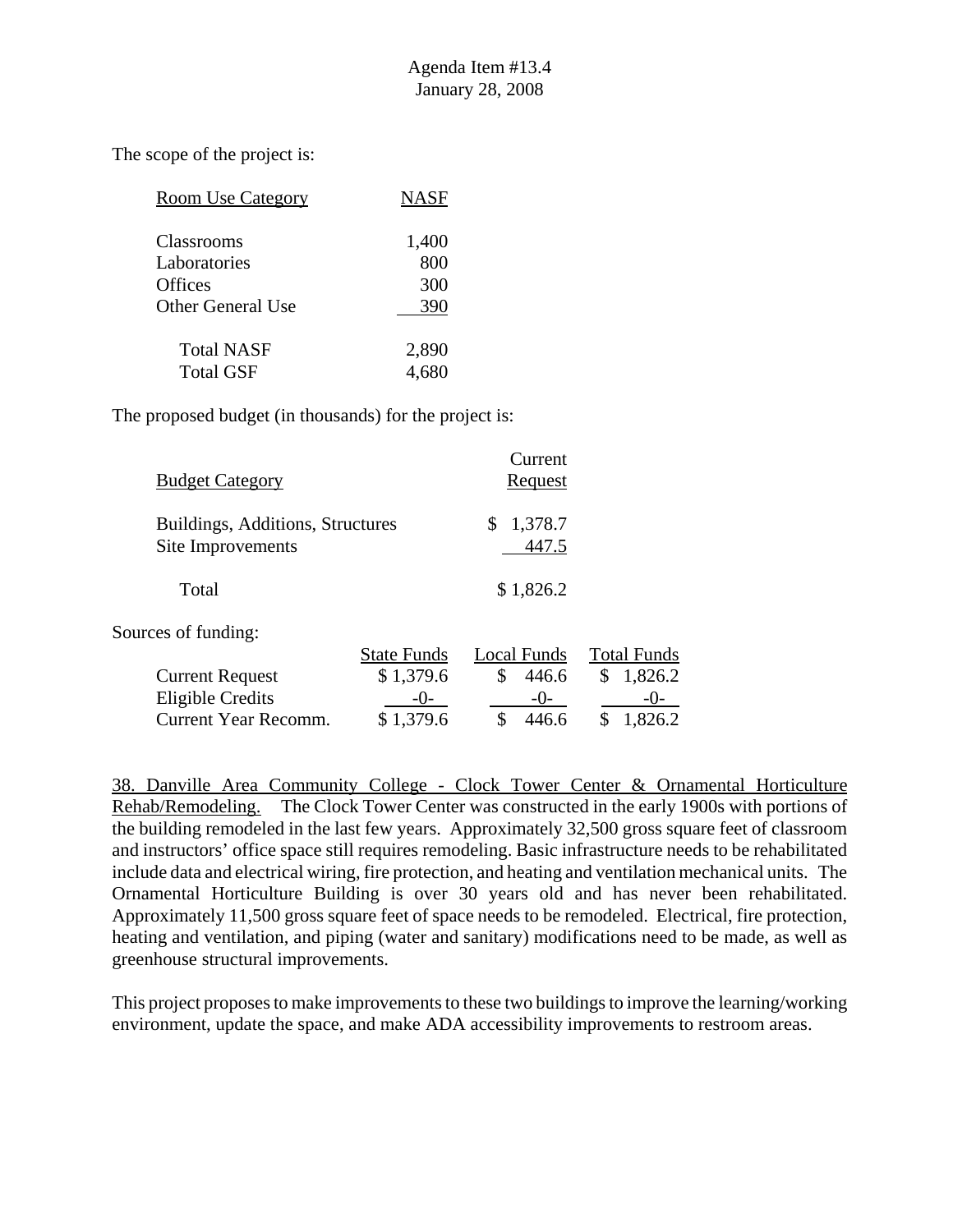|                                        |                    | Current        |                    |
|----------------------------------------|--------------------|----------------|--------------------|
| <b>Budget Category</b>                 |                    | <b>Request</b> |                    |
| Remodeling/Rehabilitation              |                    | 2,876.4        |                    |
| Site Improvements                      |                    | 51.4           |                    |
| Planning                               |                    | 521.1          |                    |
| Total                                  |                    | \$3,448.9      |                    |
| <b>Clock Tower Remodeling</b>          |                    | 2,174.9        |                    |
| Ornamental Horticulture Rehabilitation |                    | 1,274.0        |                    |
| Total                                  |                    | \$3,448.9      |                    |
| Sources of funding:                    |                    |                |                    |
|                                        | <b>State Funds</b> | Local Funds    | <b>Total Funds</b> |
| <b>Current Request</b>                 | \$2,586.7          | \$862.2        | 3,448.9<br>\$      |
| <b>Eligible Credits</b>                | -0-                | $-0-$          | $-()$ -            |
| <b>Current Year Recomm.</b>            | \$2,586.7          | \$862.2        | \$<br>3,448.9      |

39. Richland Community College - Community Education Center and Infrastructure Connection. Decatur is a community that has a significant population of citizens who have not attained a high school degree. In a community that has a workforce population of approximately 56,000, it also has a population of over 15,000 18 to 45 year olds who do not have a high school degree. This includes a growing English as a Second language group. However, on-campus facilities provide only two classrooms for adult education classes. This project will allow the college to develop proper educational space where a greater number of adult education students can be served, allow for expansion of its educational partnership activities, address the relatively low educational attainment rate, provide adequate space for child care, and expand the college's early childhood development resources.

This project proposes the construction of a 42,669 gross square foot single story multi-use steel and masonry building on the main campus with additional parking, a connecting roadway, and the extension of existing utilities to the new building. Other site improvements required include construction of a retention pond area and grading that provides proper drainage. Further, the project includes the construction of a masonry and glass structure extending from the front entrance to the drop off zone that will clearly denote a main entrance to the college which will better direct first time students and the community as they use campus facilities.

| <b>Room Use Category</b> | <b>NASF</b> |
|--------------------------|-------------|
| <b>Classrooms</b>        | 5,100       |
| Laboratory               | 11,870      |
| <b>Offices</b>           | 1,860       |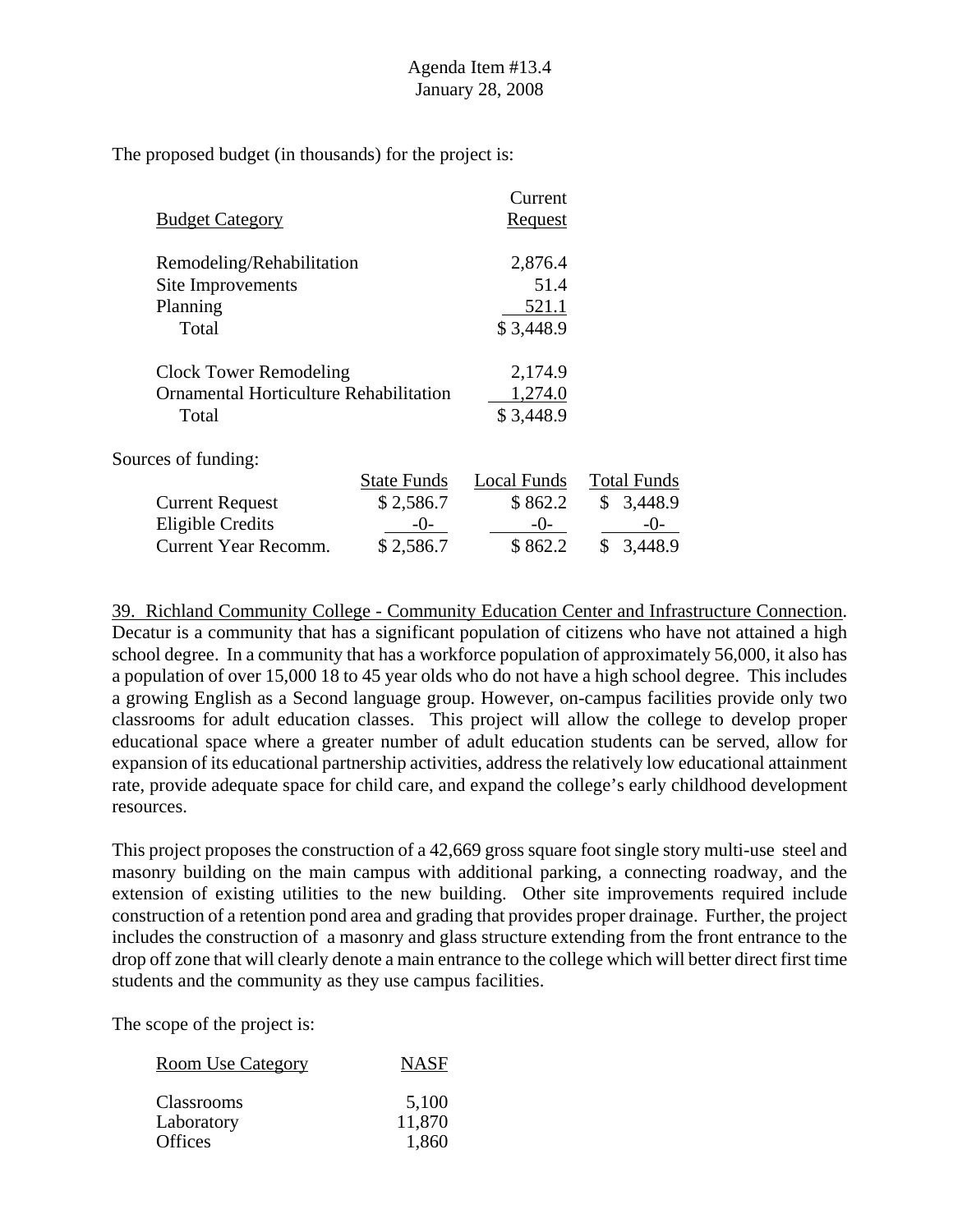| Study             | 1,450  |
|-------------------|--------|
| Special Use       | 2,450  |
| General Use       | 1,550  |
| Support           | 2,400  |
| <b>Total NASF</b> | 26,680 |
| <b>Total GSF</b>  | 42,669 |

| <b>Budget Category</b>           |                    | Current<br>Request |                    |
|----------------------------------|--------------------|--------------------|--------------------|
| Buildings, Additions, Structures |                    | 12,506.5<br>\$     |                    |
| Equipment                        |                    | 502.4              |                    |
| Remodeling/Rehabilitation        |                    | 91.9               |                    |
| <b>Utilities</b>                 |                    | 230.0              |                    |
| Site Improvements                |                    | 260.0              |                    |
| Planning                         |                    | 81.1               |                    |
| Total                            |                    | \$13,671.9         |                    |
| Sources of funding:              |                    |                    |                    |
|                                  | <b>State Funds</b> | Local Funds        | <b>Total Funds</b> |
| <b>Current Request</b>           | \$10,253.9         | \$3,418.0          | \$13,671.9         |
| Eligible Credits                 | -0-                | $-()$              | $-()$              |
| Current Year Recomm.             | \$10,253.9         | \$3,418.0          | \$13,671.9         |

40. Moraine Valley Community College - Renovation of Buildings A, B,& L/Health Careers Center. Buildings A, B, and L were each built between 1971 and 1977 and represent the first permanent structures on the Moraine Valley Community College campus. These facilities were originally constructed utilizing an "Open Plan " concept to allow for maximum flexibility. Over time, however, this concept has proven unsuccessful and permanent interior partitions were built in an effort to improve the existing functional capabilities of the spaces. Because the build out occurred over many years and the original infrastructure does not necessarily support the desired programmatic configurations, the buildings require significant remodeling and rehabilitation in order to provide functional and comfortable instructional and support spaces that fully comply with current code requirements and best practices. In order to respond to specific programmatic growth and increasing student population in the health careers programs, additional instructional and associated support space is required on campus and would be provided with the renovation of this existing space. A significant portion of the buildings' mechanical systems are the original systems installed nearly 30 years ago and are beyond their expected useful life and, therefore, require replacement in order to restore them to their original operating condition.

This project will provide more space to the health careers programs, make building envelope improvements, and building infrastructure improvement. Currently, the health careers programs has only approximately 9,900 net assignable square feet for its use. This project would remodel that space and other space on the  $1<sup>st</sup>$  and  $2<sup>nd</sup>$  floor of building B vacated by the science programs, which would relocate, for the health careers areas to provide a total of approximately 26,250 net assignable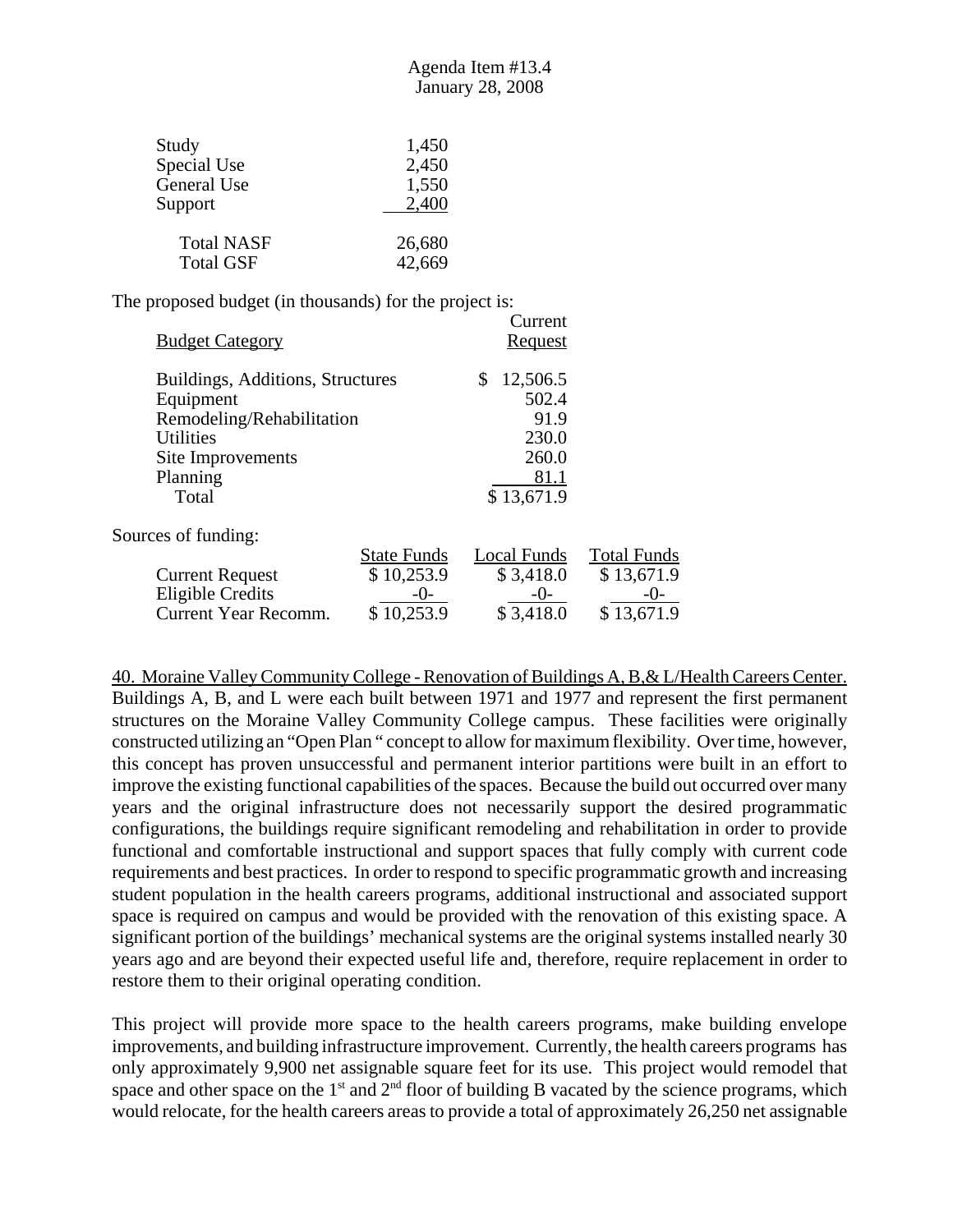square feet of space for health and career areas. The remodeled space will provide more flexibility for the college to meet its instructional demands. With these improvements, building B will be dedicated as a Health Careers Center. Additionally, building envelope work, such as roof and window removal and replacement, and building infrastructure, such as mechanical systems replacement, ceiling/lighting replacement, fire protection system modifications, and plumbing replacement in approximately 306,000 gross square feet of Buildings A, B, & L is included in the project.

The proposed budget (in thousands) for the project is:

| <b>Budget Category</b>                                               |                                | Current<br><u>Request</u>                        |                                  |
|----------------------------------------------------------------------|--------------------------------|--------------------------------------------------|----------------------------------|
| Equipment<br>Remodeling/Rehabilitation<br>Site Improvements<br>Total |                                | \$<br>2,130.5<br>31,837.8<br>315.6<br>\$34,283.9 |                                  |
| Sources of funding:                                                  |                                |                                                  |                                  |
| <b>Current Request</b>                                               | <b>State Funds</b><br>25,712.9 | Local Funds<br>8,571.0<br>\$                     | <b>Total Funds</b><br>\$34,283.9 |
| <b>Eligible Credits</b><br><b>Current Year Recomm.</b>               | $-()$ -<br>25,712.9            | $-()$<br>8,571.0                                 | $-()$ -<br>\$34,283.9            |
|                                                                      |                                |                                                  |                                  |

41. Kaskaskia College - Vandalia Education Center-Phase II. Kaskaskia College is dedicated to promoting life-long learning and is committed to providing educational opportunities and occupational job skills training to all residents of the district. This project would better enable the district to provide citizens of Fayette and Bond counties with an opportunity for high-quality educational services for workforce training and enhancement, as well as comprehensive student services, offered in the Vandalia area. The district proposes to expand the Vandalia Education Center to provide space for technology in vocational, occupational, and career programs, computer laboratories and distance education, faculty offices, and a study commons area. The leased facility previously serving that area was fully utilized and had reached maximum capacity in course offerings experiencing an enrollment growth from 179 students in the fall 1990 to 650 students in fall 2004 (a 263 percent increase). The college has committed to providing at least 43.5 percent of the cost of this project.

Land has been acquired by the Foundation and the first phase of this project is underway as a locally funded project. Phase I will provide a 20,000 gross square foot structure at the new location. This project request proposes to construct an additional 28,232 gross square foot one-story structure at the new location in Vandalia. The project would include parking, sidewalks and lighting, an open floor plan, and new utilities to serve programs such as coal mining, nursing, agricultural mechanics, electronics, and business management.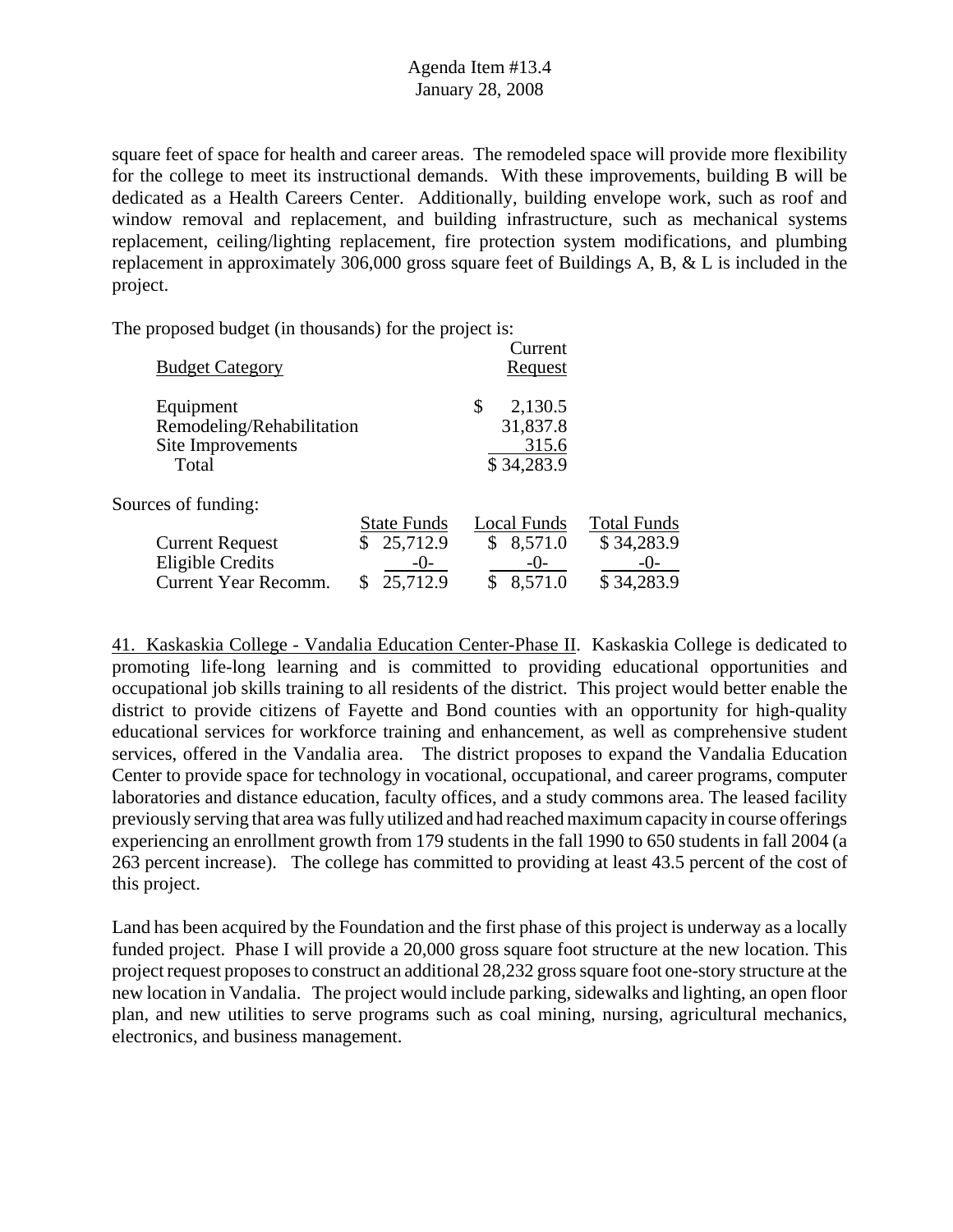| <b>Room Use Category</b>  | <b>NASF</b> |
|---------------------------|-------------|
| Classrooms                | 6,400       |
| Laboratories              | 9,800       |
| <b>Offices</b>            | 800         |
| <b>Support Facilities</b> | 1,000       |
| <b>Total NASF</b>         | 18,000      |
| <b>Total GSF</b>          | 28,232      |

The proposed budget (in thousands) for the project is:

| <b>Budget Category</b>           |                    | Current<br><u>Request</u> |                    |
|----------------------------------|--------------------|---------------------------|--------------------|
| Buildings, Additions, Structures |                    | \$8,568.7                 |                    |
| Equipment                        |                    | 189.0                     |                    |
| <b>Utilities</b>                 |                    | 150.0                     |                    |
| Site Improvements                |                    | 300.0                     |                    |
| Total                            |                    | \$9,207.7                 |                    |
| Sources of funding:              |                    |                           |                    |
|                                  | <b>State Funds</b> | Local Funds               | <b>Total Funds</b> |
| <b>Current Request</b>           | \$5,034.1          | \$4,173.6                 | \$9,207.7          |
| <b>Eligible Credits</b>          | $-()$ -            | $-0-$                     |                    |
| <b>Current Year Recomm.</b>      | \$5,034.1          | \$4,173.6                 | \$9,207.7          |

42. Lake Land College - Western Region Advanced Technology Center in Pana. A new structure located in Pana consisting of approximately 24,060 gross square feet of space will provide a permanent space to address concerns expressed by municipal and business leaders of the western region of the district's geographic area. The western region (parts of Christian, Shelby, Fayette, and Montgomery counties) of the district's geographic area have faced many economic and workforce preparation challenges over the past two decades. Manufacturing plant closings including Firestone, Essex Wire, Borg-Warner, as well as closing of the greenhouse and coal mining industry along with slow progress in widening of U.S. 51 are just a few of those challenges. The college is partnering with municipal and business leaders to develop educational opportunities more readily accessible to area residents. This partnering is intended to provide more opportunities for students by providing them with the training that will also stimulate economic and job growth in the region. A well-trained workforce will help attract new business and industry, as well as transportation infrastructure development of U.S. 51 and Route 29. Conversely, completion of widening of US 51 and Route 29 providing easier access through the area will increase the demand from new and existing businesses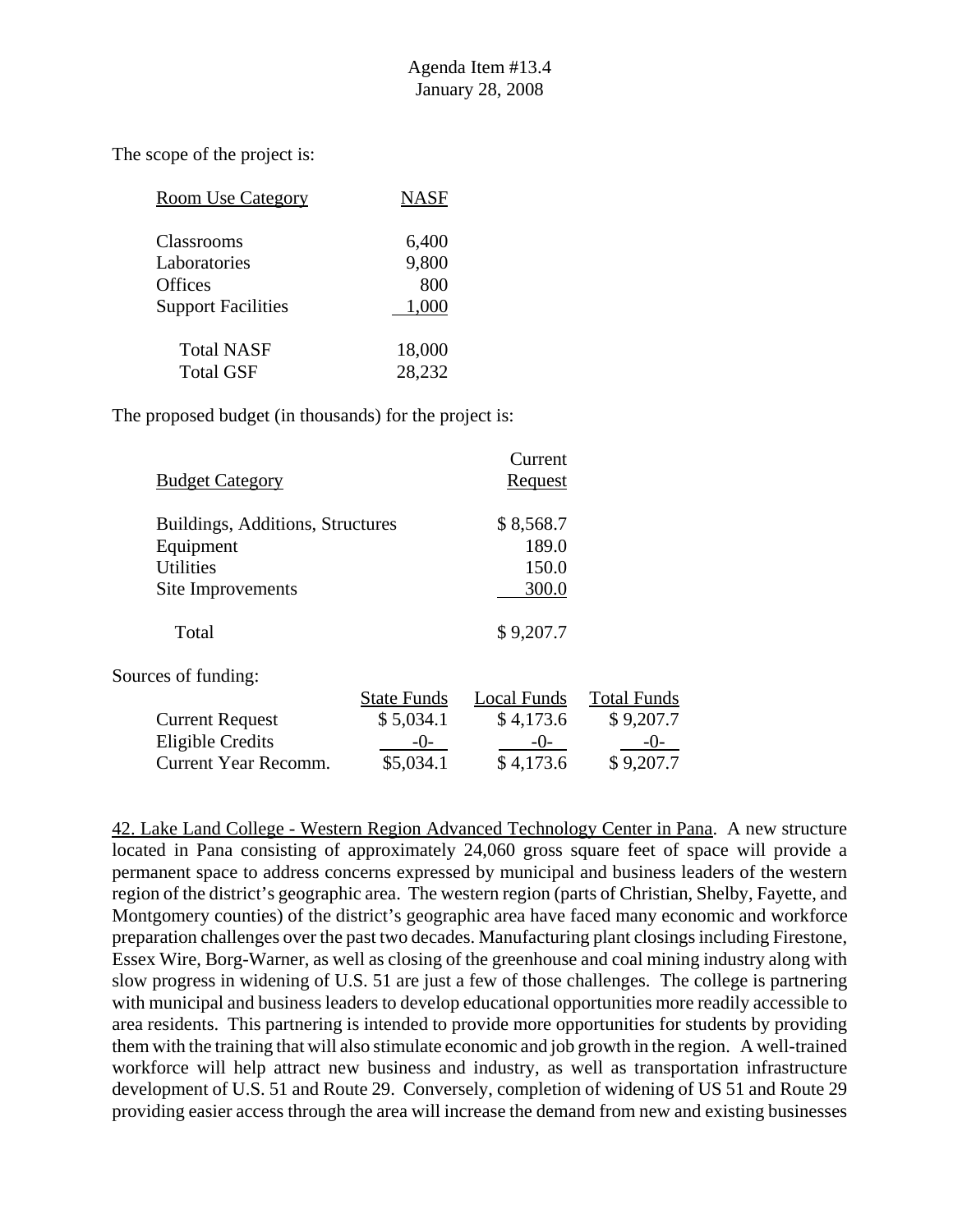for a well-trained workforce. A variety of Career and Technical Education programs, prebaccalaureate programs, and adult basic education will be housed at the new location to serve the residents. An area that will be specifically focused on is allied health care including nursing. Employment opportunities in the allied health care and nursing areas are expected to grow faster than the average for all occupations. Health care sectors and hospitals are projected to show an increase in the need for trained professionals. Nursing, the largest health care occupation, is in short supply in the area according to community leaders. With degrees in nursing and other related fields, graduates will have the skills necessary to be employed in area hospitals, nursing homes, home health care, supported living centers, public health positions, and related industries. Another opportunity for a high demand job outlook is Information Technology which will be offered to students at the new location. Not only will area high school students be able to participate in the program as dual credit students, but adults will also have an opportunity to enroll in a similar program that could be held during the evening. The Occupational Outlook Handbook has listed information technology as among the fastest growing occupations over the next ten years, and it is crucial for continued economic development associated with the high tech industries of today. Further, coursework in a variety of technical areas that would provide students with the skills necessary for employment as skilled technicians with manufacturers; engineering firms; testing laboratories; utilities; and local, state, and federal government agencies would also be available to residents of this area of the district. Additionally, a building construction technology program, a wide range of services to business and industry, and the offering of adult education students who may not have otherwise had access to such services could be available at this new location.

This project proposes to construct an approximately 24,060 gross square foot three-story building at a site in Pana. The district continues to work with local officials to determine a suitable location. It is anticipated that the site will be donated to the district for purposes of constructing the Western Region Advanced Technology Center. The project includes landscaping, sidewalks, a parking lot, water connection and plumbing work, HVAC, electrical service and lighting to accommodate the new building, and demolition of an existing building at the potential site.

| <b>Room Use Category</b>  | <b>NASF</b> |
|---------------------------|-------------|
| Classrooms                | 8,000       |
| Laboratories              | 2,000       |
| Offices                   | 1,000       |
| Study                     | 3,000       |
| <b>Support Facilities</b> | 2,400       |
| <b>Total NASF</b>         | 16,400      |
| <b>Total GSF</b>          | 24,060      |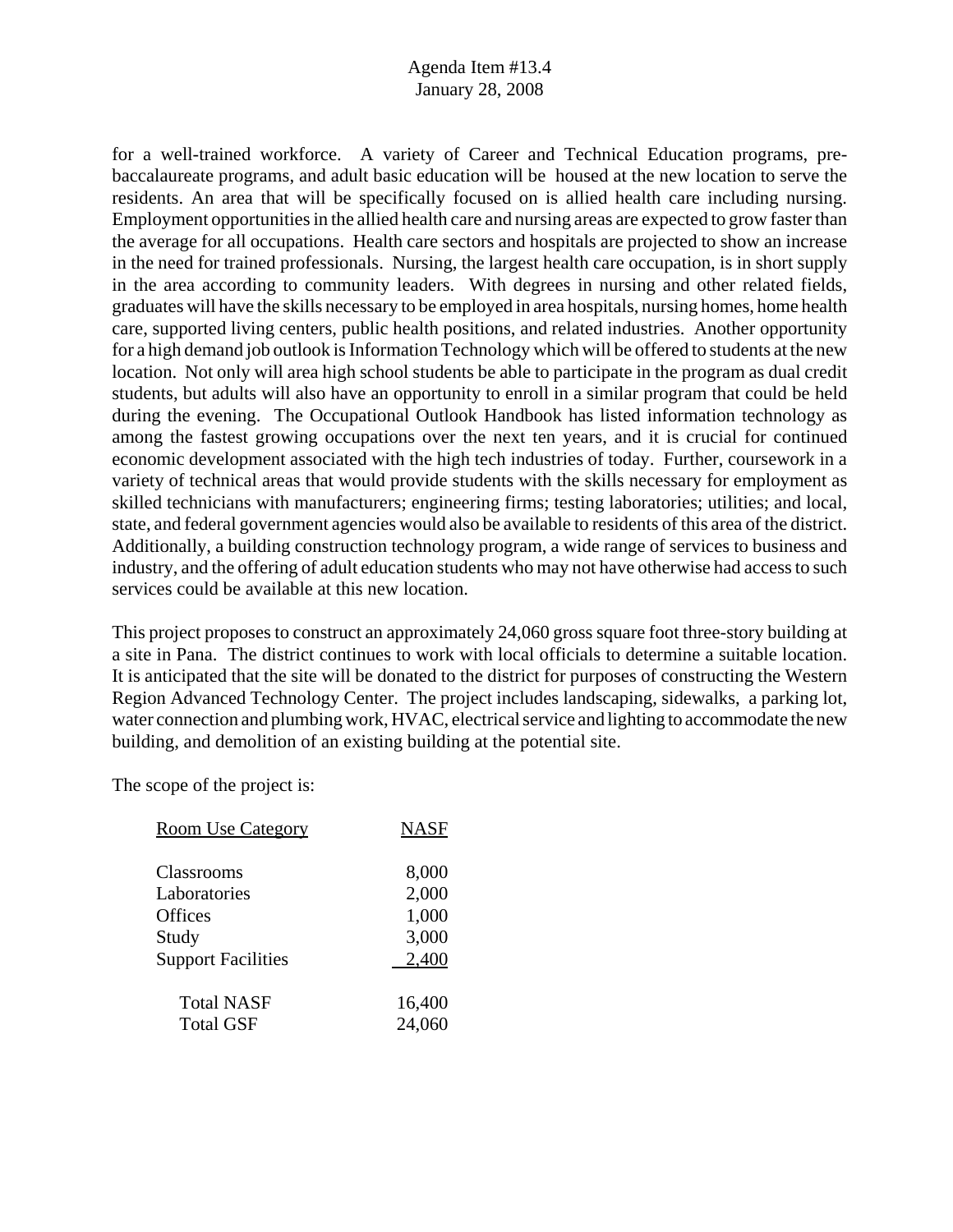|                                  |                    | Current        |                    |
|----------------------------------|--------------------|----------------|--------------------|
| <b>Budget Category</b>           |                    | <b>Request</b> |                    |
| Buildings, Additions, Structures |                    | \$5,939.0      |                    |
| Equipment                        |                    | 2,498.6        |                    |
| <b>Utilities</b>                 |                    | 67.6           |                    |
| Site Improvements                |                    | 922.1          |                    |
| Planning                         |                    | 998.4          |                    |
| Total                            |                    | \$10,425.7     |                    |
| Sources of funding:              |                    |                |                    |
|                                  | <b>State Funds</b> | Local Funds    | <b>Total Funds</b> |
| <b>Current Request</b>           | \$7,819.4          | \$2,606.3      | \$10,425.7         |
| <b>Eligible Credits</b>          | $-0-$              | $-0-$          | $-()$ -            |
| <b>Current Year Recomm.</b>      | 7,819.4<br>\$      | \$2,606.3      | \$10,425.7         |

43. College of Lake County - Classroom Building (Southlake Center). The district needs to expand the Southlake Educational Center in Vernon Hills to address the current shortage of space in that area for instruction, student services, support services, community services, and administrative functions. The existing center consisting of two computer labs, two distance learning rooms, and eight classrooms opened in 1999 and has seen enrollment grow from 174 to 900 within a year. The college is constructing a second classroom building with local funds; however, continued growth is anticipated and another classroom building will be needed for more instructional space. The population of the southeast and southwest quadrants of the district grew by more than 40,000 residents (19 percent) during the ten-year period between 1990 and 2000. The Northeastern Planning Commission has projected the area around the Southlake Center will continue to grow by another 64,000 residents by the year 2020. The college currently uses computer lab space at a local high school and, as mentioned above, has a locally funded classroom construction project in progress. The locally funded construction and this project will, in combination, provide a critical concentration of space for instructional and student support services to serve the growing student population.

This project is included in the college's master plan and proposes to construct a 53,753 gross square foot structure to house 19 general use classrooms, ten computer labs, twelve staff and faculty offices, one science lab, one educational technology area, one storage space, and one general assembly space. The proposed project includes extension of existing water main, storm, and sanitation sewers; extension of existing electrical service, security and fire alarms, and computer systems; sidewalks, roadways, and 300 new parking spaces; landscaping; light fixtures; and equipment for the new building. The storm water retention system will need to be extended to approximately two acres of land in order to prevent flooding. The vacated building (approximately 16,269 gross square feet) will be razed once the new classroom building is constructed and the cost of such demolition is included in the project's site improvement budget.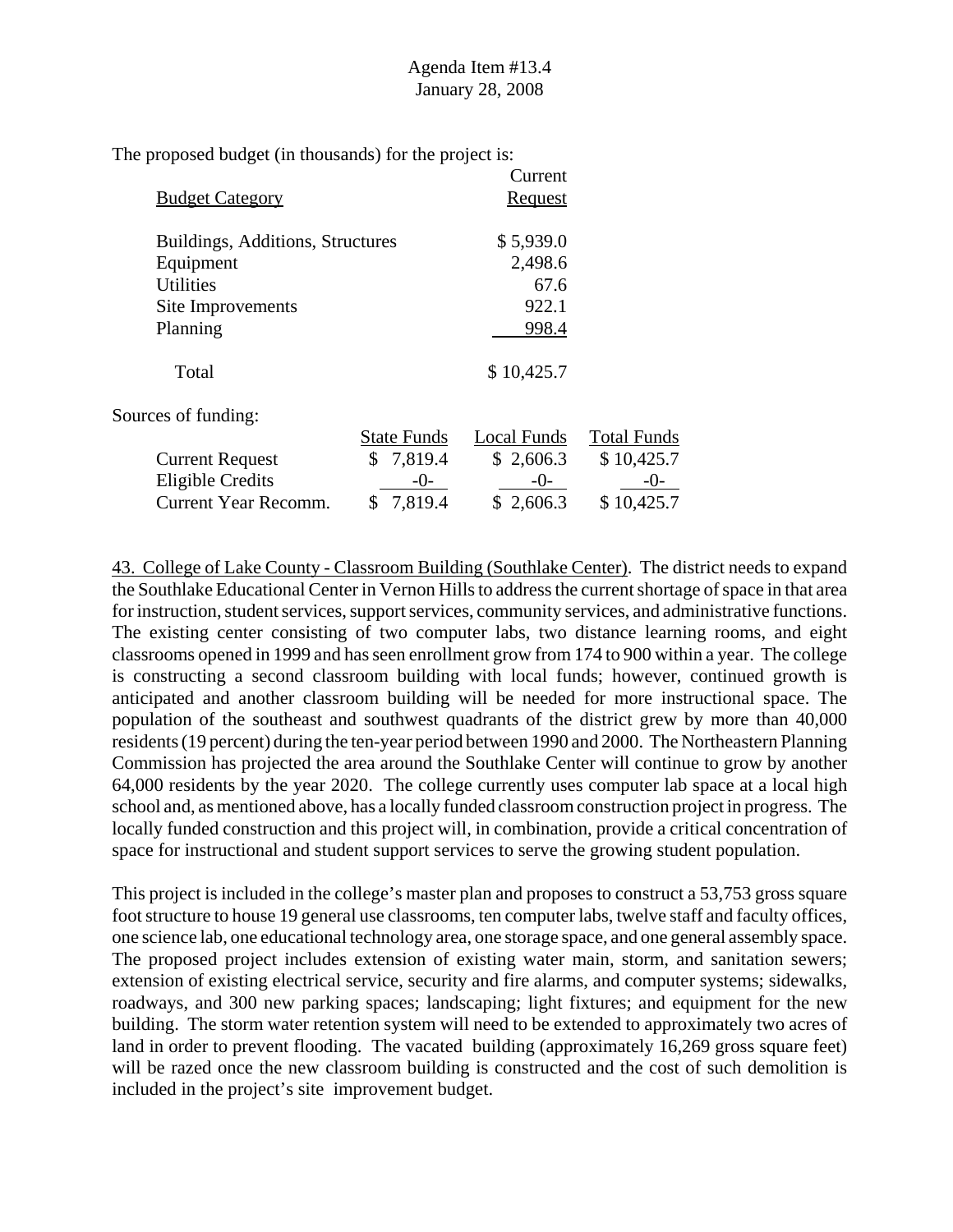| <b>Room Use Category</b>  | <b>NASF</b> |
|---------------------------|-------------|
| Classrooms                | 18,500      |
| Laboratories              | 11,200      |
| <b>Offices</b>            | 1,900       |
| General Use               | 1,750       |
| <b>Support Facilities</b> | 900         |
| <b>Total NASF</b>         | 34,250      |
| <b>Total GSF</b>          | 53,753      |

The proposed budget (in thousands) for the project is:

|                                  |                    | Current     |                    |
|----------------------------------|--------------------|-------------|--------------------|
| <b>Budget Category</b>           |                    | Request     |                    |
| Buildings, Additions, Structures |                    | \$15,688.1  |                    |
| Equipment                        |                    | 1,681.6     |                    |
| <b>Utilities</b>                 |                    | 1,181.6     |                    |
| Site Improvements                |                    | 2,570.7     |                    |
| Total                            |                    | \$21,122.0  |                    |
| Sources of funding:              |                    |             |                    |
|                                  | <b>State Funds</b> | Local Funds | <b>Total Funds</b> |
| <b>Current Request</b>           | \$15,841.5         | \$5,280.5   | \$21,122.0         |
| <b>Eligible Credits</b>          | $-()$ -            | $-0-$       | -()-               |
| <b>Current Year Recomm.</b>      | \$15,841.5         | \$5,280.5   | \$21,122.0         |

44. Rock Valley College - Classroom Building III. The district's facility master plan includes the construction of a classroom III building to address increasing enrollments, district growth, the need for technology and connectivity to high schools, partnering opportunities with Northern Illinois University and other baccalaureate institutions, and expansion of instructional programming to increase the economic base of the region. The district's population continues to increase resulting in enrollment increases in both credit generating and noncredit generating enrollments. A technology infrastructure has been developed to provide the capability for connectivity to high schools and students enrolled in dual credit programs. Classrooms designed in this proposed structure to offer dual credit instruction to the high school student in the high school would make the infrastructure more valuable and the possibilities more realistic.

This project proposes to construct a three-story 56,816 gross square foot structure to be located to the northeast of the existing classroom building. The proposed building would provide space for university center growth, high school partnerships, general science program growth, technology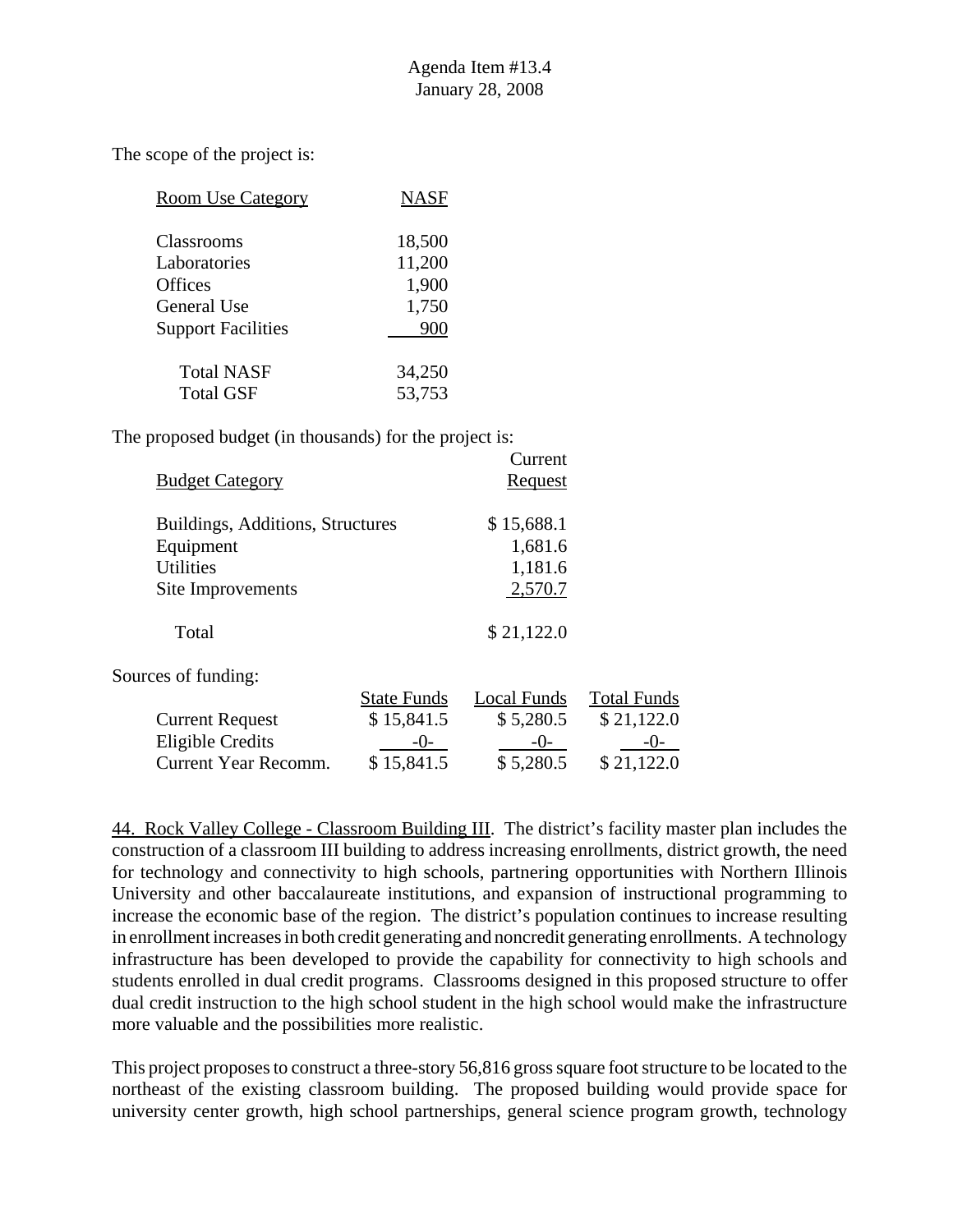program growth, student study space, faculty offices, and storage. This project includes additional parking, lighting, sidewalks, landscaping, and the extension of electrical service and plumbing to the new building, fire protection service, fire alarm, and computer systems.

The scope of the project is:

| <b>Room Use Category</b>              | <b>NASF</b>      |
|---------------------------------------|------------------|
| <b>Classrooms</b>                     | 19,400           |
| Laboratories<br>Offices               | 11,000<br>3,480  |
| Study                                 | 2,000            |
| <b>Support Facilities</b>             | 300              |
| <b>Total NASF</b><br><b>Total GSF</b> | 36,180<br>56,816 |

The proposed budget (in thousands) for the project is:

| <b>Budget Category</b>           |                    | Current<br>Request |                    |
|----------------------------------|--------------------|--------------------|--------------------|
| Buildings, Additions, Structures |                    | \$16,027.5         |                    |
| Equipment                        |                    | 802.3              |                    |
| <b>Utilities</b>                 |                    | 644.1              |                    |
| Site Improvements                |                    | 1,523.5            |                    |
| Total                            |                    | \$18,997.4         |                    |
| Sources of funding:              |                    |                    |                    |
|                                  | <b>State Funds</b> | Local Funds        | <b>Total Funds</b> |
| <b>Current Request</b>           | \$14,248.0         | \$4,749.4          | \$18,997.4         |
| <b>Eligible Credits</b>          | $-()$ -            | $-0$ -             | $-()$ -            |
| Current Year Recomm.             | 14,248.0           | \$4,749.4          | 18,997.4<br>\$     |

45. South Suburban College - Allied Health Addition. The district's enrollment trends display a dramatic increase in allied health and nursing with over 25 percent of the total student population choosing career pathways in these fields. The district has added classes and utilized creative scheduling strategies for optimal room utilization in an attempt to serve these students. However, even with these efforts, the district had a waiting list of over 200 students in the fall semester for the nursing program. Fifty students were on a waiting list for the radiological technology program for a total of over 1,000 students on waiting lists for additional classes. In addition to increased demand and enrollments in these areas, recent changes in the field of teacher education in Illinois and throughout the nation have added additional responsibilities for community colleges. In Illinois,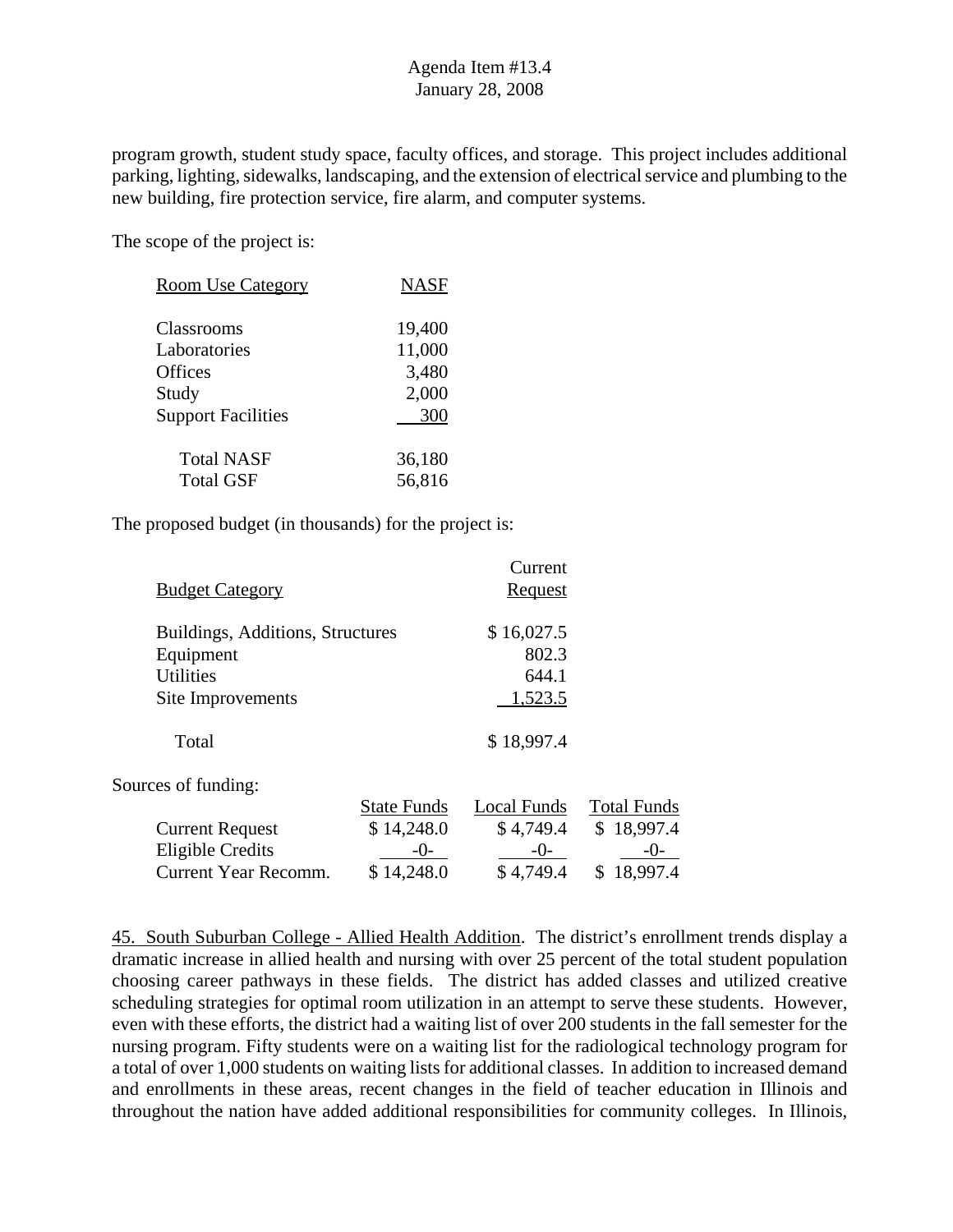community colleges are to be a key provider of an education program of coursework and training for paraprofessionals in the K-12 environment to meet requirements of the federal "No Child Left Behind" legislation. The college's affordable child care has seen a surge in enrollment consistent with student enrollments. An expanded child care facility also adds a dimension to the teacher education program as it provides space for students to experience classroom techniques within the childcare facility. The proposed facility would provide additional classroom and laboratory space for allied health and education majors who will have immediate job placement opportunities within the district, accessible child care to allow students with educational goals to attain those goals at South Suburban College, and a teaching environment and observation space in an expanded child care facility for the educational enhancement of students in the teacher education program.

This project proposes to construct an approximately 130,000 gross square foot building on the south end of the main building. The new addition will accommodate nursing, licensed practical nursing, radiology, occupational therapy, pharmacy technician, medical transcription, phlebotomy, medical assistant, medical records, coding specialist, and an expanded child care space. In addition to classroom and laboratories, completion of this project will provide faculty offices, study areas, and support facilities. The college architects have developed a proposal which includes general construction, mechanicals, lighting, site grading, storm water retention, sewers, additional parking, and landscaping. The project budget includes all basic infrastructure needs for a new building.

The scope of the project is:

| <b>Room Use Category</b> | <b>NASF</b> |
|--------------------------|-------------|
|                          |             |
| Classrooms               | 46,920      |
| Laboratories             | 21,480      |
| Offices                  | 3,800       |
| General Use              | 9,100       |
| <b>Total NASF</b>        | 81,300      |
| <b>Total GSF</b>         | 129,357     |
|                          |             |

| <b>Budget Category</b>           |                    | Current<br>Request |                    |
|----------------------------------|--------------------|--------------------|--------------------|
| Buildings, Additions, Structures |                    | \$37,918.7         |                    |
| Sources of funding:              |                    |                    |                    |
|                                  | <b>State Funds</b> | Local Funds        | <b>Total Funds</b> |
| <b>Current Request</b>           | \$28,439.0         | \$9,479.7          | \$37,918.7         |
| <b>Eligible Credits</b>          | 2,220.2            | (2,220.2)          | $-()$ -            |
| <b>Current Year Recomm.</b>      | \$30,659.2         | \$7,259.5          | \$37,918.7         |
|                                  |                    |                    |                    |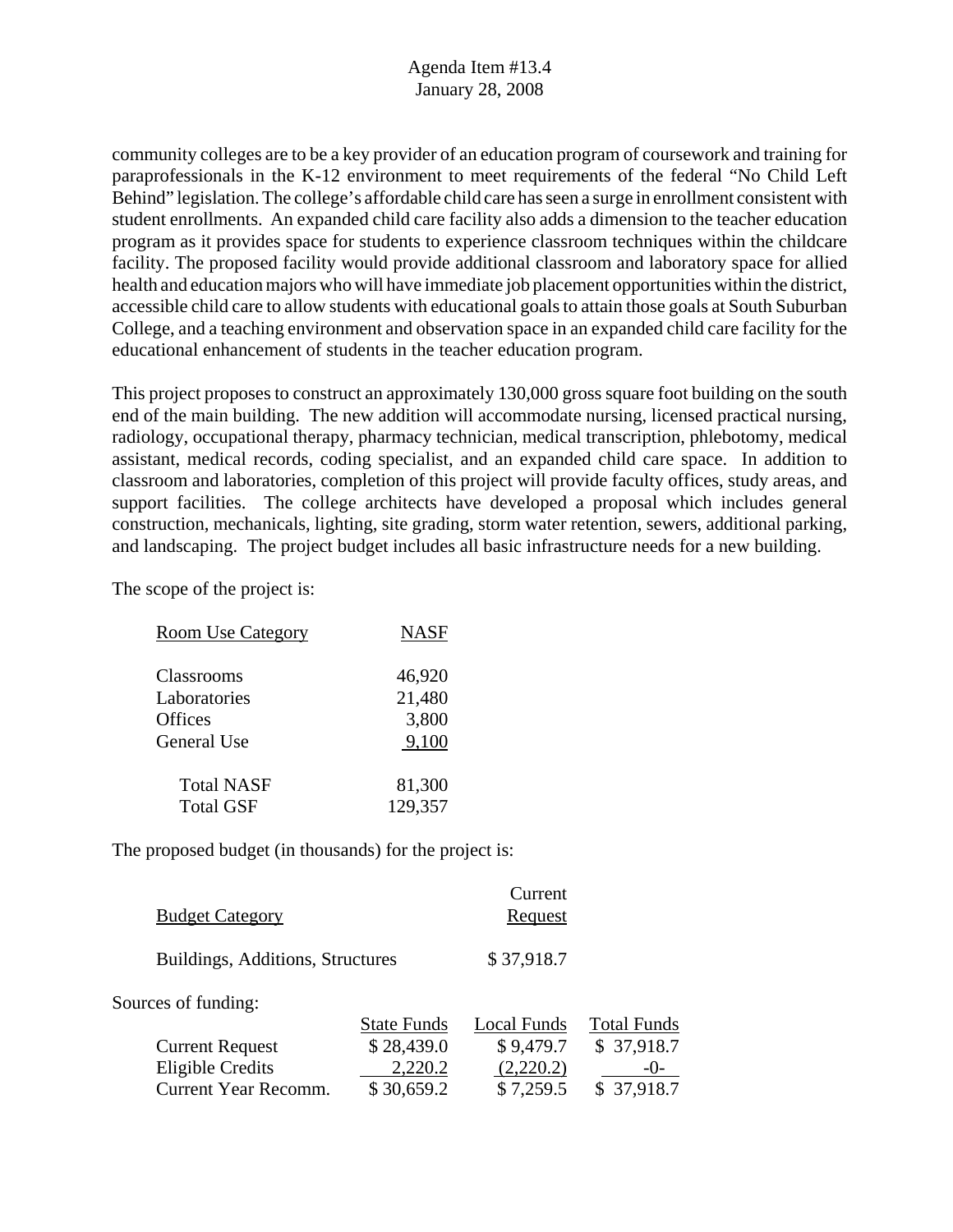46. Lake Land College - Learning Resource Center. The existing learning resource center occupies approximately half (13,000 assignable square feet) of the 1972 constructed building in which it resides. This space is inadequate for the number of patrons that utilize the library and its services. The building's design was innovative for the period in which it was constructed, but is not conducive to quiet study areas typically found in a library. The proposed new construction will address two building deficiencies: noise and space. The existing open environment, round shape, abundance of concrete surfaces, and high ceilings make it extremely noisy when filled with students. With changes in research methods that have occurred through the use of technology, librarians have the responsibility to teach students to use the available resources for their research and the appropriate space is necessary to be successful. A new facility would provide quiet study rooms for individuals and groups, classrooms for instruction, a workroom for the interlibrary loan program, audio/visual listening rooms, conference and office space, a small auditorium, and an additional room for library volumes and community and student use. The existing library has not been able to use all of the building in which it resides due to instructional program demands for additional classroom space.

This project proposes to construct a 100,580 gross square foot multi-story structure on the main campus. The initial design calls for over half of the new structure to serve as the library which is approximately three times the space currently available. The remaining space would be used for classrooms, labs, lecture hall, small group meeting area, and the audio/visual department of the college. The proposed project would include an additional parking area; landscaping and sidewalks; plumbing additions and modifications; additional heating, ventilation, and air conditioning capacity; and electrical service and lighting to accommodate the new building.

The scope of the project is:

| <b>Room Use Category</b>              | <b>NASF</b>                       |
|---------------------------------------|-----------------------------------|
| Classrooms<br>Laboratories<br>Offices | 4,000<br>2,000<br>2,000<br>42,000 |
| Study<br>General Use<br>Support       | 9,000<br>10,000                   |
| <b>Total NASF</b><br><b>Total GSF</b> | 69,000<br>100,580                 |

| <b>Budget Category</b>           | Current<br>Request |
|----------------------------------|--------------------|
| Buildings, Additions, Structures | \$26,100.1         |
| Equipment                        | 5,147.7            |
| <b>Utilities</b>                 | 259.3              |
| Site Improvements                | 1,281.3            |
| Planning                         | 3,381.9            |
| Total                            | \$36,170.3         |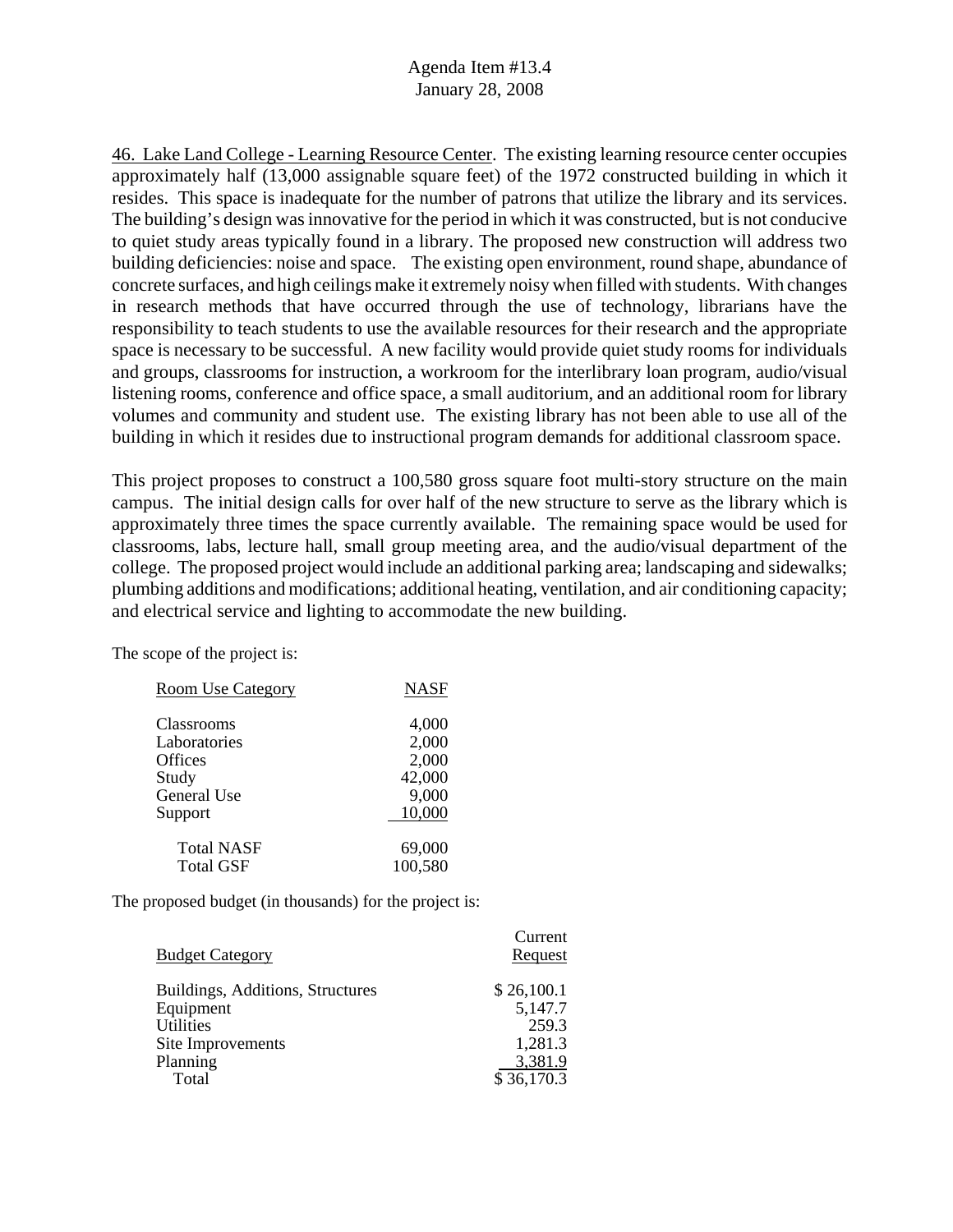Sources of funding:

|                        | <b>State Funds</b> | Local Funds | <b>Total Funds</b> |
|------------------------|--------------------|-------------|--------------------|
| <b>Current Request</b> | \$27,127.8         | \$9,042.5   | \$36,170.3         |
| Eligible Credits       | $-()$              | $-()$       | $-()$              |
| Current Year Recomm.   | \$27,127.8         | \$9,042.5   | \$36,170.3         |

47. Triton College - Renovation of Campus Light Fixtures. The college has been in operation since 1965 and was constructed to facilitate standard classroom space and offices. The prolific use of computers was not considered in the original design. The college has aggressively incorporated computers across all curriculums and has created over 30 multi-room computer labs throughout campus. However, no lighting modifications were done as these computer labs were created. In order to provide the students with an environment that is conducive to learning, the lighting fixtures need to be upgraded with parabolic louvers. These changes will provide an environment that meets ergonomic standards and, thereby, enhance the learning process.

It is believed to be cost prohibitive, based on the age of the building, to completely replace all lighting fixtures as the ceiling structures would most likely contain asbestos materials and require remediation as part of total replacement plan. This project would instead retrofit the existing luminaries with parabolic louvers. A detailed site analysis will be conducted to determine the type of louvers to be used in the project. It is anticipated that 359 rooms will be evaluated, 131 of which are labs, to determine which rooms require lighting modifications to bring them into compliance with indoor illumination standards and provide a learning environment that students will receive the most benefit as they use these spaces to further their education.

The proposed budget (in thousands) for the project is:

| <b>Budget Category</b>      |                    | Current<br><b>Request</b> |                    |
|-----------------------------|--------------------|---------------------------|--------------------|
| Remodeling/Rehabilitation   |                    | \$1,421.1                 |                    |
| Total                       |                    | \$1,421.1                 |                    |
| Sources of funding:         |                    |                           |                    |
|                             | <b>State Funds</b> | Local Funds               | <b>Total Funds</b> |
| <b>Current Request</b>      | 1,065.8<br>\$      | \$<br>355.3               | \$<br>1,421.1      |
| <b>Eligible Credits</b>     | $-()$ -            | $-()$                     | $-()$              |
| <b>Current Year Recomm.</b> | 1,065.8<br>S       | \$<br>355.3               | \$<br>1,421.1      |

48. Illinois Eastern Community Colleges/Frontier Community College - Student Center Building. The district continues to increase its on-campus enrollment at Frontier Community College while maintaining a commitment to off-campus offerings. The increase in on-campus enrollments is primarily due to the significant increase of traditional age college students. This increase along with the college's significant adult enrollment, new vocational program offerings, an increase in nursing enrollment, and the formation of a student senate is changing the climate and culture of Frontier.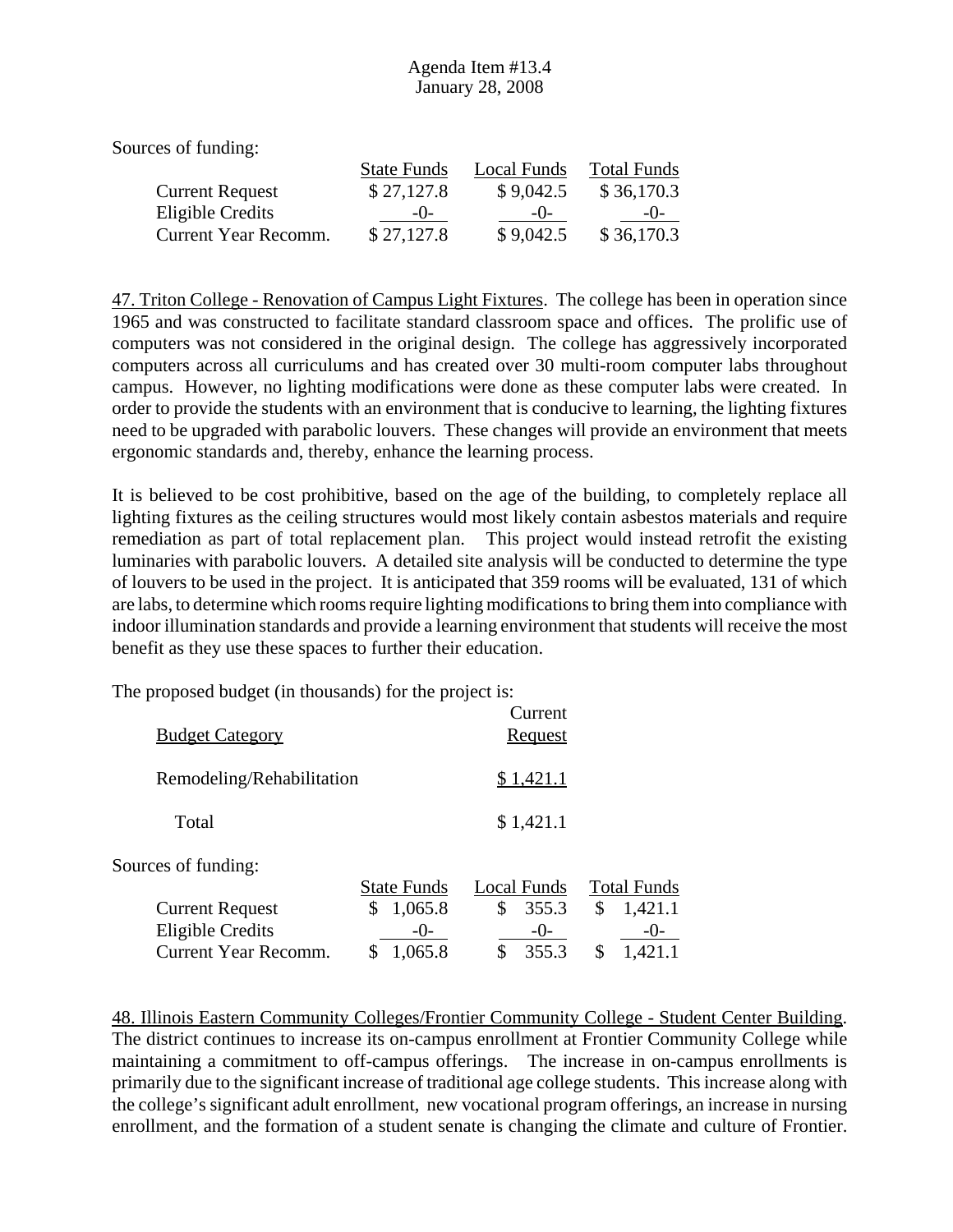Student space is currently restricted to two small vending areas located within the two classroom buildings.

This proposed project would provide a 10,756 gross square foot new structure directly south of the Richard L. Mason Building parking lot on existing college-owned property. The space would include an instructional bookstore, space for student organizations, a banquet/dining area, kitchen, catering space, restrooms, one office, storage, and mechanical space. The open floor space could be used for student gatherings and functions, as well as for seminars for credit and noncredit classes. An additional 60 parking spaces would be provided. The new building would be connected to existing utilities and college personnel will complete wiring for voice/data service and landscaping.

The scope of the project is:

| <b>Room Use Category</b>  | <b>NASF</b> |
|---------------------------|-------------|
| Offices                   | 80          |
| Special Use               | 600         |
| <b>General Use</b>        | 4,200       |
| <b>Support Facilities</b> | 1,300       |
| <b>Total NASF</b>         | 6,180       |
| <b>Total GSF</b>          | 10,756      |

The proposed budget (in thousands) for the project is:

| <b>Budget Category</b>           |                    | Current<br>Request |                    |
|----------------------------------|--------------------|--------------------|--------------------|
| Buildings, Additions, Structures |                    | \$3,350.1          |                    |
| Total                            |                    | \$3,350.1          |                    |
| Sources of funding:              |                    |                    |                    |
|                                  | <b>State Funds</b> | Local Funds        | <b>Total Funds</b> |
| <b>Current Request</b>           | \$2,512.6          | \$837.5            | \$3,350.1          |
| <b>Eligible Credits</b>          | $-()$              | $-()$              | $-()$ -            |
| <b>Current Year Recomm.</b>      | \$2,512.6          | \$837.5            | \$3,350.1          |

49. Black Hawk College - Community Instructional Center Building. The development of such a facility provides the district three discrete but related functional areas which will expand and replace functions currently accommodated at several buildings on or around the Moline campus area. It would include a Performing Arts Center, a Business Conference Center, and a facility for WQPT, the local public television station. The college believes a close integration of these functions will benefit all three and enhance the college's mission since TV production, performing arts, and conference,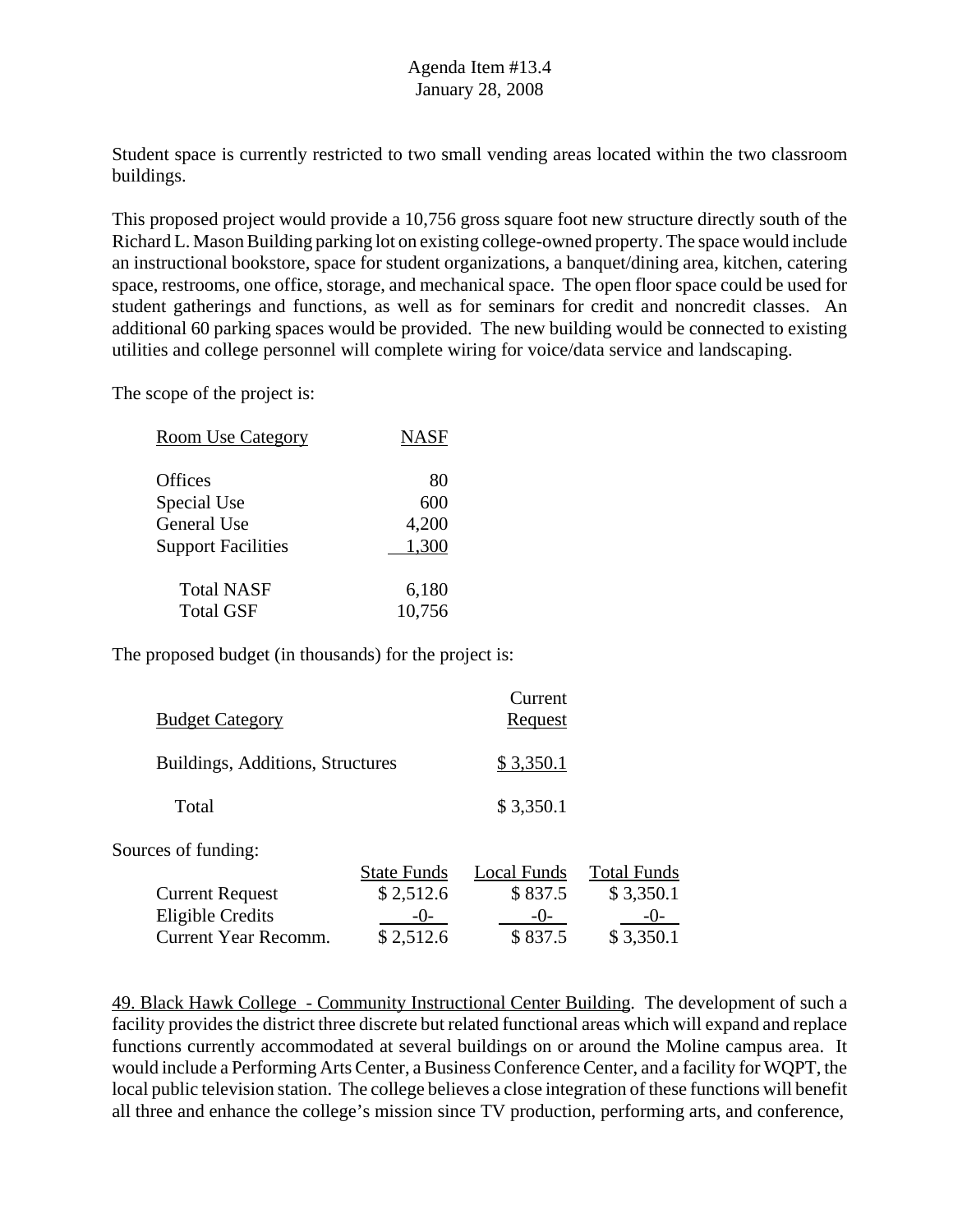classroom, and lab spaces can be used by all functions to accommodate both traditional classroom based teaching programs and business and industry training courses tailored to specific users.

This project proposes to construct an approximately 65,000 gross square foot three-story structure on the existing site of the main campus. Topography of the area will allow a tunnel from existing buildings to be enclosed for a pedestrian bridge which would connect to the third level of the new facility. The project will include separate mechanical and, heating and cooling systems, while water, sanitary, and storm sewers will be connected to existing systems. New electrical power will be connected into the existing utility grid. An existing parking lot at the site will accommodate the new building occupants, and a new paved drop-off location will be constructed off  $34<sup>th</sup>$  Avenue. Minimal landscaping will be needed.

The scope of the project is:

| <b>Room Use Category</b>      | NASF   |
|-------------------------------|--------|
| Classrooms                    | 8,500  |
| Laboratories                  | 3,400  |
| Offices                       | 5,200  |
| Special Use                   | 8,800  |
| <b>General Use</b>            | 17,300 |
| <b>Support Facilities</b>     | 2,500  |
| <b>Total NASF</b>             | 45,700 |
| <b>Total GSF</b>              | 68,600 |
| Performing Arts Center        | 15,876 |
| <b>Conference Center</b>      | 20,068 |
| WQPT-TV                       | 16,398 |
| <b>Common Space</b>           | 8,425  |
| Mechanical/Electrical         | 4,233  |
| <b>Enclosed Bridge/Tunnel</b> | 3,600  |
| Total GSF                     | 68,60C |

| <b>Budget Category</b>           | Current<br>Request |
|----------------------------------|--------------------|
|                                  |                    |
| Buildings, Additions, Structures | \$22,449.7         |
| Equipment                        | 1,505.8            |
| <b>Utilities</b>                 | 376.3              |
| Site Improvements                | 696.4              |
| Planning                         | 2,759.2            |
| Total                            | \$27,787.4         |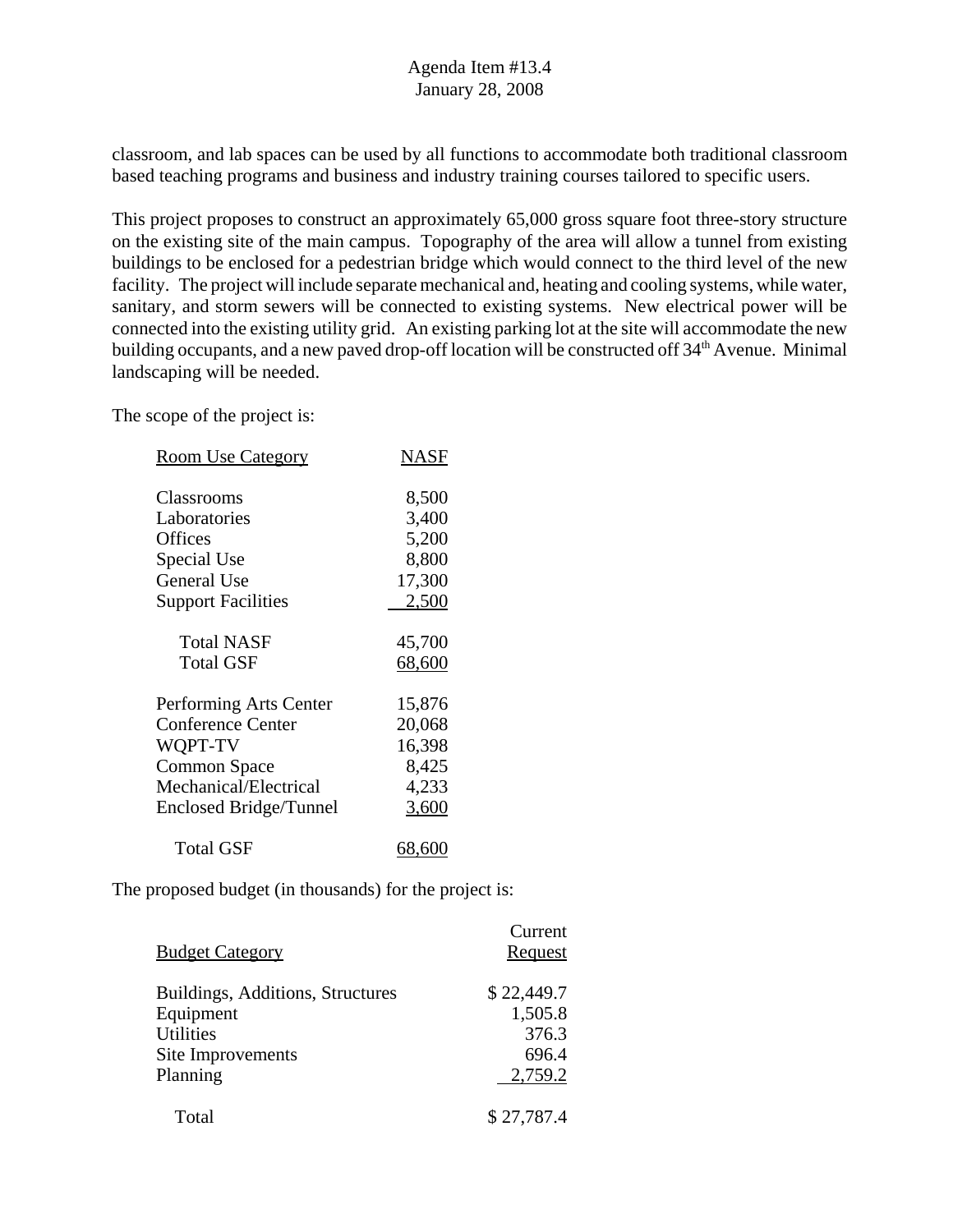| Sources of funding:    |                    |             |                    |
|------------------------|--------------------|-------------|--------------------|
|                        | <b>State Funds</b> | Local Funds | <b>Total Funds</b> |
| <b>Current Request</b> | \$20,840.7         | \$6,946.7   | \$27,787.4         |
| Eligible Credits       | $-()$              | $-()$       | $-()$              |
| Current Year Recomm.   | \$20,840.7         | \$6,946.7   | \$27,787.4         |

50. Kaskaskia College - Agricultural Facility. Two counties included in the college district, Clinton and Washington, rank first and fourth, respectively, in milk production. In addition, one of the largest family-owned pork production companies in the country has its headquarters in the college's district. The college has a need to expand its agriculture curricula for agri-business, farm records management, livestock management, crop management, veterinary technology, and equine programs. A facility is needed that would provide classrooms, laboratories, and a livestock arena that would be used for traditional college activities and community activities. The college's agricultural program continues to grow and to foster partnerships with the farming and animal industry. This growth and a new facility will contribute to economic development for all of southern Illinois. The college predicts significant enrollment growth in the agriculture program due to recruitment efforts and sponsorship of both state- and national-level agriculture competitions. Demand for jobs in the district exceeds the number of graduates from the program. According to U.S. Bureau of Labor statistics, workers in the industry tend to be older than the average worker in the U.S. Over the next several years, many will be retiring or otherwise leaving the industry. A steady supply of graduates will be needed to meet the demand.

This proposed one-story multi-purpose facility would include approximately 68,499 gross square feet that will be used to promote agricultural educational opportunities and promote partnerships with the farming and livestock industry. The facility will house an open-air covered area and the necessary amenities for livestock shows, equestrian events, greenhouse facilities and laboratories, classroom space, and computer laboratories. The new space would be constructed on the main campus consistent with current building designs, and existing utilities will be connected to the new space.

| <b>Room Use Category</b> | <b>NASF</b> |
|--------------------------|-------------|
|                          |             |
| Classrooms               | 3,600       |
| Laboratories             | 2,800       |
| Offices                  | 675         |
| Special Use              | 4,600       |
| <b>General Use</b>       | 40,900      |
| <b>Total NASF</b>        | 52,575      |
| <b>Total GSF</b>         | 68,499      |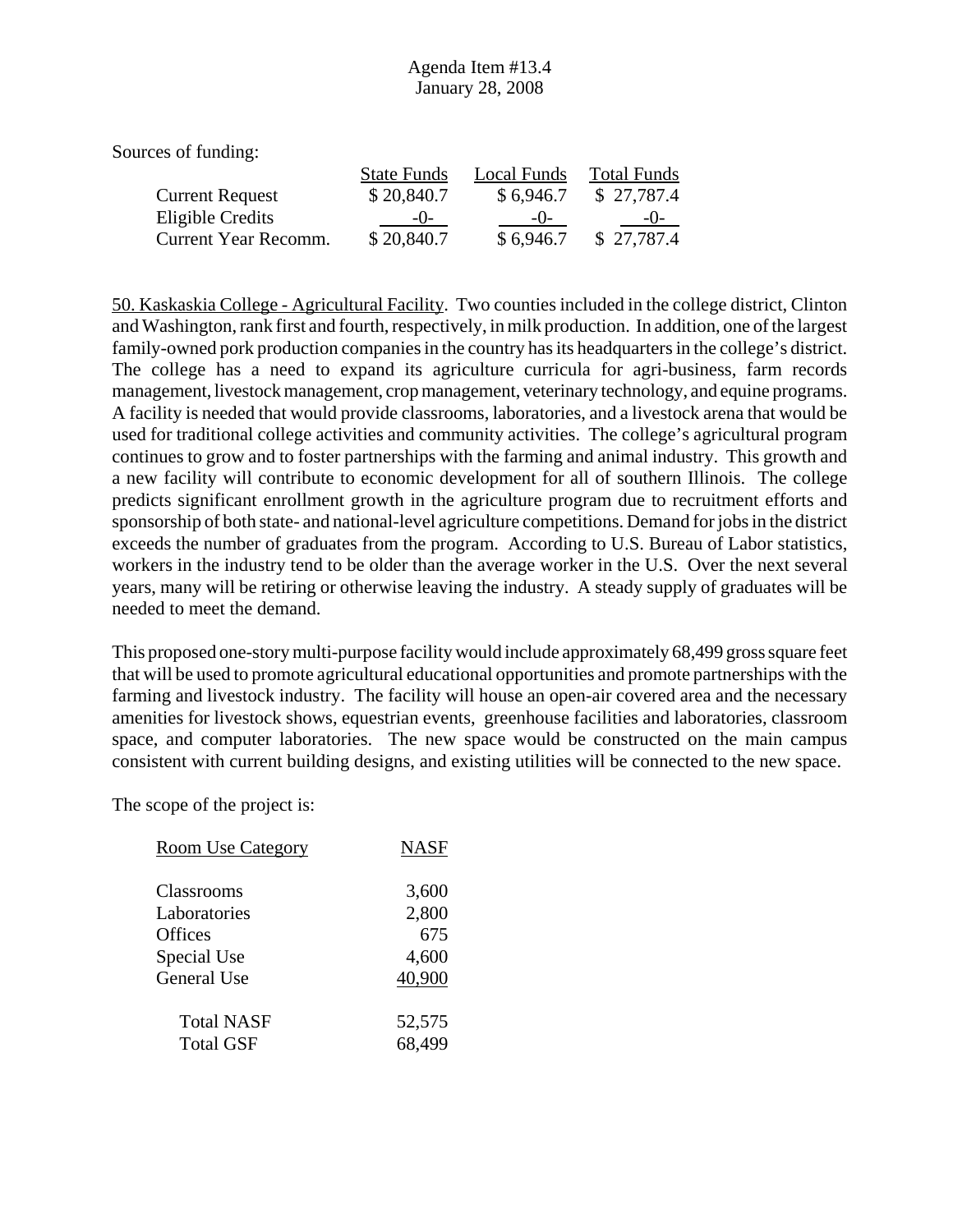|                                  |                    | Current     |                    |
|----------------------------------|--------------------|-------------|--------------------|
| <b>Budget Category</b>           |                    | Request     |                    |
| Buildings, Additions, Structures |                    | \$18,431.5  |                    |
| Equipment                        |                    | 224.5       |                    |
| <b>Utilities</b>                 |                    | 300.0       |                    |
| Site Improvements                |                    | 500.0       |                    |
| Total                            |                    | \$19,456.0  |                    |
| Sources of funding:              |                    |             |                    |
|                                  | <b>State Funds</b> | Local Funds | <b>Total Funds</b> |
| <b>Current Request</b>           | \$14,591.5         | \$4,864.5   | \$19,456.0         |
| Eligible Credits                 | $-0-$              | $-0-$       | $-()$ -            |
| <b>Current Year Recomm.</b>      | \$14,591.5         | \$4,864.5   | \$19,456.0         |

51. Moraine Valley -Classroom Building II. Moraine Valley Community College is currently ranked second in the state in terms of full-time equivalent (FTE) enrollment and projections for the district indicate continued population growth, particularly in the southwest portion of the district. The college's total net assignable square feet per FTE and net assignable classroom area per FTE is near the bottom of the list when compared to the rest of the state. The continuous growth of existing programs, such as health careers and emerging technologies, is displacing existing classrooms and computer labs as these programs grow creating even more strain on these instructional spaces. In addition to the need for instructional classroom and computer lab space, additional office space and support space will be required to accommodate faculty, staff, and student spaces.

The proposed project will provide 59,042 gross square feet in a two-story structure built at and connected to the south end of building D. The new classroom building on the main campus will provide 12 general classrooms, six computer labs, six seminar rooms, an open computer lab, faculty office space, and student lounge and study space. Due to existing poor soil conditions at the site, special foundations will be required to adequately support the structure. Wireless technology will be incorporated into the structure to provide as much flexibility for students and faculty. The existing parking lot and utilities within this area will require reconfiguration to accommodate the new structure. Sidewalks will be extended to the new building and landscaping will be provided around the facility to enhance its presence on campus and tie into the campus green space.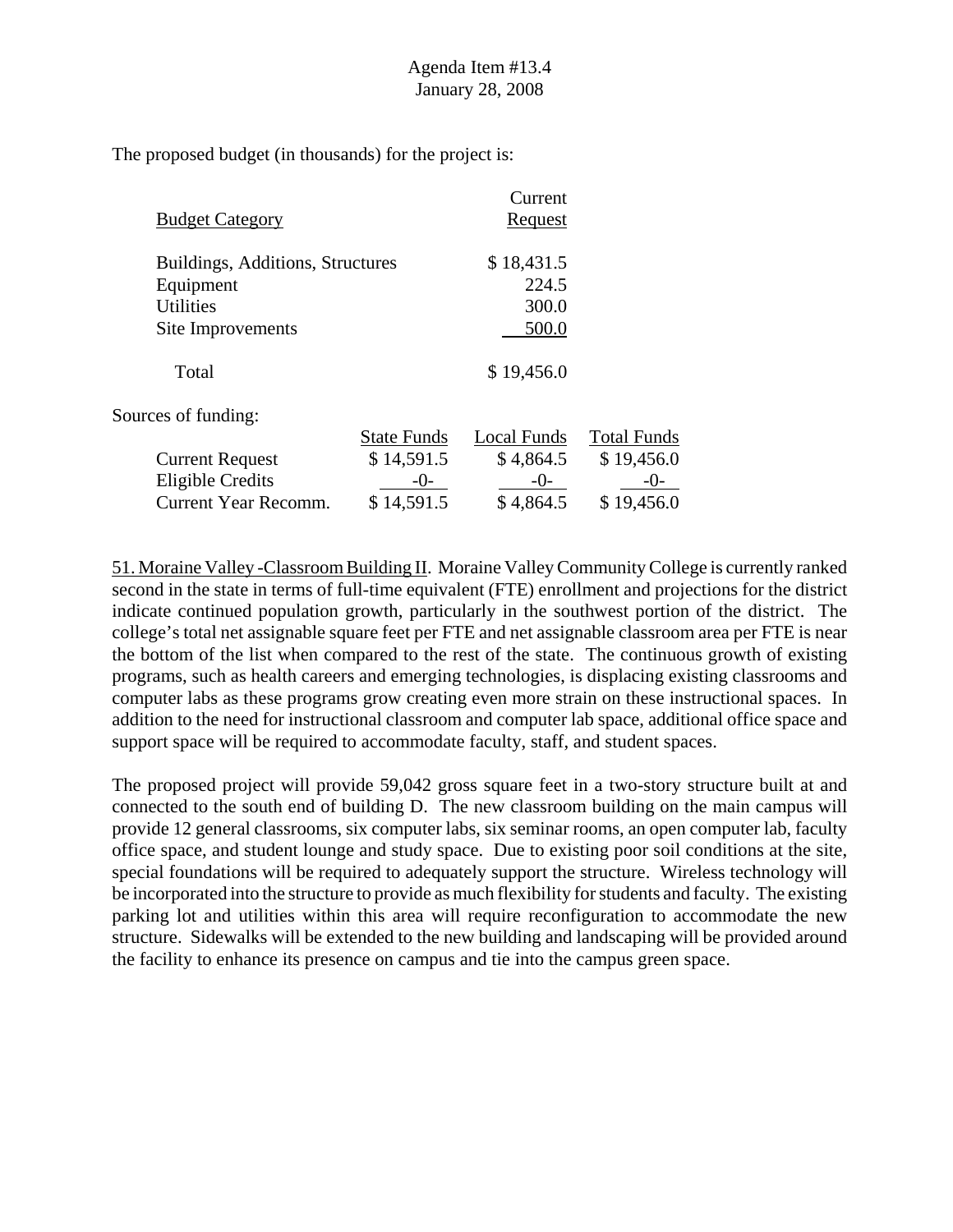| <b>Room Use Category</b> | <b>NASF</b> |
|--------------------------|-------------|
| Classrooms               | 20,580      |
| Laboratories             | 9,660       |
| Offices                  | 3,900       |
| General Use              | 3,000       |
| <b>Total NASF</b>        | 37,140      |
| <b>Total GSF</b>         | 59,042      |

The proposed budget (in thousands) for the project is:

| <b>Budget Category</b>               | Current<br>Request |                    |
|--------------------------------------|--------------------|--------------------|
| Buildings, Additions, Structures     | \$17,730.1         |                    |
| Equipment                            | 1,038.0            |                    |
| Site Improvements                    | 639.0              |                    |
| Total                                | \$19,407.1         |                    |
| Sources of funding:                  |                    |                    |
| <b>State Funds</b>                   | <b>Local Funds</b> | <b>Total Funds</b> |
| \$14,555.3<br><b>Current Request</b> | \$4,851.8          | \$19,407.1         |
| <b>Eligible Credits</b><br>$-()$ -   | $-()$              |                    |
| \$14,555.3<br>Current Year Recomm.   | \$4,851.8          | \$19,407.1         |

52. Lincoln Land Community College - Learning Resources Center. The Learning Resources Center (LRC) is integral and crucial to the provision of learning opportunities in the district. In 2003, Lincoln Land Community College contracted to have a Facilities Master Plan completed for the district. The current LRC was constructed in 1972 and has not been renovated since 1972. It is dilapidated and provides inadequate space for the needs of the college and student body, which has grown considerably since the original campus was constructed. Remodeling the current space in Sangamon Hall is not feasible since space expansion is needed and a building addition adjacent to a remodeled existing LRC would not be feasible due to terrain and location. The facility master plan specifies construction of a new facility and remodeling of vacated space from the existing LRC. Remodeling of the existing LRC will be considered as a separate project by the college at a later date. Consideration of the LRC project for state funding is independent of any request for state funding relative to remodeling of vacated space in Sangamon Hall.

The proposed new Learning Resources Center would be approximately 69,530 gross square feet and be located directly west of the Millennium Center on the main campus in Springfield. A parking lot would be lost to this construction and utilities would be accessible to the site.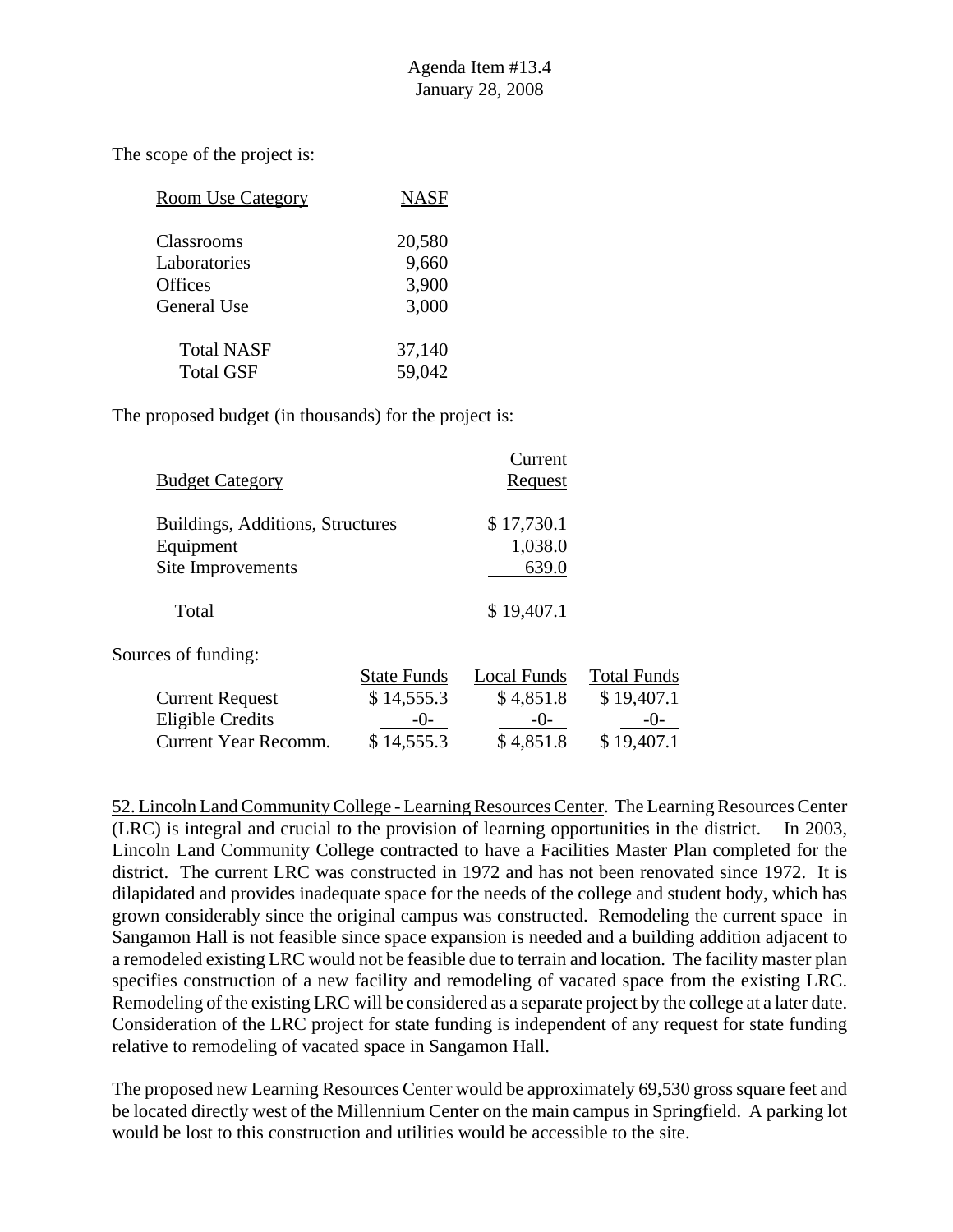| <b>Room Use Category</b>  | <b>NASF</b> |
|---------------------------|-------------|
| Classrooms                | 12,000      |
| Laboratories              | 2,000       |
| <b>Offices</b>            | 5,500       |
| Study                     | 23,500      |
| <b>Support Facilities</b> | 5,000       |
| <b>Total NASF</b>         | 48,000      |
| <b>Total GSF</b>          | 69,530      |

The proposed budget (in thousands) for the project is:

| <b>Budget Category</b>                        |                    | Current<br>Request  |                    |
|-----------------------------------------------|--------------------|---------------------|--------------------|
| Buildings, Additions, Structures<br>Equipment |                    | \$20,181.4<br>790.9 |                    |
| Total                                         |                    | \$20,972.3          |                    |
| Sources of funding:                           |                    |                     |                    |
|                                               | <b>State Funds</b> | <b>Local Funds</b>  | <b>Total Funds</b> |
| <b>Current Request</b>                        | \$15,729.3         | \$5,243.0           | \$20,972.3         |
| <b>Eligible Credits</b>                       | $-()$ -            | $-()$               | -()-               |
| Current Year Recomm.                          | \$15,729.3         | \$5,243.0           | \$20,972.3         |

53. Triton College - Advanced Technology Building 2nd Floor Addition. The one-story Advanced Technology Center on Triton's west campus has served as the primary computer facility for the past six years. The existing facility lacks needed classroom space. The area had formerly been a warehouse before the computer labs were moved to the location six years ago. The existing  $1<sup>st</sup>$  floor computer labs need to be remodeled to allow for soundproofing between the computer labs, lighting modifications are needed, and ergonomic and ADA considerations are anticipated. A second floor addition will allow the college to expand classroom and computer lab availability to provide more suitable space and adequate space for growing demand due to increasing enrollments.

The proposed project would provide a  $2<sup>nd</sup>$  floor addition to the Advanced Technology Building and include at least six new smart classrooms, at least six new computer labs, faculty and staff offices, study atrium, phone/data hub room, washrooms, and storage/maintenance areas. The proposed project would also remodel the main computer lab on the  $1<sup>st</sup>$  floor, install ceiling grid and ceiling tiles, reconfigure the space, and reroute computer cabling and electrical wiring.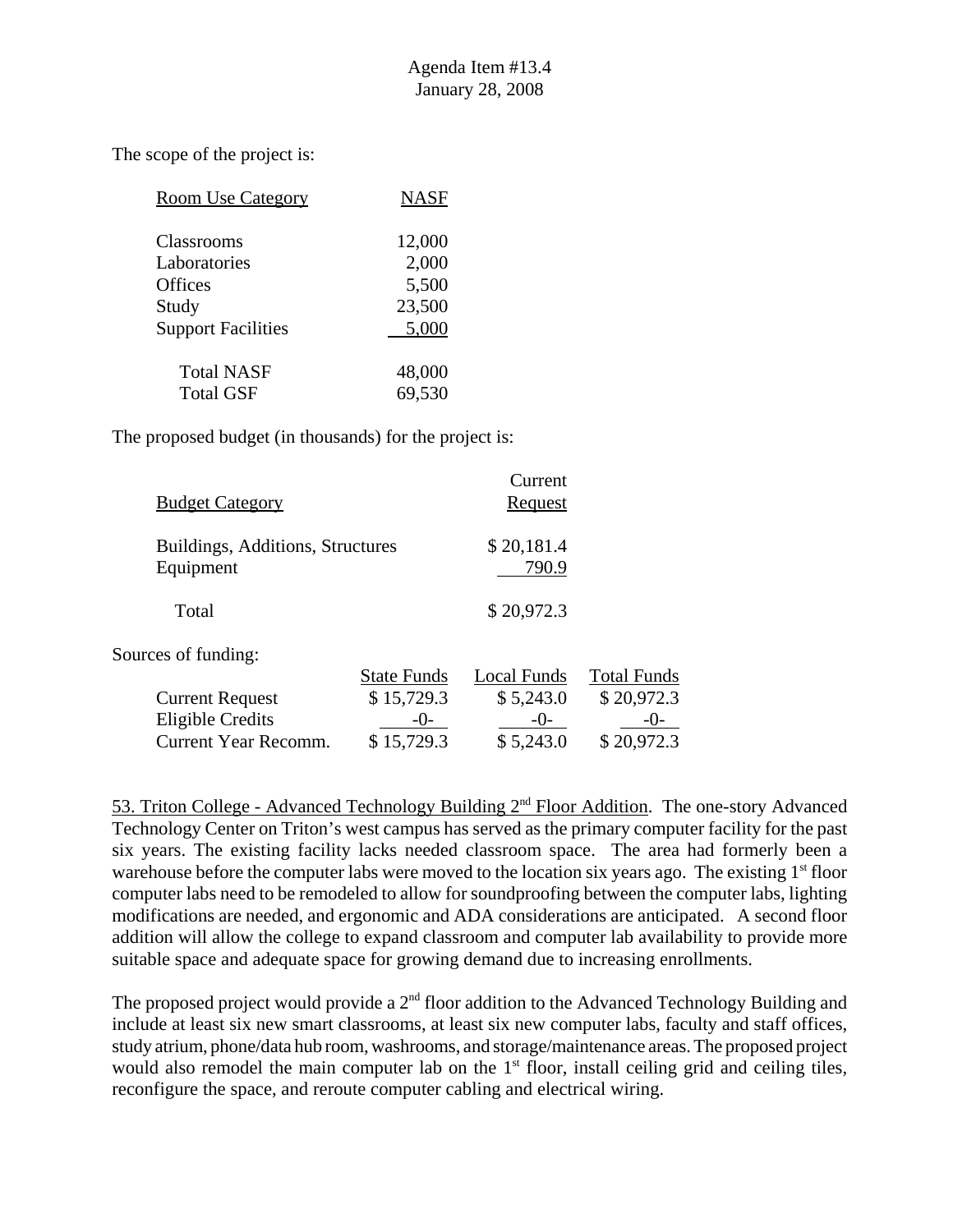| <b>Room Use Category</b>  | <b>NASF</b> |
|---------------------------|-------------|
| Classrooms                | 23,400      |
| Laboratories              | 23,400      |
| <b>Offices</b>            | 2,000       |
| Other General Use         | 500         |
| <b>Support Facilities</b> | 500         |
| <b>Total NASF</b>         | 49,800      |
| <b>Total GSF</b>          | 78,426      |

The proposed budget (in thousands) for the project is:

| <b>Budget Category</b>           |                    | Current<br><u>Request</u> |                    |
|----------------------------------|--------------------|---------------------------|--------------------|
| Buildings, Additions, Structures |                    | \$22,906.3                |                    |
| Total                            |                    | \$22,906.3                |                    |
| Sources of funding:              |                    |                           |                    |
|                                  | <b>State Funds</b> | Local Funds               | <b>Total Funds</b> |
| <b>Current Request</b>           | \$17,179.7         | \$5,726.6                 | \$22,906.3         |
| <b>Eligible Credits</b>          |                    | $-()$                     | $-()$ -            |
| Current Year Recomm.             | 17,179.7           | \$5,726.6                 | \$22,906.3         |
|                                  |                    |                           |                    |

54. McHenry County College - Master Plan Phase I Classroom Building. The college updated its Master Plan in May 2004. Expansion of the campus to accommodate growth was prioritized and identified in three distinct areas. This proposed project addresses the need in phase I. The programmatic and support areas in Phase I include the Health Careers Center, Math and Science offering, classroom space for general classes, computer-related classes, virtual classrooms, and food service/dining improvements.

The proposed project primarily includes new construction, but also includes some remodeling of existing space. The project would provide an additional 46,000 gross square feet of space on the main campus and remodel approximately 3,100 net assignable square feet of space. Of the new construction, approximately 32,332 gross square feet will be classrooms, offices, and instructional labs. The remaining 14,070 gross square feet will be in the food service dining and preparation areas.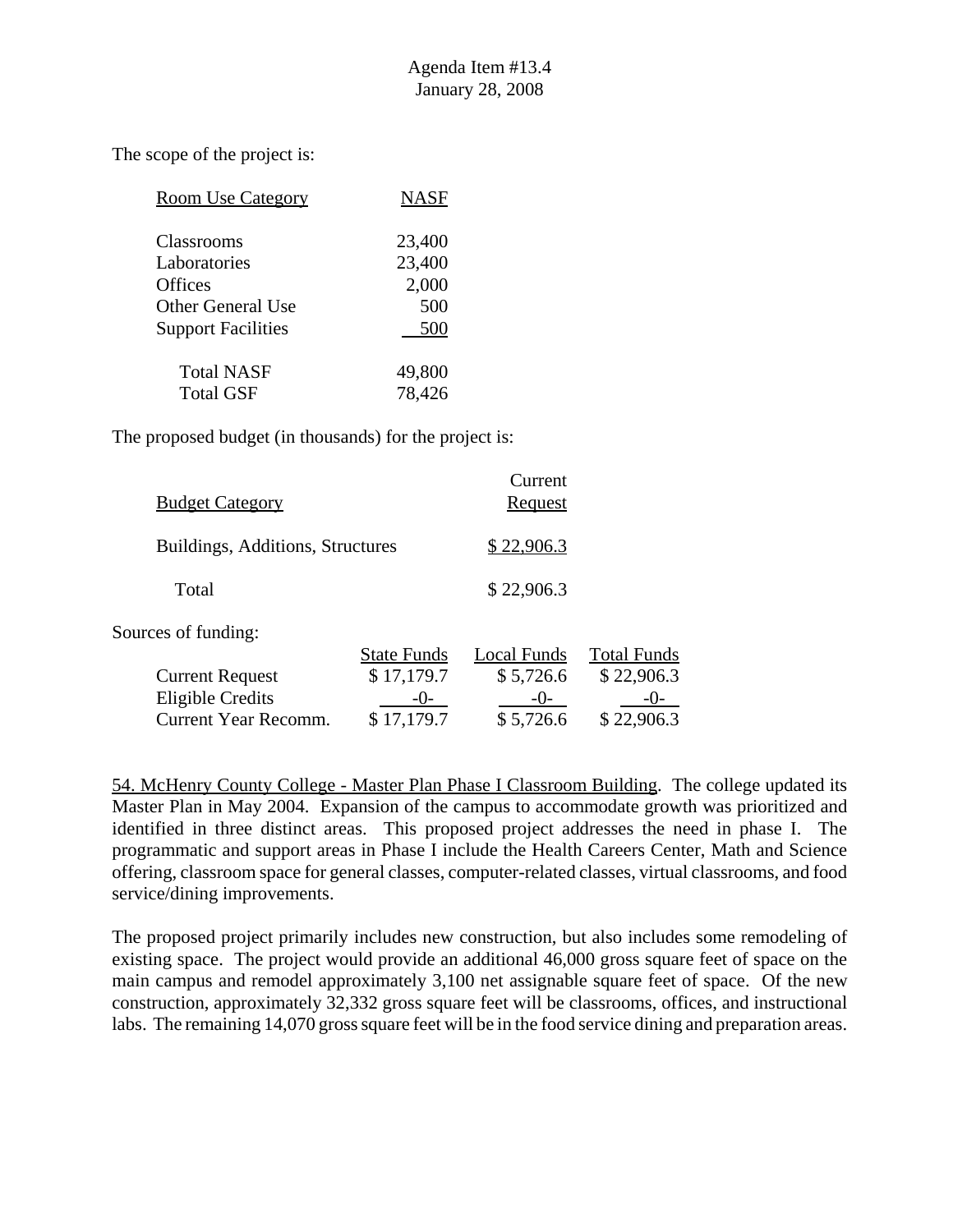| <b>Room Use Category</b>  | <b>NASF</b> |
|---------------------------|-------------|
| Classrooms                | 13,000      |
| Laboratories              | 6,000       |
| Offices                   | 1,760       |
| Special Use               | 1,150       |
| <b>Support Facilities</b> | 10,000      |
| <b>Total NASF</b>         | 31,910      |
| <b>Total GSF</b>          | 46,402      |

The proposed budget (in thousands) for the project is:

|                                  |                    | Current        |                    |
|----------------------------------|--------------------|----------------|--------------------|
| <b>Budget Category</b>           |                    | <b>Request</b> |                    |
| Buildings, Additions, Structures |                    | \$13,038.2     |                    |
| Equipment                        |                    | 891.5          |                    |
| Remodeling/Rehabilitation        |                    | 317.4          |                    |
| Total                            |                    | \$14,247.1     |                    |
| Sources of funding:              |                    |                |                    |
|                                  | <b>State Funds</b> | Local Funds    | <b>Total Funds</b> |
| <b>Current Request</b>           | \$10,685.4         | \$3,561.7      | \$14,247.1         |
| <b>Eligible Credits</b>          | $-()$ -            | $-()$          | $-()$              |
| <b>Current Year Recomm.</b>      | \$10,685.4         | \$3,561.7      | \$14,247.1         |

55. Richland Community College - Global Agribusiness Center. The college's facility needs are changing as a result of the college becoming a primary community link in the economic development chain for agribusiness, energy, and workforce development. Economic growth in the region will result from the shift from manufacturing to agrobiotechnology. The college is in a key position to lead this growth through information sharing, training, and developing partnerships in the agribusiness industry. This proposed facility will help the college in furthering partnering activities between private business, education, and the government which will, in turn, spur new business development. Currently, space does not exist to serve such partnerships. Educational partners are not located in close proximity and constituents must seek training at various locations. Student awareness of career opportunities is limited to the education they receive in secondary education systems, or in some cases, work situations.

This proposed project is based on bringing together educational resources and expanding programming focused on the agribusiness industry. The construction of an approximately 42,519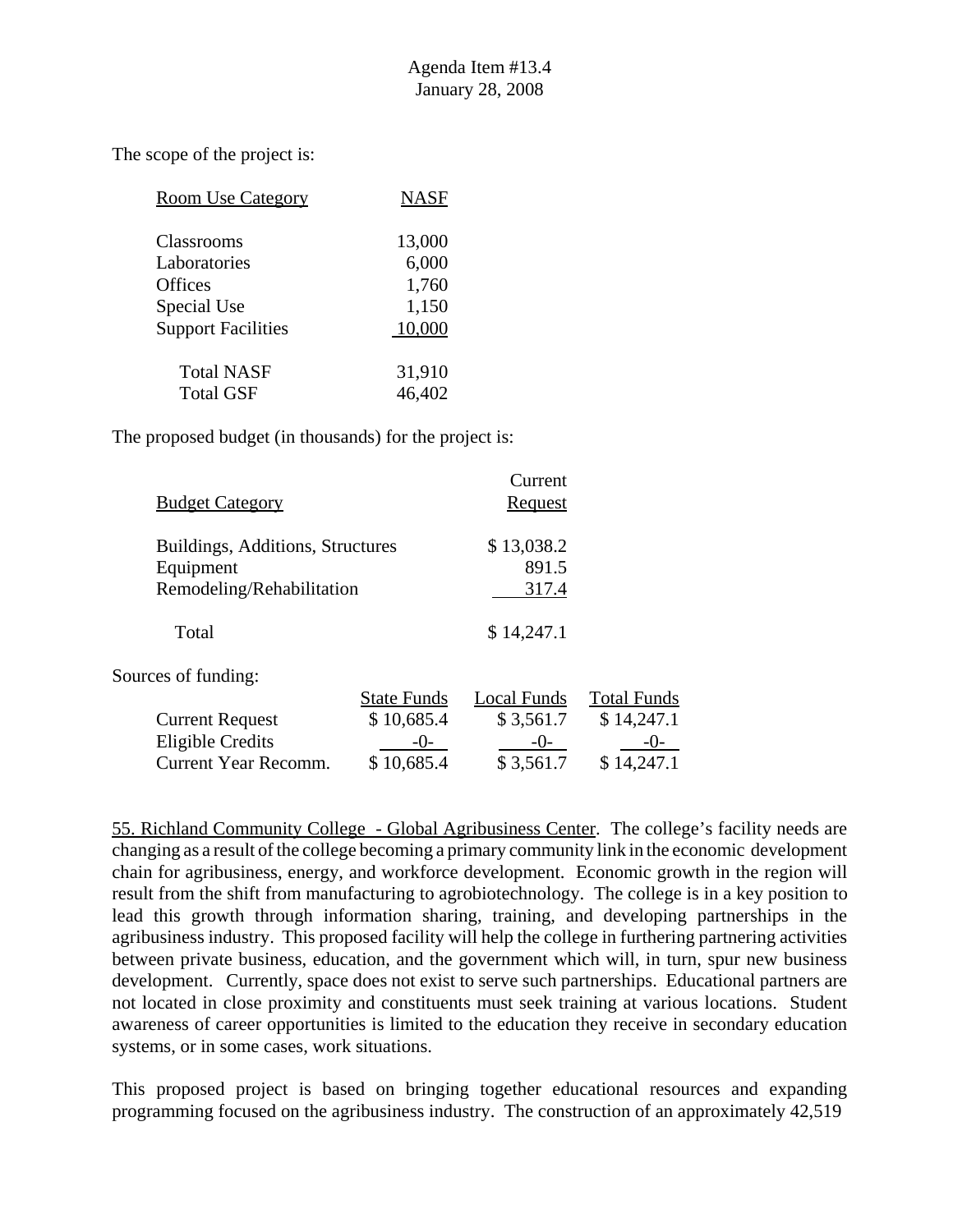gross square foot multi-use facility on the main campus of the college would help combine resources of the various educational partners to provide an enhanced program for which there currently exists no such space. The building will require all utilities to be extended from the main building, will include a parking lot for 100 new parking spaces, a connecting roadway, and other site work, including grading the area for proper drainage and a water retention area.

The scope of the project is:

| <b>Room Use Category</b>  | <b>NASF</b> |
|---------------------------|-------------|
| Classrooms                | 5,500       |
| Laboratories              | 8,675       |
| Offices                   | 2,900       |
| Study                     | 750         |
| Special Use               | 3,900       |
| <b>Other General Use</b>  | 1,900       |
| <b>Support Facilities</b> | 2,600       |
|                           |             |
| <b>Total NASF</b>         | 26,225      |
| <b>Total GSF</b>          | 42,519      |

|                                  |                    | Current        |                    |
|----------------------------------|--------------------|----------------|--------------------|
| <b>Budget Category</b>           |                    | <b>Request</b> |                    |
| Buildings, Additions, Structures |                    | \$10,906.6     |                    |
| Equipment                        |                    | 573.4          |                    |
| <b>Utilities</b>                 |                    | 155.9          |                    |
| Site Improvements                |                    | 312.0          |                    |
| Planning                         |                    | 971.4          |                    |
| Total                            |                    | \$12,919.3     |                    |
| Sources of funding:              |                    |                |                    |
|                                  | <b>State Funds</b> | Local Funds    | <b>Total Funds</b> |
| <b>Current Request</b>           | \$9,689.5          | \$3,229.8      | \$12,919.3         |
| <b>Eligible Credits</b>          | $-0-$              | $-()$          | $-()$ -            |
| Current Year Recomm.             | \$9,689.5          | \$3,229.8      | \$12,919.3         |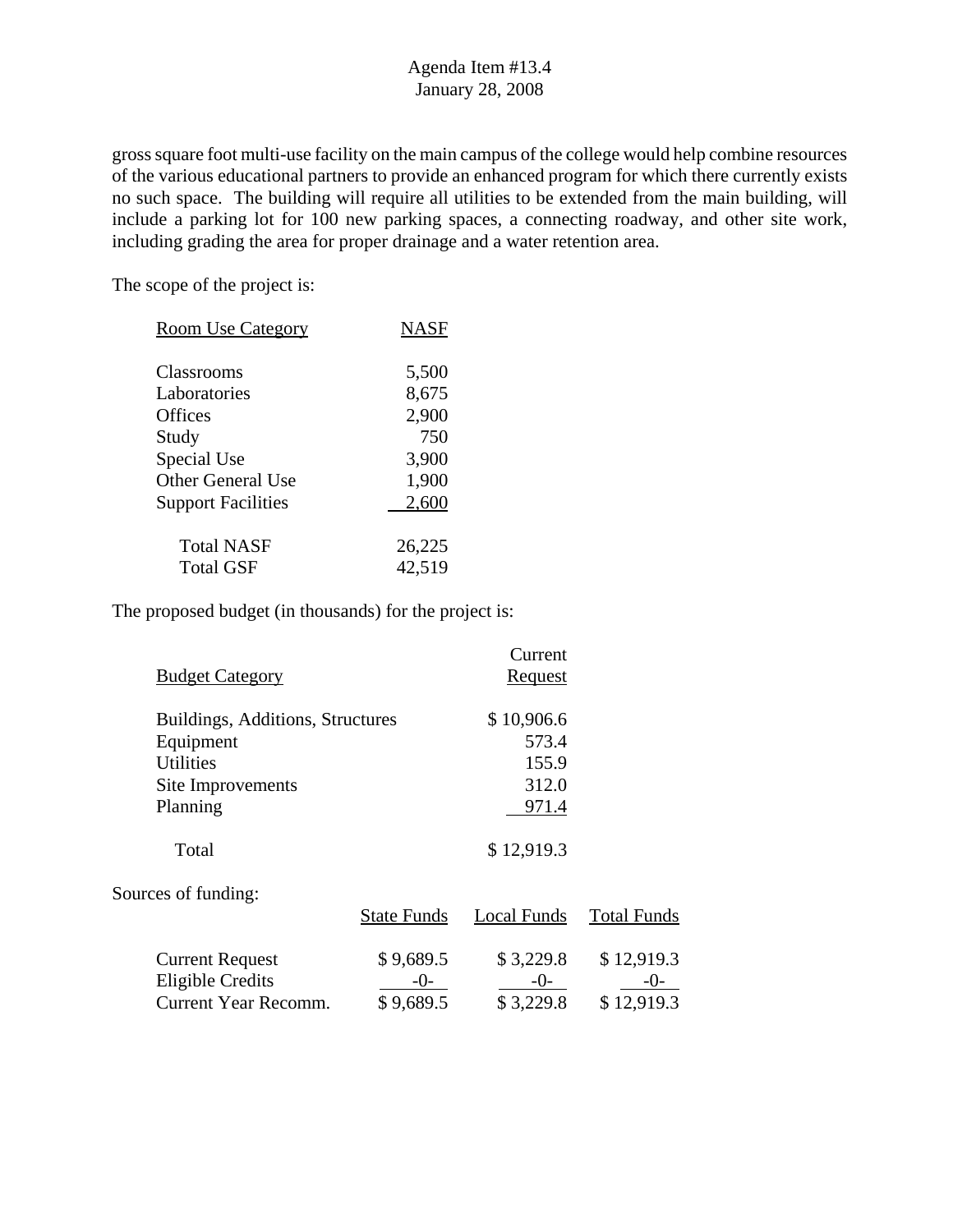56. Illinois Valley Community College - Additions/Renovations to Buildings C & G. The college's most current facilities master plan identified critical need areas which included the expansion/ renovation of the Jacobs Memorial Library, relocation /expansion of massage therapy, relocation/ expansion of the Child Care/Early Childhood Education Center, expansion of the Health Education/ Wellness Center, and relocation/expansion of the Continuing Education multi-purpose room. The library currently operates with 4,000 assignable square feet less than the standard recommended by the Association of College and Research Libraries. The library serves an important role within the district as it is the only academic library within a 50 mile radius. The college proposes to expand the library by approximately 2,500 assignable square feet to create student areas appropriate for individual and group study, increased computer and internet access, additional office space for library staff, culturally enriched programming for the community, and a reading room. The massage therapy program and Child Care Center/Early Childhood Education Center (ECEC) currently occupy space in temporary facilities. This portion of the project has some overlap with a separate project requesting use of temporary facilities (enhanced construction program) dollars not yet considered for funding. For safety reasons and the ability to upgrade to state-of-the-art facilities, these programs and services would be relocated to expanded space in a permanent facility (approximately 3,240 assignable square feet of additional space for the massage therapy program and 4,000 total assignable square feet for the ECEC). The existing Health Education/Wellness Center is inadequate to serve the needs of its students and an aging community at large. The current facility can only accommodate 500 students per semester. Further, the college does not have an adequate area to serve as a Continuing Education/multi-purpose room. The space currently used is the Fireplace Lounge which was originally intended to serve as a student lounge/study space, but is most often used for instructional space out of necessity. The college is limited to offering three classes or less per semester in this area due to lack of adequate facilities.

The proposed new additions to the main campus of the college would provide approximately 18,780 new assignable square feet of space and remodel approximately 14,300 gross square feet of existing space to complete this project and would require some site improvements as well.

| <b>Room Use Category</b> | <b>NASF</b> |
|--------------------------|-------------|
| Classrooms               | 800         |
| Laboratories             | 8,200       |
| Offices                  | 480         |
| Study                    | 2,500       |
| Other General Use        | 6,800       |
| <b>Total NASF</b>        | 18,780      |
| <b>Total GSF</b>         | 30,884      |